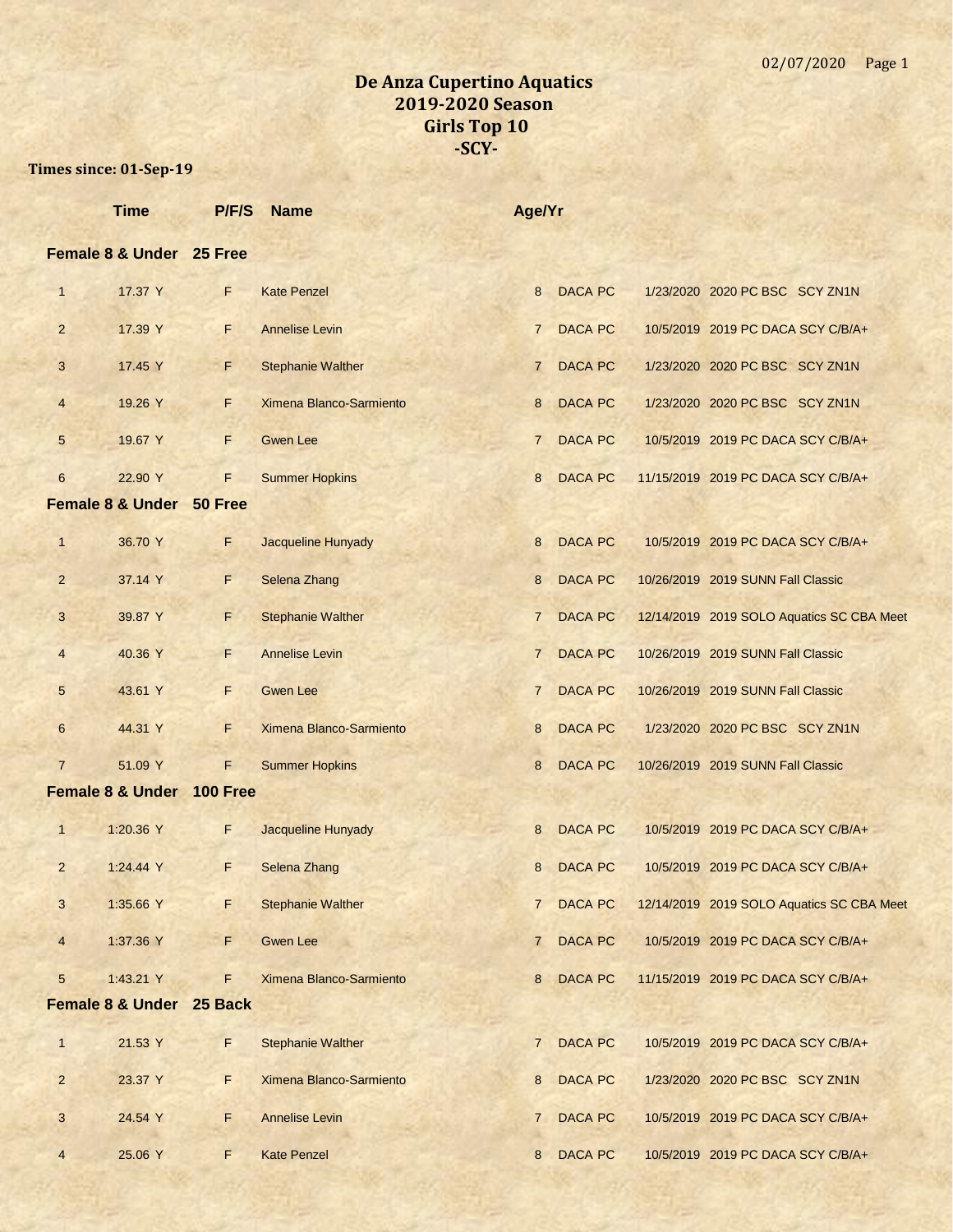|                 | <b>Time</b>                         | P/F/S     | <b>Name</b>               | Age/Yr         |                |                                           |
|-----------------|-------------------------------------|-----------|---------------------------|----------------|----------------|-------------------------------------------|
| $5\overline{)}$ | 27.00 Y<br>Female 8 & Under 50 Back | F.        | <b>Summer Hopkins</b>     | 8              | <b>DACA PC</b> | 11/15/2019 2019 PC DACA SCY C/B/A+        |
| $\mathbf{1}$    | 43.83 Y                             | F.        | <b>Jacqueline Hunyady</b> | 8              | <b>DACA PC</b> | 10/5/2019 2019 PC DACA SCY C/B/A+         |
| $\overline{2}$  | 46.08 Y                             | F.        | Selena Zhang              | 8              | <b>DACA PC</b> | 10/5/2019 2019 PC DACA SCY C/B/A+         |
| 3               | 49.92 Y                             | F         | <b>Annelise Levin</b>     | $\overline{7}$ | <b>DACA PC</b> | 12/14/2019 2019 SOLO Aquatics SC CBA Meet |
| $\overline{4}$  | 51.44 Y                             | F.        | <b>Gwen Lee</b>           | $\overline{7}$ | <b>DACA PC</b> | 12/14/2019 2019 SOLO Aquatics SC CBA Meet |
| 5               | 52.12 Y                             | F.        | Ximena Blanco-Sarmiento   | 8              | <b>DACA PC</b> | 11/15/2019 2019 PC DACA SCY C/B/A+        |
| 6               | 52.62 Y                             | F.        | <b>Stephanie Walther</b>  | $\overline{7}$ | <b>DACA PC</b> | 12/14/2019 2019 SOLO Aquatics SC CBA Meet |
| $\overline{7}$  | 54.18 Y                             | F         | <b>Summer Hopkins</b>     | 8              | <b>DACA PC</b> | 10/26/2019 2019 SUNN Fall Classic         |
|                 | Female 8 & Under 25 Breast          |           |                           |                |                |                                           |
| $\mathbf{1}$    | 22.43 Y                             | F.        | <b>Kate Penzel</b>        | 8              | <b>DACA PC</b> | 1/23/2020 2020 PC BSC SCY ZN1N            |
| $\overline{2}$  | 24.38 Y                             | F.        | <b>Annelise Levin</b>     | $\overline{7}$ | <b>DACA PC</b> | 11/15/2019 2019 PC DACA SCY C/B/A+        |
| 3               | 24.75 Y                             | F.        | Jacqueline Hunyady        | 8              | <b>DACA PC</b> | 10/5/2019 2019 PC DACA SCY C/B/A+         |
| 4               | 26.08 Y                             | F         | <b>Stephanie Walther</b>  | $\overline{7}$ | <b>DACA PC</b> | 11/15/2019 2019 PC DACA SCY C/B/A+        |
| 5               | 26.92 Y                             | F.        | Ximena Blanco-Sarmiento   | 8              | <b>DACA PC</b> | 10/26/2019 2019 SUNN Fall Classic         |
| 6               | 27.11 Y                             | F.        | <b>Gwen Lee</b>           | $\overline{7}$ | <b>DACA PC</b> | 10/5/2019 2019 PC DACA SCY C/B/A+         |
| $\overline{7}$  | 32.55 Y                             | F.        | <b>Summer Hopkins</b>     | 8              | <b>DACA PC</b> | 10/5/2019 2019 PC DACA SCY C/B/A+         |
|                 | <b>Female 8 &amp; Under</b>         | 50 Breast |                           |                |                |                                           |
| $\mathbf{1}$    | 52.76 Y                             | F         | Selena Zhang              | 8              | <b>DACA PC</b> | 10/5/2019 2019 PC DACA SCY C/B/A+         |
| $\overline{2}$  | 59.32 Y                             | F         | <b>Summer Hopkins</b>     | 8              | <b>DACA PC</b> | 11/15/2019 2019 PC DACA SCY C/B/A+        |
| $\mathbf{3}$    | 59.94 Y                             | F         | <b>Stephanie Walther</b>  | $\overline{7}$ | <b>DACA PC</b> | 11/15/2019 2019 PC DACA SCY C/B/A+        |
| $\overline{4}$  | 1:00.62 Y                           | F         | Ximena Blanco-Sarmiento   | 8              | <b>DACA PC</b> | 11/15/2019 2019 PC DACA SCY C/B/A+        |
| 5               | 1:02.22 Y                           | F.        | <b>Gwen Lee</b>           | $\overline{7}$ | <b>DACA PC</b> | 11/15/2019 2019 PC DACA SCY C/B/A+        |
|                 | Female 8 & Under 25 Fly             |           |                           |                |                |                                           |
| 1               | 19.19 Y                             | F         | <b>Stephanie Walther</b>  | $\overline{7}$ | <b>DACA PC</b> | 1/23/2020 2020 PC BSC SCY ZN1N            |
| $\overline{2}$  | 20.63 Y                             | F.        | <b>Annelise Levin</b>     | $\overline{7}$ | <b>DACA PC</b> | 10/26/2019 2019 SUNN Fall Classic         |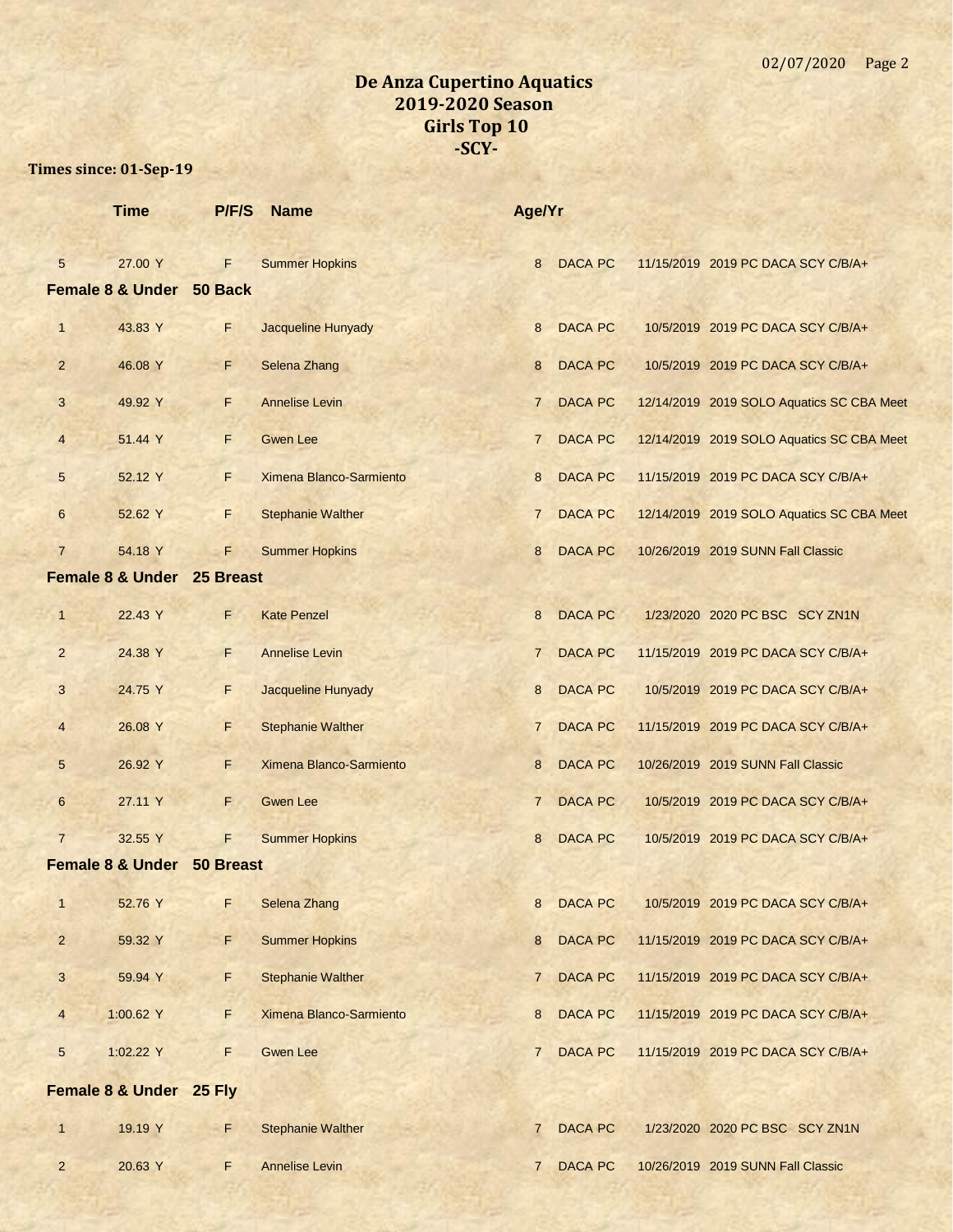|                | <b>Time</b>                 | P/F/S         | <b>Name</b>              | Age/Yr         |                |                                    |  |
|----------------|-----------------------------|---------------|--------------------------|----------------|----------------|------------------------------------|--|
|                |                             |               |                          |                |                |                                    |  |
| 3              | 24.01 Y                     | F             | <b>Gwen Lee</b>          | $\overline{7}$ | DACA PC        | 10/26/2019 2019 SUNN Fall Classic  |  |
| $\overline{4}$ | 24.32 Y                     | F             | <b>Summer Hopkins</b>    | 8              | <b>DACA PC</b> | 10/26/2019 2019 SUNN Fall Classic  |  |
| 5              | 26.23 Y                     | F             | Ximena Blanco-Sarmiento  | 8              | <b>DACA PC</b> | 1/23/2020 2020 PC BSC SCY ZN1N     |  |
|                | <b>Female 8 &amp; Under</b> | <b>50 Fly</b> |                          |                |                |                                    |  |
| $\mathbf{1}$   | 46.96 Y                     | F             | <b>Stephanie Walther</b> | $\overline{7}$ | DACA PC        | 11/15/2019 2019 PC DACA SCY C/B/A+ |  |
| $\overline{2}$ | 50.32 Y                     | F             | Selena Zhang             | 8              | <b>DACA PC</b> | 10/5/2019 2019 PC DACA SCY C/B/A+  |  |
|                | <b>Female 8 &amp; Under</b> | <b>100 IM</b> |                          |                |                |                                    |  |
| $\mathbf{1}$   | 1:43.23 Y                   | F.            | <b>Annelise Levin</b>    | $\overline{7}$ | <b>DACA PC</b> | 1/23/2020 2020 PC BSC SCY ZN1N     |  |
| $\overline{2}$ | 1:43.72 Y                   | F.            | <b>Stephanie Walther</b> | $\overline{7}$ | <b>DACA PC</b> | 1/23/2020 2020 PC BSC SCY ZN1N     |  |
| 3              | 1:44.21 Y                   | F             | Selena Zhang             | 8              | <b>DACA PC</b> | 10/5/2019 2019 PC DACA SCY C/B/A+  |  |
| $\overline{4}$ | 1:50.43 Y                   | F             | Ximena Blanco-Sarmiento  | 8              | <b>DACA PC</b> | 1/23/2020 2020 PC BSC SCY ZN1N     |  |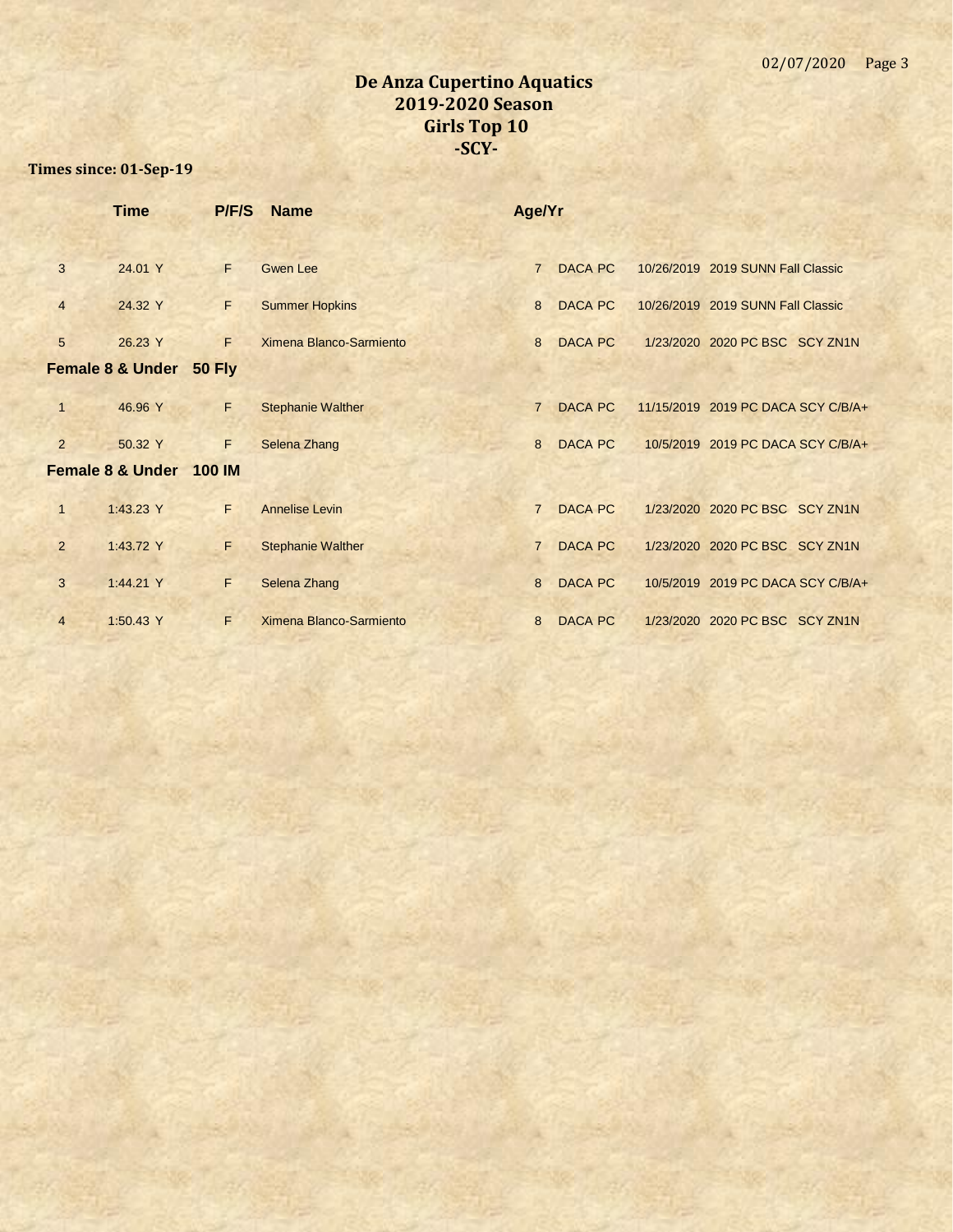|                  | <b>Time</b>          | P/F/S | <b>Name</b>                 | Age/Yr          |                |                                            |
|------------------|----------------------|-------|-----------------------------|-----------------|----------------|--------------------------------------------|
|                  | Female 9-10 50 Free  |       |                             |                 |                |                                            |
| $\mathbf{1}$     | 28.64 Y              | S     | Lauren Fanucchi             | 10 <sup>°</sup> | <b>DACA PC</b> | 12/6/2019 2019 JO SC Winter Championships  |
| $\overline{2}$   | 30.16 Y              | F.    | <b>Janam Chahal</b>         | 10              | <b>DACA PC</b> | 11/15/2019 2019 PC DACA SCY C/B/A+         |
| 3                | 30.28 Y              | F     | <b>Katarina Lee-Weinand</b> | 10              | <b>DACA PC</b> | 12/14/2019 2019 SOLO Aquatics SC CBA Meet  |
| 4                | 31.08 Y              | F.    | Lan-Anh Pham                | 10              | <b>DACA PC</b> | 11/15/2019 2019 PC DACA SCY C/B/A+         |
| 5                | 31.42 Y              | F     | Kalea Iwamoto               | 10              | <b>DACA PC</b> | 11/15/2019 2019 PC DACA SCY C/B/A+         |
| 6                | 31.82 Y              | F.    | Naomi Lee                   | 10              | <b>DACA PC</b> | 10/5/2019 2019 PC DACA SCY C/B/A+          |
| $\overline{7}$   | 31.84 Y              | F.    | Victoria Kuhn               | 10              | <b>DACA PC</b> | 10/5/2019 2019 PC DACA SCY C/B/A+          |
| $\boldsymbol{8}$ | 32.69 Y              | F.    | <b>Lucy Penzel</b>          | 10              | <b>DACA PC</b> | 1/18/2020 2020 Thunderbolt RR Invitational |
| 9                | 34.00 Y              | F     | <b>Tvisha Prasad</b>        | 10              | <b>DACA PC</b> | 10/5/2019 2019 PC DACA SCY C/B/A+          |
| 10               | 34.33 Y              | F     | Jacqueline Hunyady          | 9               | <b>DACA PC</b> | 1/18/2020 2020 Thunderbolt RR Invitational |
|                  | Female 9-10 100 Free |       |                             |                 |                |                                            |
| $\mathbf{1}$     | 1:03.73 Y            | F     | Lauren Fanucchi             | 10              | <b>DACA PC</b> | 1/18/2020 2020 Thunderbolt RR Invitational |
| $\overline{2}$   | 1:08.63 Y            | F.    | Lan-Anh Pham                | 10              | <b>DACA PC</b> | 12/14/2019 2019 SOLO Aquatics SC CBA Meet  |
| 3                | 1:14.59 Y            | F     | <b>Lucy Penzel</b>          | 10              | <b>DACA PC</b> | 1/20/2020 2020 Thunderbolt RR Champ Finals |
| 4                | 1:15.78 Y            | F     | <b>Tvisha Prasad</b>        | 10              | <b>DACA PC</b> | 10/26/2019 2019 SUNN Fall Classic          |
| 5                | 1:16.53 Y            | F     | Sophie Chen                 | 10              | <b>DACA PC</b> | 1/23/2020 2020 PC BSC SCY ZN1N             |
| 6                | 1:17.06 Y            | F     | <b>Wanchun Zhang</b>        | 10              | <b>DACA PC</b> | 10/26/2019 2019 SUNN Fall Classic          |
| 7                | 1:17.10 Y            | F.    | <b>Tina Zhang</b>           | 9               | <b>DACA PC</b> | 1/23/2020 2020 PC BSC SCY ZN1N             |
| 8                | 1:19.65 Y            | F.    | Stefania Estala Steclaru    | 10              | <b>DACA PC</b> | 10/26/2019 2019 SUNN Fall Classic          |
| 9                | 1:19.70 Y            | F     | <b>Hope Stenfort</b>        | 10              | <b>DACA PC</b> | 12/14/2019 2019 SOLO Aquatics SC CBA Meet  |
| 10               | 1:21.23 Y            | F     | <b>Allison Chang</b>        | 10              | <b>DACA PC</b> | 10/5/2019 2019 PC DACA SCY C/B/A+          |
|                  | Female 9-10 200 Free |       |                             |                 |                |                                            |
| $\mathbf{1}$     | 2:18.30 Y            | F.    | Lauren Fanucchi             | 10              | <b>DACA PC</b> | 1/20/2020 2020 Thunderbolt RR Champ Finals |
| $\overline{2}$   | 2:32.52 Y            | F.    | Naomi Lee                   | 10              | <b>DACA PC</b> | 11/15/2019 2019 PC DACA SCY C/B/A+         |
| 3                | 2:36.82 Y            | F     | Janam Chahal                | 10              | <b>DACA PC</b> | 10/5/2019 2019 PC DACA SCY C/B/A+          |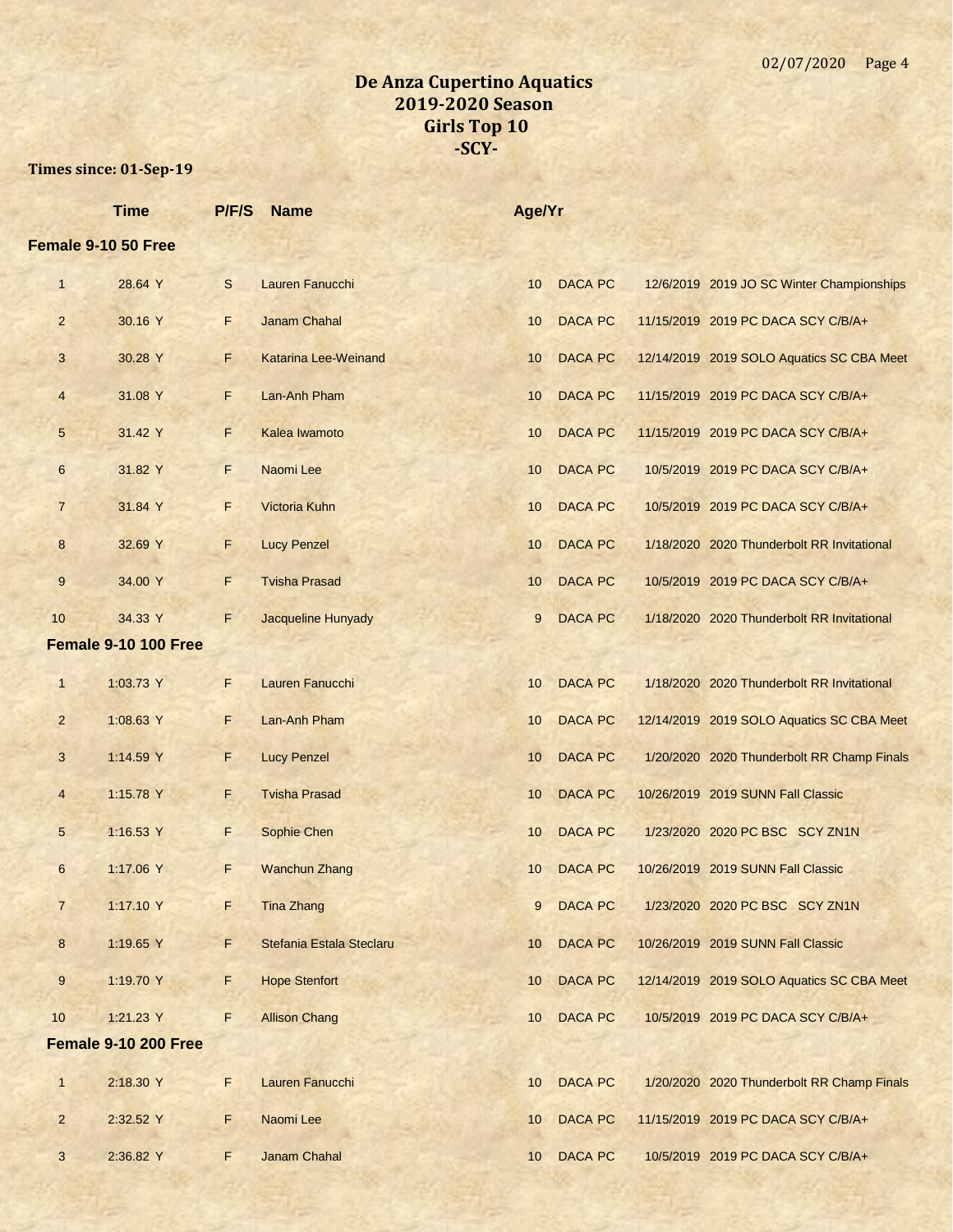|                | <b>Time</b>          | P/F/S | <b>Name</b>                | Age/Yr          |                |                                            |
|----------------|----------------------|-------|----------------------------|-----------------|----------------|--------------------------------------------|
| $\overline{4}$ | 2:47.22 Y            | F     | <b>Lucy Penzel</b>         | 10 <sup>°</sup> | <b>DACA PC</b> | 1/18/2020 2020 Thunderbolt RR Invitational |
| 5              | 2:51.54 Y            | F.    | Stefania Estala Steclaru   | 10              | <b>DACA PC</b> | 11/15/2019 2019 PC DACA SCY C/B/A+         |
| 6              | 2:57.56 Y            | F     | Sophie Chen                | 10              | <b>DACA PC</b> | 1/18/2020 2020 Thunderbolt RR Invitational |
| $\overline{7}$ | 2:58.38 Y            | F     | <b>Tina Zhang</b>          | 9               | <b>DACA PC</b> | 11/15/2019 2019 PC DACA SCY C/B/A+         |
| 8              | 2:59.47 Y            | F     | Jacqueline Hunyady         | 9               | <b>DACA PC</b> | 11/15/2019 2019 PC DACA SCY C/B/A+         |
| $\overline{9}$ | 3:01.79 Y            | F     | <b>Tehya Williamson</b>    | 10              | <b>DACA PC</b> | 11/15/2019 2019 PC DACA SCY C/B/A+         |
| 10             | 3:02.00 Y            | F     | <b>Hope Stenfort</b>       | 10              | <b>DACA PC</b> | 11/15/2019 2019 PC DACA SCY C/B/A+         |
|                | Female 9-10 500 Free |       |                            |                 |                |                                            |
| $\mathbf{1}$   | 6:09.73 Y            | F     | Lauren Fanucchi            | 10              | <b>DACA PC</b> | 12/6/2019 2019 JO SC Winter Championships  |
| $\overline{2}$ | 6:52.46 Y            | F     | Naomi Lee                  | 10              | DACA PC        | 10/5/2019 2019 PC DACA SCY C/B/A+          |
| $\overline{3}$ | 6:53.67 Y            | F     | Lan-Anh Pham               | 10              | <b>DACA PC</b> | 10/26/2019 2019 SUNN Fall Classic          |
| $\overline{4}$ | 7:00.48 Y            | F     | Janam Chahal               | 10              | <b>DACA PC</b> | 10/26/2019 2019 SUNN Fall Classic          |
| 5              | 7:39.89 Y            | F     | Sophie Chen                | 9               | <b>DACA PC</b> | 12/14/2019 2019 SOLO Aquatics SC CBA Meet  |
| $6\phantom{1}$ | 7:42.42 Y            | F.    | Joanne Fong                | 9               | <b>DACA PC</b> | 10/5/2019 2019 PC DACA SCY C/B/A+          |
| $\overline{7}$ | 7:43.86 Y            | F     | Stefania Estala Steclaru   | 10              | <b>DACA PC</b> | 12/14/2019 2019 SOLO Aquatics SC CBA Meet  |
| 8              | 7:57.98 Y            | F     | <b>Hope Stenfort</b>       | 10              | <b>DACA PC</b> | 12/14/2019 2019 SOLO Aquatics SC CBA Meet  |
| 9              | 8:00.12 Y            | F.    | <b>Jacqueline Hunyady</b>  | 9               | <b>DACA PC</b> | 12/14/2019 2019 SOLO Aquatics SC CBA Meet  |
| 10             | 8:23.14 Y            | F     | <b>Kaitlin Vander Kooi</b> | 10              | DACA PC        | 10/5/2019 2019 PC DACA SCY C/B/A+          |
|                | Female 9-10 50 Back  |       |                            |                 |                |                                            |
| $\mathbf{1}$   | 33.21 Y              | F     | Janam Chahal               | 10              | <b>DACA PC</b> | 11/15/2019 2019 PC DACA SCY C/B/A+         |
| $\overline{a}$ | 33.62 Y              | F.    | Katarina Lee-Weinand       | 10 <sup>1</sup> | <b>DACA PC</b> | 1/20/2020 2020 Thunderbolt RR Champ Finals |
| 3              | 34.27 Y              | P.    | Lan-Anh Pham               | 10 <sup>°</sup> | <b>DACA PC</b> | 12/6/2019 2019 JO SC Winter Championships  |
| $\overline{4}$ | 34.51 Y              | F     | Lauren Fanucchi            | 10              | <b>DACA PC</b> | 1/23/2020 2020 PC BSC SCY ZN1N             |
| 5              | 36.56 Y              | F     | <b>Jessie Hwang</b>        | 10              | DACA PC        | 10/26/2019 2019 SUNN Fall Classic          |
| 6              | 38.63 Y              | F.    | Naomi Lee                  | 10              | DACA PC        | 10/5/2019 2019 PC DACA SCY C/B/A+          |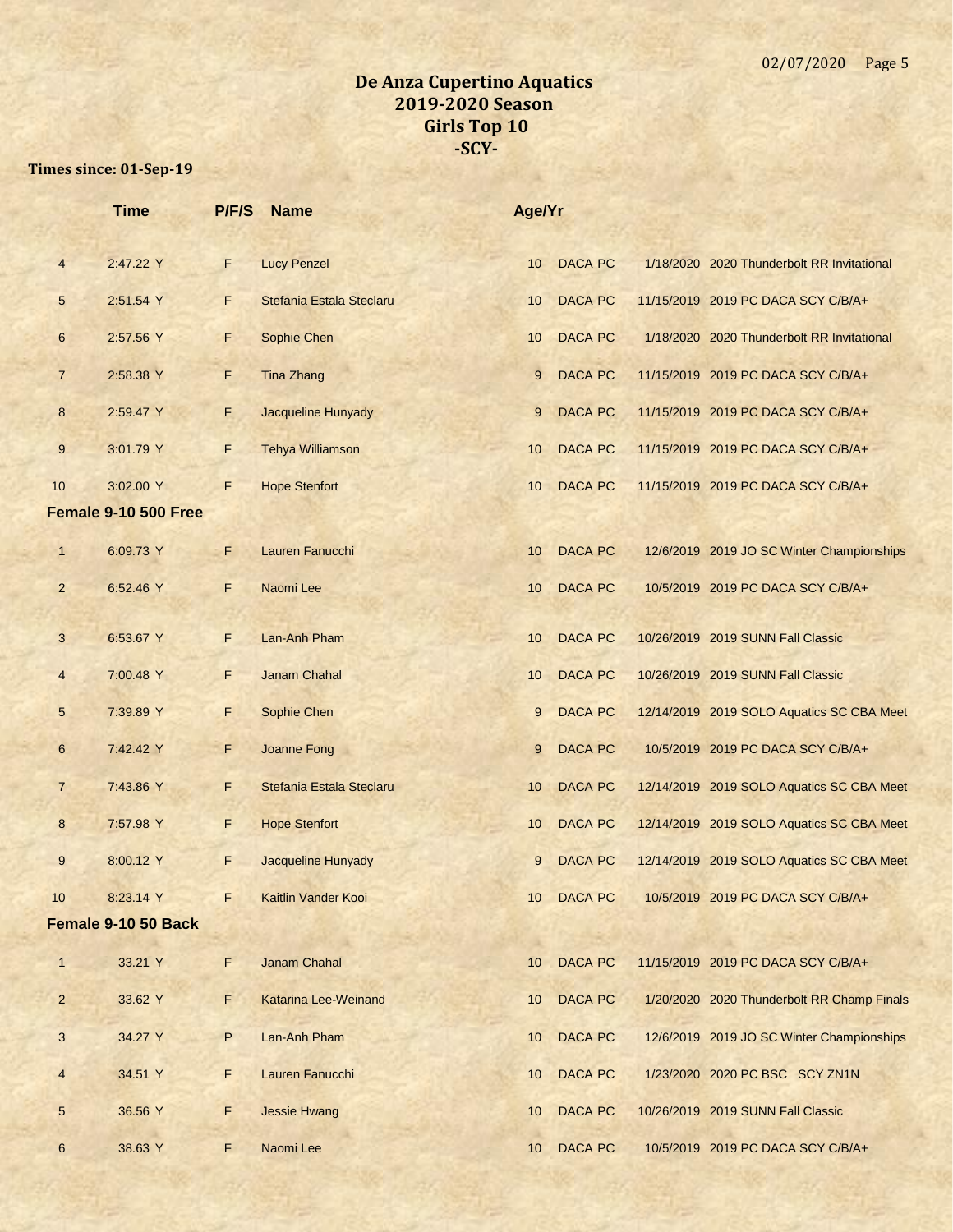|                 | <b>Time</b>           | <b>P/F/S</b> | <b>Name</b>                 | Age/Yr          |                |                                            |
|-----------------|-----------------------|--------------|-----------------------------|-----------------|----------------|--------------------------------------------|
| $\overline{7}$  | 39.63 Y               | F            | Sophie Chen                 | 9               | <b>DACA PC</b> | 10/26/2019 2019 SUNN Fall Classic          |
| 8               | 39.73 Y               | F            | Jacqueline Hunyady          | 9               | <b>DACA PC</b> | 1/18/2020 2020 Thunderbolt RR Invitational |
| 9               | 40.61 Y               | F            | <b>Stella Penaskovic</b>    | 9               | <b>DACA PC</b> | 1/18/2020 2020 Thunderbolt RR Invitational |
| 10              | 40.63 Y               | F            | Joanne Fong                 | 10              | <b>DACA PC</b> | 1/18/2020 2020 Thunderbolt RR Invitational |
|                 | Female 9-10 100 Back  |              |                             |                 |                |                                            |
| $\mathbf{1}$    | 1:11.96 Y             | F.           | <b>Janam Chahal</b>         | 10              | <b>DACA PC</b> | 11/15/2019 2019 PC DACA SCY C/B/A+         |
| $\overline{2}$  | 1:12.98 Y             | F.           | Katarina Lee-Weinand        | 10              | <b>DACA PC</b> | 1/20/2020 2020 Thunderbolt RR Champ Finals |
| 3               | 1:15.64 Y             | F            | Lan-Anh Pham                | 10              | <b>DACA PC</b> | 12/14/2019 2019 SOLO Aquatics SC CBA Meet  |
| $\overline{4}$  | 1:16.99 Y             | F            | <b>Jessie Hwang</b>         | 10              | <b>DACA PC</b> | 11/15/2019 2019 PC DACA SCY C/B/A+         |
| 5               | 1:19.22 Y             | F            | Naomi Lee                   | 10              | <b>DACA PC</b> | 10/5/2019 2019 PC DACA SCY C/B/A+          |
| 6               | 1:19.95 Y             | F            | Lauren Fanucchi             | 10              | <b>DACA PC</b> | 9/21/2019 2019 Clovis SC Fall Classic      |
| $\overline{7}$  | 1:28.26 Y             | F            | Stella Penaskovic           | 9               | <b>DACA PC</b> | 1/18/2020 2020 Thunderbolt RR Invitational |
| 8               | 1:31.09 Y             | $\mathsf F$  | <b>Jacqueline Hunyady</b>   | 9               | <b>DACA PC</b> | 12/14/2019 2019 SOLO Aquatics SC CBA Meet  |
| 9               | 1:31.43 Y             | F            | Sophie Chen                 | 10              | <b>DACA PC</b> | 1/18/2020 2020 Thunderbolt RR Invitational |
| 10              | 1:31.87 Y             | F            | Stefania Estala Steclaru    | 10              | <b>DACA PC</b> | 10/26/2019 2019 SUNN Fall Classic          |
|                 | Female 9-10 50 Breast |              |                             |                 |                |                                            |
| $\mathbf{1}$    | 36.74 Y               | F            | <b>Janam Chahal</b>         | 10              | <b>DACA PC</b> | 11/15/2019 2019 PC DACA SCY C/B/A+         |
| $\overline{a}$  | 38.71 Y               | F            | Lauren Fanucchi             | 10              | <b>DACA PC</b> | 1/23/2020 2020 PC BSC SCY ZN1N             |
| 3               | 41.35 Y               | F            | <b>Hope Stenfort</b>        | 10              | <b>DACA PC</b> | 1/23/2020 2020 PC BSC SCY ZN1N             |
| $\overline{4}$  | 41.75 Y               | F            | <b>Jessie Hwang</b>         | 10              | <b>DACA PC</b> | 11/15/2019 2019 PC DACA SCY C/B/A+         |
| $5\phantom{.0}$ | 41.92 Y               | F            | <b>Katarina Lee-Weinand</b> | 10              | <b>DACA PC</b> | 1/18/2020 2020 Thunderbolt RR Invitational |
| 6               | 42.17 Y               | F            | Stella Penaskovic           | 9               | <b>DACA PC</b> | 1/20/2020 2020 Thunderbolt RR Champ Finals |
| $\overline{7}$  | 42.73 Y               | F            | Lan-Anh Pham                | 10              | <b>DACA PC</b> | 10/5/2019 2019 PC DACA SCY C/B/A+          |
| 8               | 43.75 Y               | F.           | <b>Lucy Penzel</b>          | 10              | <b>DACA PC</b> | 1/18/2020 2020 Thunderbolt RR Invitational |
| 9               | 43.79 Y               | F            | Naomi Lee                   | 10              | <b>DACA PC</b> | 11/15/2019 2019 PC DACA SCY C/B/A+         |
| 10              | 44.34 Y               | F            | Joanne Fong                 | 10 <sup>1</sup> | <b>DACA PC</b> | 1/18/2020 2020 Thunderbolt RR Invitational |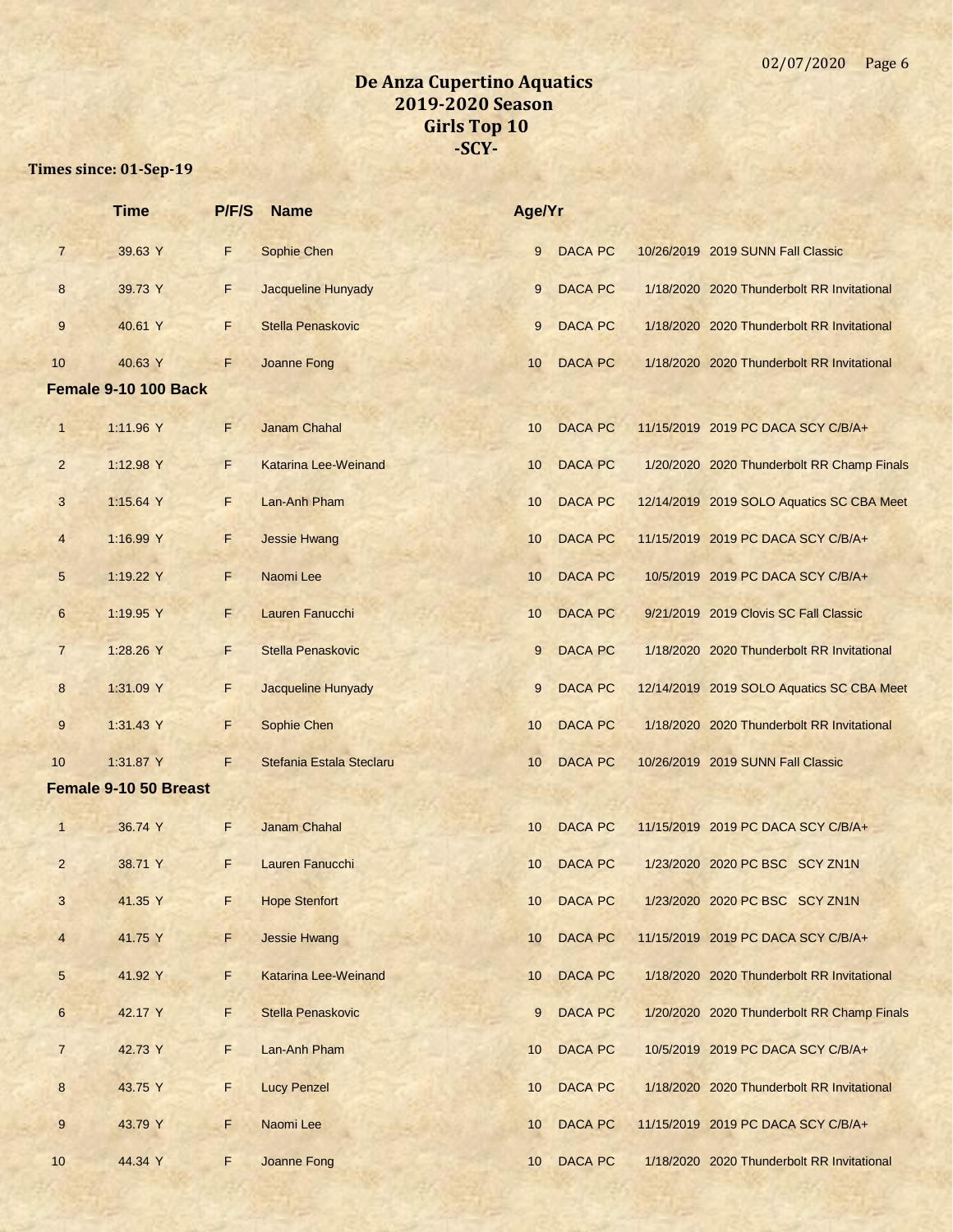|                 | <b>Time</b>                | P/F/S | <b>Name</b>                 | Age/Yr          |                |                                            |
|-----------------|----------------------------|-------|-----------------------------|-----------------|----------------|--------------------------------------------|
|                 | Female 9-10 100 Breast     |       |                             |                 |                |                                            |
| 1               | 1:20.20 Y                  | F.    | <b>Janam Chahal</b>         | 10              | <b>DACA PC</b> | 11/15/2019 2019 PC DACA SCY C/B/A+         |
| $\overline{2}$  | 1:28.32 Y                  | F.    | Lauren Fanucchi             | 10              | <b>DACA PC</b> | 10/26/2019 2019 SUNN Fall Classic          |
| 3               | 1:29.62 Y                  | F     | <b>Hope Stenfort</b>        | 10              | <b>DACA PC</b> | 1/18/2020 2020 Thunderbolt RR Invitational |
| $\overline{4}$  | 1:29.70 Y                  | F     | <b>Jessie Hwang</b>         | 10              | <b>DACA PC</b> | 10/26/2019 2019 SUNN Fall Classic          |
| $5\overline{)}$ | 1:30.87 Y                  | F     | Victoria Kuhn               | 10              | <b>DACA PC</b> | 10/5/2019 2019 PC DACA SCY C/B/A+          |
| 6               | 1:31.56 Y                  | F.    | Lan-Anh Pham                | 10              | <b>DACA PC</b> | 12/14/2019 2019 SOLO Aquatics SC CBA Meet  |
| $\overline{7}$  | 1:32.70 Y                  | F     | Katarina Lee-Weinand        | 10              | <b>DACA PC</b> | 1/18/2020 2020 Thunderbolt RR Invitational |
| 8               | 1:34.61 Y                  | F     | Kalea Iwamoto               | 10              | <b>DACA PC</b> | 11/15/2019 2019 PC DACA SCY C/B/A+         |
| 9               | 1:35.21 Y                  | F.    | <b>Tina Zhang</b>           | 9               | <b>DACA PC</b> | 12/14/2019 2019 SOLO Aquatics SC CBA Meet  |
| 10              | 1:36.74 Y                  | F     | <b>Ava Lau</b>              | 10              | <b>DACA PC</b> | 11/15/2019 2019 PC DACA SCY C/B/A+         |
|                 | Female 9-10 50 Fly         |       |                             |                 |                |                                            |
| $\mathbf{1}$    | 32.00 Y                    | F     | Lauren Fanucchi             | 10              | <b>DACA PC</b> | 10/26/2019 2019 SUNN Fall Classic          |
| $\overline{2}$  | 32.55 Y                    | F     | Lan-Anh Pham                | 10              | <b>DACA PC</b> | 12/14/2019 2019 SOLO Aquatics SC CBA Meet  |
| 3               | 33.42 Y                    | F.    | <b>Jessie Hwang</b>         | 10              | <b>DACA PC</b> | 11/15/2019 2019 PC DACA SCY C/B/A+         |
| 4               | 35.02 Y                    | F     | <b>Janam Chahal</b>         | 10 <sup>1</sup> | <b>DACA PC</b> | 10/26/2019 2019 SUNN Fall Classic          |
| 5               | 35.73 Y                    | F.    | <b>Katarina Lee-Weinand</b> | 10              | <b>DACA PC</b> | 12/14/2019 2019 SOLO Aquatics SC CBA Meet  |
|                 | 36.72 Y                    | F.    | Naomi Lee                   |                 | 10 DACA PC     | 10/5/2019 2019 PC DACA SCY C/B/A+          |
| $\overline{7}$  | 38.41 Y                    | F     | Sophie Chen                 | 9               | <b>DACA PC</b> | 10/5/2019 2019 PC DACA SCY C/B/A+          |
| $\bf{8}$        | 39.94 Y                    | F     | Pranavi Pasupulati          | 9               | <b>DACA PC</b> | 10/26/2019 2019 SUNN Fall Classic          |
| 9               | 40.84 Y                    | F     | <b>Lucy Penzel</b>          | 10              | <b>DACA PC</b> | 1/18/2020 2020 Thunderbolt RR Invitational |
| 10              | 41.40 Y                    | F.    | <b>Maleia Parris</b>        | 10              | <b>DACA PC</b> | 12/14/2019 2019 SOLO Aquatics SC CBA Meet  |
|                 | <b>Female 9-10 100 Fly</b> |       |                             |                 |                |                                            |
| $\mathbf{1}$    | 1:12.45 Y                  | F     | Lauren Fanucchi             | 10              | <b>DACA PC</b> | 12/6/2019 2019 JO SC Winter Championships  |
| $\overline{2}$  | 1:14.80 Y                  | F.    | Lan-Anh Pham                | 10              | DACA PC        | 11/15/2019 2019 PC DACA SCY C/B/A+         |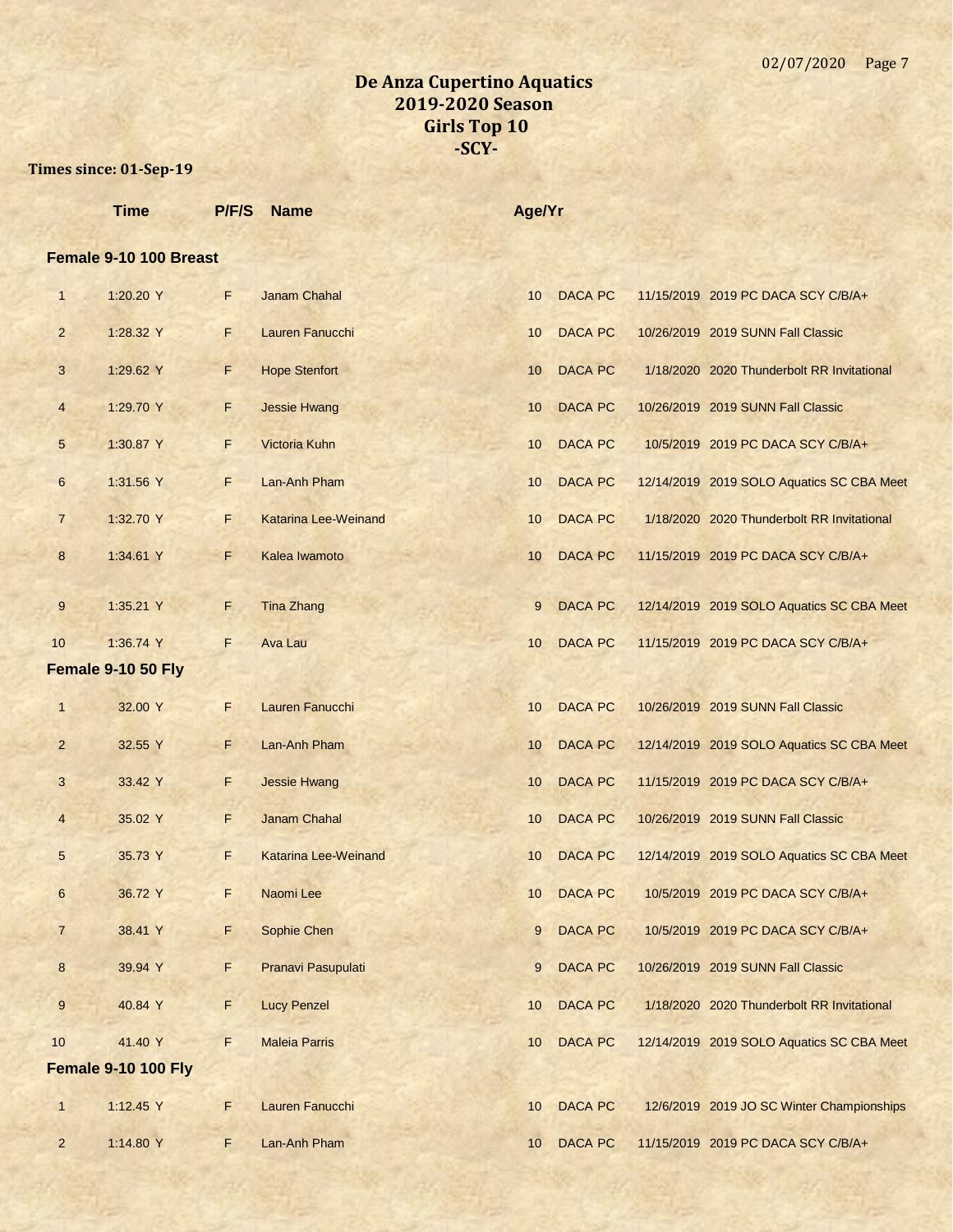|                 | <b>Time</b>               | P/F/S       | <b>Name</b>                 | Age/Yr          |                |                                            |
|-----------------|---------------------------|-------------|-----------------------------|-----------------|----------------|--------------------------------------------|
| 3               | 1:25.35 Y                 | F           | <b>Katarina Lee-Weinand</b> | 10              | <b>DACA PC</b> | 1/18/2020 2020 Thunderbolt RR Invitational |
| $\overline{4}$  | 1:31.22 Y                 | F           | <b>Lucy Penzel</b>          | 10              | <b>DACA PC</b> | 1/18/2020 2020 Thunderbolt RR Invitational |
| 5               | 1:31.35 Y                 | F           | <b>Maleia Parris</b>        | 10              | <b>DACA PC</b> | 1/20/2020 2020 Thunderbolt RR Champ Finals |
| 6               | 1:36.88 Y                 | F.          | Sophie Chen                 | 10              | <b>DACA PC</b> | 1/18/2020 2020 Thunderbolt RR Invitational |
| $\overline{7}$  | 1:54.56 Y                 | F           | Joanne Fong                 | 9               | <b>DACA PC</b> | 10/5/2019 2019 PC DACA SCY C/B/A+          |
|                 | <b>Female 9-10 100 IM</b> |             |                             |                 |                |                                            |
| $\mathbf{1}$    | 1:12.35 Y                 | F           | Lauren Fanucchi             | 10              | <b>DACA PC</b> | 1/18/2020 2020 Thunderbolt RR Invitational |
| $\overline{2}$  | 1:13.64 Y                 | F           | <b>Janam Chahal</b>         | 10              | <b>DACA PC</b> | 11/15/2019 2019 PC DACA SCY C/B/A+         |
| 3               | 1:16.94 Y                 | F.          | Lan-Anh Pham                | 10              | <b>DACA PC</b> | 12/14/2019 2019 SOLO Aquatics SC CBA Meet  |
| $\overline{4}$  | 1:18.90 Y                 | F           | <b>Katarina Lee-Weinand</b> | 10              | <b>DACA PC</b> | 1/23/2020 2020 PC BSC SCY ZN1N             |
| $5\phantom{.0}$ | 1:19.75 Y                 | E.          | <b>Jessie Hwang</b>         | 10              | <b>DACA PC</b> | 10/26/2019 2019 SUNN Fall Classic          |
| $6\phantom{1}$  | 1:24.34 Y                 | F.          | Victoria Kuhn               | 10              | <b>DACA PC</b> | 10/5/2019 2019 PC DACA SCY C/B/A+          |
| $\overline{7}$  | 1:26.53 Y                 | F.          | Joanne Fong                 | 10              | <b>DACA PC</b> | 1/20/2020 2020 Thunderbolt RR Champ Finals |
| 8               | 1:26.89 Y                 | F.          | <b>Maleia Parris</b>        | 10              | <b>DACA PC</b> | 1/18/2020 2020 Thunderbolt RR Invitational |
| 9               | 1:28.42 Y                 | F           | Sophie Chen                 | 9               | <b>DACA PC</b> | 10/26/2019 2019 SUNN Fall Classic          |
| 10              | 1:29.23 Y                 | F           | <b>Hope Stenfort</b>        | 10              | <b>DACA PC</b> | 1/18/2020 2020 Thunderbolt RR Invitational |
|                 | <b>Female 9-10 200 IM</b> |             |                             |                 |                |                                            |
| $\mathbf{1}$    | 2:37.28 Y                 | F           | Lauren Fanucchi             | 10              | <b>DACA PC</b> | 11/15/2019 2019 PC DACA SCY C/B/A+         |
| 2               | 2:49.71 Y                 | F.          | Lan-Anh Pham                | 10 <sup>1</sup> | <b>DACA PC</b> | 11/15/2019 2019 PC DACA SCY C/B/A+         |
| $\mathbf{3}$    | 3:03.96 Y                 | F           | Stefania Estala Steclaru    | 10              | <b>DACA PC</b> | 11/15/2019 2019 PC DACA SCY C/B/A+         |
| $\overline{4}$  | 3:18.72 Y                 | $\mathsf F$ | <b>Hope Stenfort</b>        | 10              | DACA PC        | 10/5/2019 2019 PC DACA SCY C/B/A+          |
| $5\phantom{.0}$ | 3:18.99 Y                 | F           | <b>Tina Zhang</b>           | 9               | <b>DACA PC</b> | 10/5/2019 2019 PC DACA SCY C/B/A+          |
| $6\overline{6}$ | 3:27.38 Y                 | F.          | <b>Joanne Fong</b>          | 9               | <b>DACA PC</b> | 10/5/2019 2019 PC DACA SCY C/B/A+          |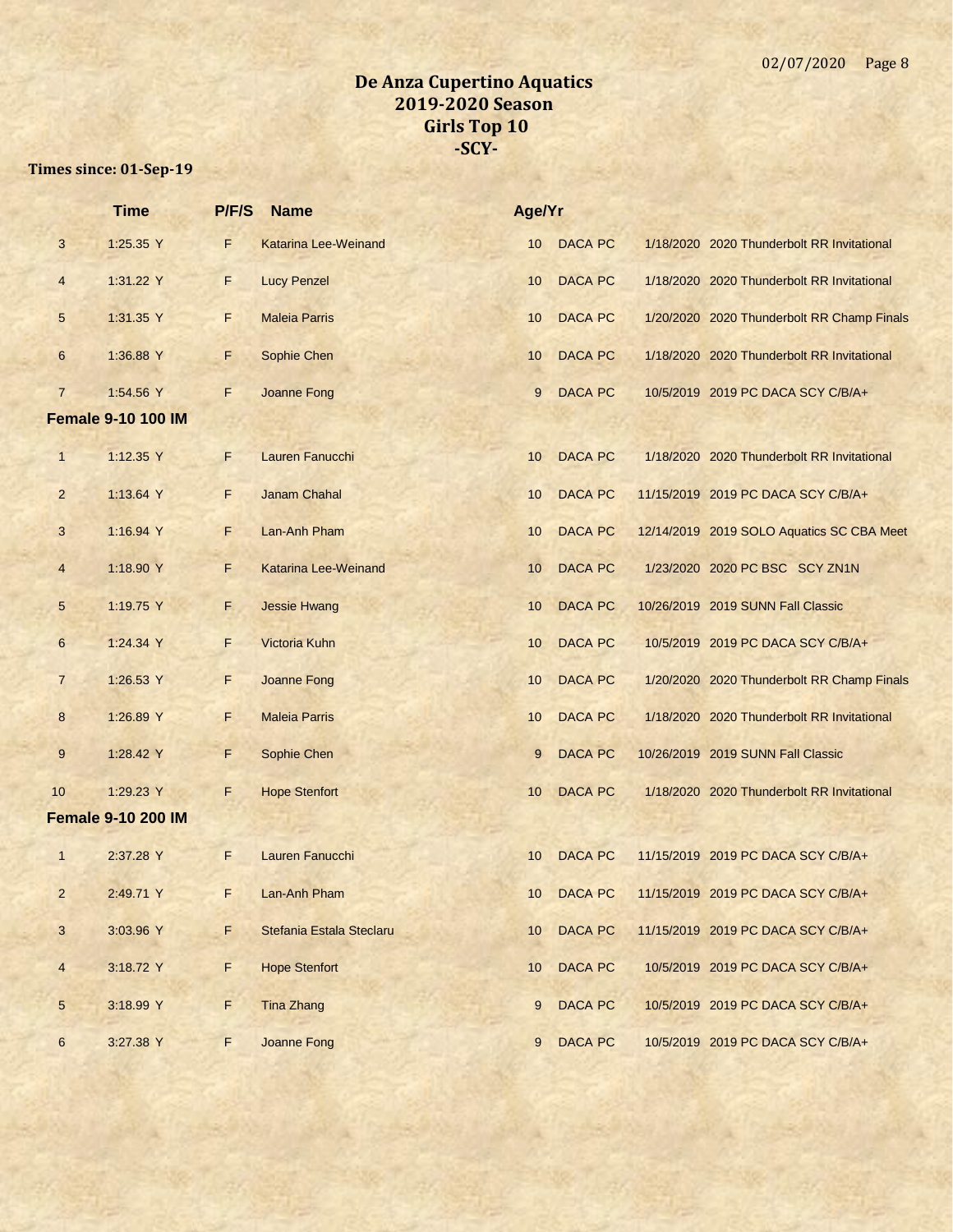|                | <b>Time</b>                  | P/F/S | <b>Name</b>             | Age/Yr |                |                                            |
|----------------|------------------------------|-------|-------------------------|--------|----------------|--------------------------------------------|
|                | Female 11-12 50 Free         |       |                         |        |                |                                            |
| $\mathbf{1}$   | 26.91 Y L                    | F.    | <b>Caitlyn Lee</b>      | 12     | <b>DACA PC</b> | 12/6/2019 2019 JO SC Winter Championships  |
| $\overline{2}$ | 26.95 Y                      | P     | Amanda Tran             | 12     | <b>DACA PC</b> | 12/6/2019 2019 JO SC Winter Championships  |
| 3              | 26.96 Y                      | F     | <b>Corinna Carstens</b> | 12     | <b>DACA PC</b> | 1/18/2020 2020 Thunderbolt RR Invitational |
| $\overline{4}$ | 27.76 Y                      | F     | <b>Stella Yang</b>      | 11     | <b>DACA PC</b> | 1/23/2020 2020 PC BSC SCY ZN1N             |
| 5              | 27.81 Y L                    | F     | <b>Liliana Levin</b>    | 11     | <b>DACA PC</b> | 1/18/2020 2020 Thunderbolt RR Invitational |
| 6              | 28.83 Y                      | F.    | <b>Katelyn Hsu</b>      | 11     | <b>DACA PC</b> | 1/18/2020 2020 Thunderbolt RR Invitational |
| $\overline{7}$ | 29.12 Y                      | F     | Eva Jacobson            | 12     | <b>DACA PC</b> | 11/15/2019 2019 PC DACA SCY C/B/A+         |
| 8              | 29.39 Y                      | F.    | <b>Marisol Bucci</b>    | 12     | <b>DACA PC</b> | 10/5/2019 2019 PC DACA SCY C/B/A+          |
| 9              | 29.60 Y                      | F     | Janam Chahal            | 11     | <b>DACA PC</b> | 1/18/2020 2020 Thunderbolt RR Invitational |
| 10             | 29.93 Y                      | F     | Katelyn Li              | 12     | <b>DACA PC</b> | 1/23/2020 2020 PC BSC SCY ZN1N             |
|                | <b>Female 11-12 100 Free</b> |       |                         |        |                |                                            |
| $\mathbf{1}$   | 58.36 Y                      | F     | <b>Caitlyn Lee</b>      | 12     | <b>DACA PC</b> | 1/23/2020 2020 PC BSC SCY ZN1N             |
| $\overline{2}$ | 1:00.08 Y                    | F     | <b>Liliana Levin</b>    | 11     | <b>DACA PC</b> | 1/23/2020 2020 PC BSC SCY ZN1N             |
| 3              | 1:00.19 Y                    | F     | <b>Stella Yang</b>      | 11     | <b>DACA PC</b> | 1/23/2020 2020 PC BSC SCY ZN1N             |
| $\overline{4}$ | 1:00.44 Y                    | F.    | <b>Corinna Carstens</b> | 12     | <b>DACA PC</b> | 11/15/2019 2019 PC DACA SCY C/B/A+         |
| 5              | 1:02.74 Y                    | F.    | <b>Thalea Charton</b>   | 11     | <b>DACA PC</b> | 10/26/2019 2019 SUNN Fall Classic          |
| 6              | 1:03.56 Y                    | F.    | Amanda Tran             | 12     | <b>DACA PC</b> | 12/14/2019 2019 SOLO Aquatics SC CBA Meet  |
| $\overline{7}$ | 1:03.78 Y                    | F     | Sonika Wagner           | 12     | <b>DACA PC</b> | 1/23/2020 2020 PC BSC SCY ZN1N             |
| 8              | 1:04.45 Y                    | F     | <b>Stacia Levin</b>     | 12     | DACA PC        | 10/26/2019 2019 SUNN Fall Classic          |
| 9              | 1:04.83 Y                    | F.    | <b>Lisa Smith</b>       | 12     | <b>DACA PC</b> | 10/5/2019 2019 PC DACA SCY C/B/A+          |
| 10             | 1:04.98 Y                    | F     | <b>Katelyn Hsu</b>      | 11     | DACA PC        | 10/5/2019 2019 PC DACA SCY C/B/A+          |
|                | <b>Female 11-12 200 Free</b> |       |                         |        |                |                                            |
| $\mathbf{1}$   | 2:09.33 Y                    | F     | <b>Caitlyn Lee</b>      | 12     | <b>DACA PC</b> | 10/26/2019 2019 SUNN Fall Classic          |
| $\overline{2}$ | 2:11.94 Y                    | F.    | <b>Liliana Levin</b>    | 11     | <b>DACA PC</b> | 1/18/2020 2020 Thunderbolt RR Invitational |
| 3              | 2:12.41 Y                    | F     | <b>Corinna Carstens</b> | 12     | <b>DACA PC</b> | 12/14/2019 2019 SOLO Aquatics SC CBA Meet  |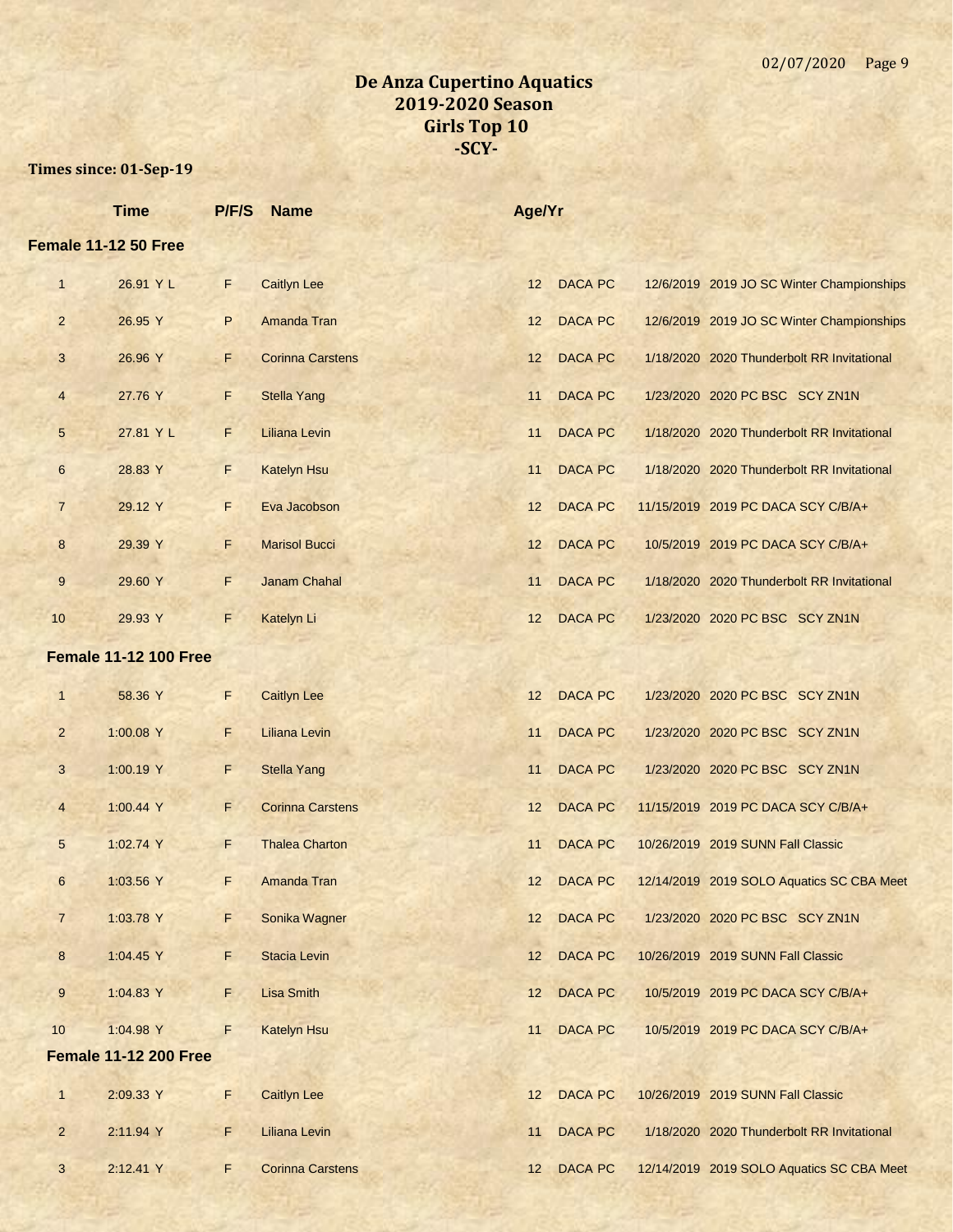|                  | <b>Time</b>                  | P/F/S | <b>Name</b>             | Age/Yr |                |                                            |
|------------------|------------------------------|-------|-------------------------|--------|----------------|--------------------------------------------|
| $\overline{4}$   | 2:15.56 Y                    | F     | <b>Stacia Levin</b>     | 12     | <b>DACA PC</b> | 10/26/2019 2019 SUNN Fall Classic          |
| $5\phantom{.0}$  | 2:17.16 Y                    | F     | Amanda Tran             | 12     | <b>DACA PC</b> | 12/14/2019 2019 SOLO Aquatics SC CBA Meet  |
| 6                | 2:17.44 Y                    | F     | <b>Stella Yang</b>      | 11     | <b>DACA PC</b> | 11/15/2019 2019 PC DACA SCY C/B/A+         |
| $\overline{7}$   | 2:18.76 Y                    | F     | <b>Thalea Charton</b>   | 11     | <b>DACA PC</b> | 11/15/2019 2019 PC DACA SCY C/B/A+         |
| $\bf 8$          | 2:20.24 Y                    | F.    | Sonika Wagner           | 12     | <b>DACA PC</b> | 10/26/2019 2019 SUNN Fall Classic          |
| $9\,$            | 2:23.52 Y                    | F     | <b>Katelyn Hsu</b>      | 11     | <b>DACA PC</b> | 10/26/2019 2019 SUNN Fall Classic          |
| 10               | 2:24.45 Y                    | F     | <b>Marisol Bucci</b>    | 12     | <b>DACA PC</b> | 10/26/2019 2019 SUNN Fall Classic          |
|                  | <b>Female 11-12 500 Free</b> |       |                         |        |                |                                            |
| $\mathbf{1}$     | 5:49.42 Y                    | F     | Romina Blanco-Sarmiento | 12     | <b>DACA PC</b> | 10/5/2019 2019 PC DACA SCY C/B/A+          |
| $\overline{2}$   | 6:09.25 Y                    | F     | <b>Thalea Charton</b>   | 11     | <b>DACA PC</b> | 11/15/2019 2019 PC DACA SCY C/B/A+         |
| 3                | 6:09.92 Y                    | F     | <b>Stella Yang</b>      | 11     | <b>DACA PC</b> | 11/15/2019 2019 PC DACA SCY C/B/A+         |
| $\overline{4}$   | 7:24.03 Y                    | F     | Annika Kurotori         | 12     | <b>DACA PC</b> | 10/5/2019 2019 PC DACA SCY C/B/A+          |
|                  | <b>Female 11-12 50 Back</b>  |       |                         |        |                |                                            |
| $\mathbf{1}$     | 29.92 Y                      | P     | Amanda Tran             | 12     | <b>DACA PC</b> | 12/6/2019 2019 JO SC Winter Championships  |
| $\overline{2}$   | 30.41 Y                      | P     | <b>Caitlyn Lee</b>      | 12     | <b>DACA PC</b> | 12/6/2019 2019 JO SC Winter Championships  |
| 3                | 31.77 Y                      | F.    | <b>Stella Yang</b>      | 11     | <b>DACA PC</b> | 1/23/2020 2020 PC BSC SCY ZN1N             |
| $\overline{4}$   | 31.97 Y                      | F     | <b>Liliana Levin</b>    | 11     | <b>DACA PC</b> | 1/18/2020 2020 Thunderbolt RR Invitational |
| 5                | 32.26 Y                      | F     | Katelyn Li              | 12     | <b>DACA PC</b> | 1/23/2020 2020 PC BSC SCY ZN1N             |
| $\boldsymbol{6}$ | 32.69 Y                      | F     | Janam Chahal            | 11     | <b>DACA PC</b> | 1/18/2020 2020 Thunderbolt RR Invitational |
| $\overline{7}$   | 33.21 Y                      | F.    | <b>Corinna Carstens</b> | 12     | <b>DACA PC</b> | 10/26/2019 2019 SUNN Fall Classic          |
| $\bf 8$          | 33.25 Y                      | F.    | <b>Thalea Charton</b>   | 11     | DACA PC        | 10/26/2019 2019 SUNN Fall Classic          |
| 9                | 33.80 Y                      | F     | <b>Stacia Levin</b>     | 12     | DACA PC        | 10/26/2019 2019 SUNN Fall Classic          |
| 10               | 34.71 Y                      | F     | Sonika Wagner           | 12     | <b>DACA PC</b> | 10/26/2019 2019 SUNN Fall Classic          |
|                  | <b>Female 11-12 100 Back</b> |       |                         |        |                |                                            |
| $\mathbf{1}$     | 1:04.33 Y                    | F.    | <b>Caitlyn Lee</b>      | 12     | <b>DACA PC</b> | 12/6/2019 2019 JO SC Winter Championships  |
| $\overline{2}$   | 1:06.52 Y                    | P     | Amanda Tran             | 12     | DACA PC        | 12/6/2019 2019 JO SC Winter Championships  |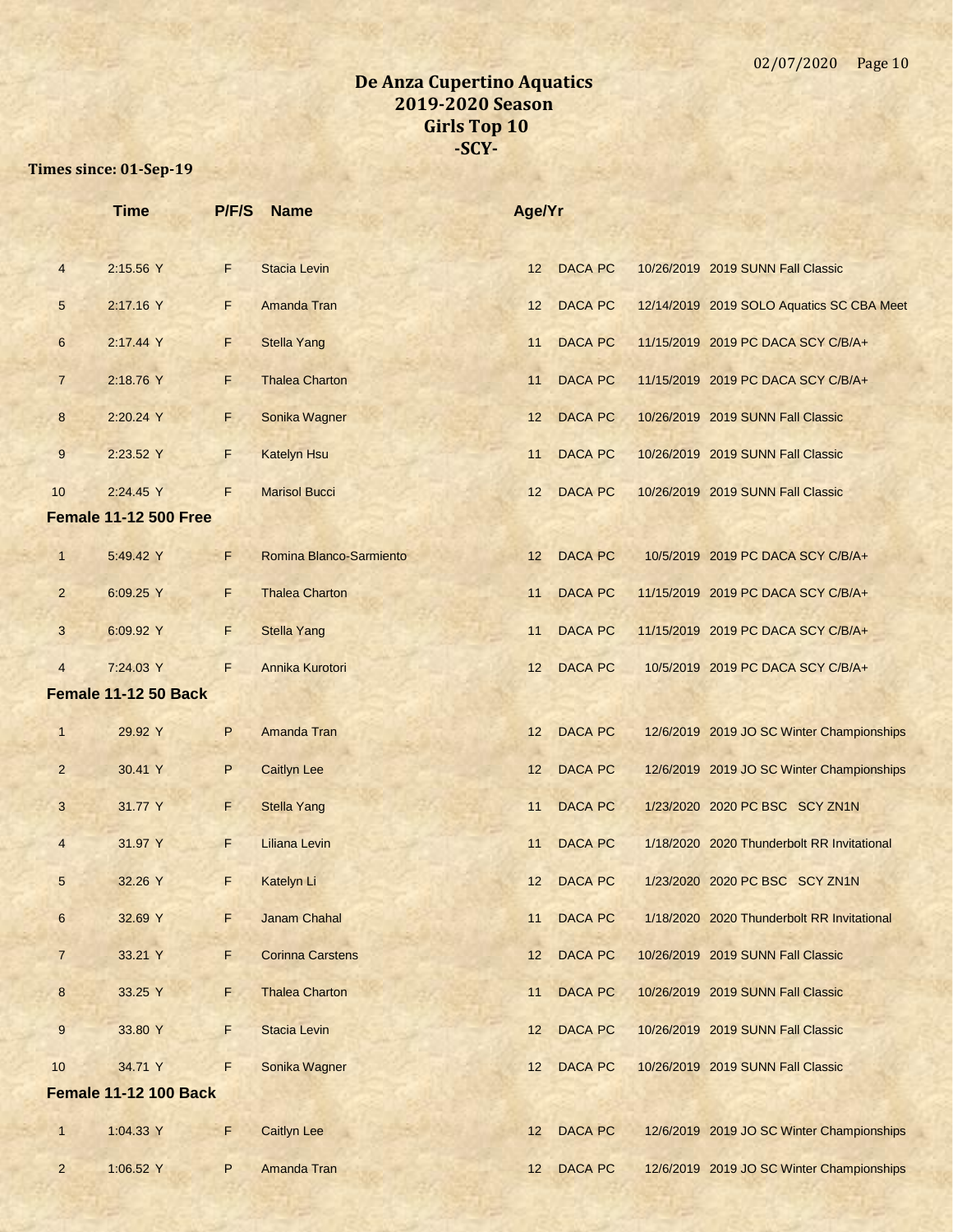|                | <b>Time</b>                  | P/F/S | <b>Name</b>             | Age/Yr          |                |                                            |
|----------------|------------------------------|-------|-------------------------|-----------------|----------------|--------------------------------------------|
| 3              | 1:09.48 Y L                  | F     | <b>Thalea Charton</b>   | 12              | <b>DACA PC</b> | 1/18/2020 2020 Thunderbolt RR Invitational |
| $\overline{4}$ | 1:10.25 Y                    | F     | <b>Stella Yang</b>      | 11              | <b>DACA PC</b> | 1/18/2020 2020 Thunderbolt RR Invitational |
| 5              | 1:10.51 Y                    | F.    | <b>Katelyn Hsu</b>      | 11              | <b>DACA PC</b> | 11/15/2019 2019 PC DACA SCY C/B/A+         |
| 6              | 1:10.79 Y                    | F.    | Janam Chahal            | 11              | <b>DACA PC</b> | 1/18/2020 2020 Thunderbolt RR Invitational |
| $\overline{7}$ | 1:11.47 Y                    | F.    | <b>Liliana Levin</b>    | 11              | <b>DACA PC</b> | 1/18/2020 2020 Thunderbolt RR Invitational |
| 8              | 1:12.75 Y                    | F.    | <b>Corinna Carstens</b> | 12              | <b>DACA PC</b> | 1/18/2020 2020 Thunderbolt RR Invitational |
| 9              | 1:12.77 Y                    | F.    | Romina Blanco-Sarmiento | 12              | <b>DACA PC</b> | 10/5/2019 2019 PC DACA SCY C/B/A+          |
| 10             | 1:13.03 Y                    | F     | Katelyn Li              | 12              | <b>DACA PC</b> | 1/18/2020 2020 Thunderbolt RR Invitational |
|                | <b>Female 11-12 200 Back</b> |       |                         |                 |                |                                            |
| $\mathbf{1}$   | 2:19.00 Y                    | F.    | <b>Caitlyn Lee</b>      | 12              | <b>DACA PC</b> | 12/14/2019 2019 SOLO Aquatics SC CBA Meet  |
| $\overline{2}$ | 2:30.31 Y                    | F.    | <b>Thalea Charton</b>   | 11              | <b>DACA PC</b> | 12/6/2019 2019 JO SC Winter Championships  |
| 3              | 2:32.40 Y                    | F.    | <b>Katelyn Hsu</b>      | 11              | <b>DACA PC</b> | 11/15/2019 2019 PC DACA SCY C/B/A+         |
| 4              | 2:33.47 Y                    | F.    | Romina Blanco-Sarmiento | 12              | <b>DACA PC</b> | 10/5/2019 2019 PC DACA SCY C/B/A+          |
| 5              | 2:33.68 Y                    | F.    | Janam Chahal            | 11              | <b>DACA PC</b> | 12/14/2019 2019 SOLO Aquatics SC CBA Meet  |
| 6              | 2:34.30 Y                    | F.    | <b>Stella Yang</b>      | 11              | <b>DACA PC</b> | 12/14/2019 2019 SOLO Aquatics SC CBA Meet  |
| $\overline{7}$ | 2:37.28 Y                    | F     | Liliana Levin           | 11              | <b>DACA PC</b> | 12/14/2019 2019 SOLO Aquatics SC CBA Meet  |
| 8              | 2:39.55 Y                    | F.    | <b>Stacia Levin</b>     | 12              | <b>DACA PC</b> | 10/26/2019 2019 SUNN Fall Classic          |
| 9              | 2:40.69 Y                    | F.    | Sonika Wagner           | 12 <sup>2</sup> | <b>DACA PC</b> | 11/15/2019 2019 PC DACA SCY C/B/A+         |
| 10             | 2:50.82 Y                    | F     | Naomi Lee               | 11              | <b>DACA PC</b> | 12/14/2019 2019 SOLO Aquatics SC CBA Meet  |
|                | Female 11-12 50 Breast       |       |                         |                 |                |                                            |
| $\mathbf{1}$   | 33.49 Y                      | F.    | <b>Stella Yang</b>      | 11              | <b>DACA PC</b> | 1/20/2020 2020 Thunderbolt RR Champ Finals |
| $\overline{2}$ | 34.32 Y                      | F.    | <b>Caitlyn Lee</b>      | 12              | <b>DACA PC</b> | 1/23/2020 2020 PC BSC SCY ZN1N             |
| 3              | 35.34 Y                      | F.    | <b>Kirsten Wall</b>     | 11              | <b>DACA PC</b> | 1/18/2020 2020 Thunderbolt RR Invitational |
| $\overline{4}$ | 36.48 Y                      | F.    | Amanda Tran             | 12              | <b>DACA PC</b> | 11/15/2019 2019 PC DACA SCY C/B/A+         |
| 5 <sup>5</sup> | 36.55 Y                      | F     | Sonika Wagner           | 12 <sup>2</sup> | DACA PC        | 1/23/2020 2020 PC BSC SCY ZN1N             |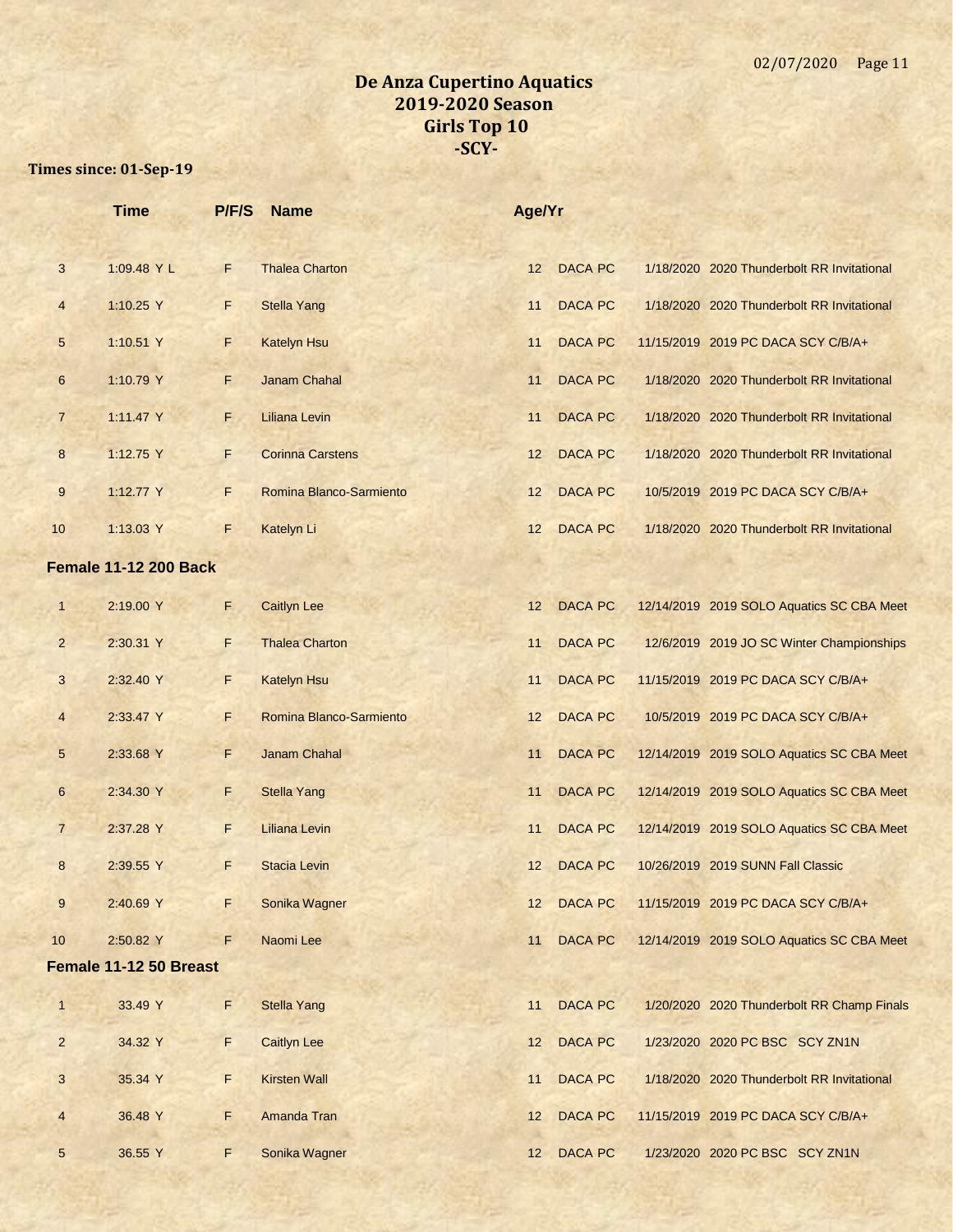|                 | <b>Time</b>             | P/F/S | <b>Name</b>                   | Age/Yr |                |                                            |
|-----------------|-------------------------|-------|-------------------------------|--------|----------------|--------------------------------------------|
| 6               | 36.67 Y                 | F     | <b>Stacia Levin</b>           | 12     | <b>DACA PC</b> | 10/5/2019 2019 PC DACA SCY C/B/A+          |
| $\overline{7}$  | 37.06 Y                 | F     | <b>Liliana Levin</b>          | 11     | <b>DACA PC</b> | 1/18/2020 2020 Thunderbolt RR Invitational |
| 8               | 37.11 Y                 | P     | <b>Janam Chahal</b>           | 11     | <b>DACA PC</b> | 12/6/2019 2019 JO SC Winter Championships  |
| 9               | 37.35 Y                 | F.    | <b>Katelyn Hsu</b>            | 11     | <b>DACA PC</b> | 10/5/2019 2019 PC DACA SCY C/B/A+          |
| 10              | 39.89 Y                 | F     | <b>Claire Yuh</b>             | 12     | <b>DACA PC</b> | 10/5/2019 2019 PC DACA SCY C/B/A+          |
|                 | Female 11-12 100 Breast |       |                               |        |                |                                            |
| $\mathbf{1}$    | 1:12.59 Y               | F.    | <b>Stella Yang</b>            | 11     | <b>DACA PC</b> | 1/18/2020 2020 Thunderbolt RR Invitational |
| $\overline{2}$  | 1:15.47 Y               | F     | <b>Caitlyn Lee</b>            | 12     | <b>DACA PC</b> | 12/14/2019 2019 SOLO Aquatics SC CBA Meet  |
| 3               | 1:17.55 Y               | F     | <b>Marisol Bucci</b>          | 12     | <b>DACA PC</b> | 10/5/2019 2019 PC DACA SCY C/B/A+          |
| $\overline{4}$  | 1:18.11 Y               | F     | Sonika Wagner                 | 12     | <b>DACA PC</b> | 1/18/2020 2020 Thunderbolt RR Invitational |
| $5\phantom{.0}$ | 1:18.51 Y               | F     | <b>Kirsten Wall</b>           | 11     | <b>DACA PC</b> | 1/18/2020 2020 Thunderbolt RR Invitational |
| 6               | 1:19.70 Y               | F     | <b>Stacia Levin</b>           | 12     | <b>DACA PC</b> | 10/5/2019 2019 PC DACA SCY C/B/A+          |
| $\overline{7}$  | 1:19.72 Y               | F.    | <b>Katelyn Hsu</b>            | 11     | <b>DACA PC</b> | 11/15/2019 2019 PC DACA SCY C/B/A+         |
| 8               | 1:20.01 Y               | F.    | Romina Blanco-Sarmiento       | 12     | <b>DACA PC</b> | 10/5/2019 2019 PC DACA SCY C/B/A+          |
| 9               | 1:20.19 Y               | F     | Liliana Levin                 | 11     | <b>DACA PC</b> | 1/18/2020 2020 Thunderbolt RR Invitational |
| 10              | 1:21.14 Y               | P     | <b>Janam Chahal</b>           | 11     | <b>DACA PC</b> | 12/6/2019 2019 JO SC Winter Championships  |
|                 | Female 11-12 200 Breast |       |                               |        |                |                                            |
| $\mathbf{1}$    | 2:40.17 Y               | F     | <b>Stella Yang</b>            | 11     | <b>DACA PC</b> | 12/6/2019 2019 JO SC Winter Championships  |
| $\overline{a}$  | 2:48.00 Y               | F.    | <b>Marisol Bucci</b>          | 12     | <b>DACA PC</b> | 10/5/2019 2019 PC DACA SCY C/B/A+          |
| $\mathbf{3}$    | 2:48.09 Y               | F     | <b>Caitlyn Lee</b>            | 12     | <b>DACA PC</b> | 10/5/2019 2019 PC DACA SCY C/B/A+          |
| $\overline{4}$  | 2:48.23 Y               | E.    | Sonika Wagner                 | 11     | <b>DACA PC</b> | 10/5/2019 2019 PC DACA SCY C/B/A+          |
| $5\phantom{.0}$ | 2:57.41 Y               | F     | <b>Stacia Levin</b>           | 12     | <b>DACA PC</b> | 10/5/2019 2019 PC DACA SCY C/B/A+          |
| 6               | 2:57.76 Y               | F     | <b>Claire Yuh</b>             | 12     | <b>DACA PC</b> | 11/15/2019 2019 PC DACA SCY C/B/A+         |
| $\overline{7}$  | 2:58.42 Y               | F     | Amanda Tran                   | 12     | <b>DACA PC</b> | 11/15/2019 2019 PC DACA SCY C/B/A+         |
| 8               | 3:03.44 Y               | F     | <b>Chloe Rebecca Hagiwara</b> | 12     | <b>DACA PC</b> | 10/5/2019 2019 PC DACA SCY C/B/A+          |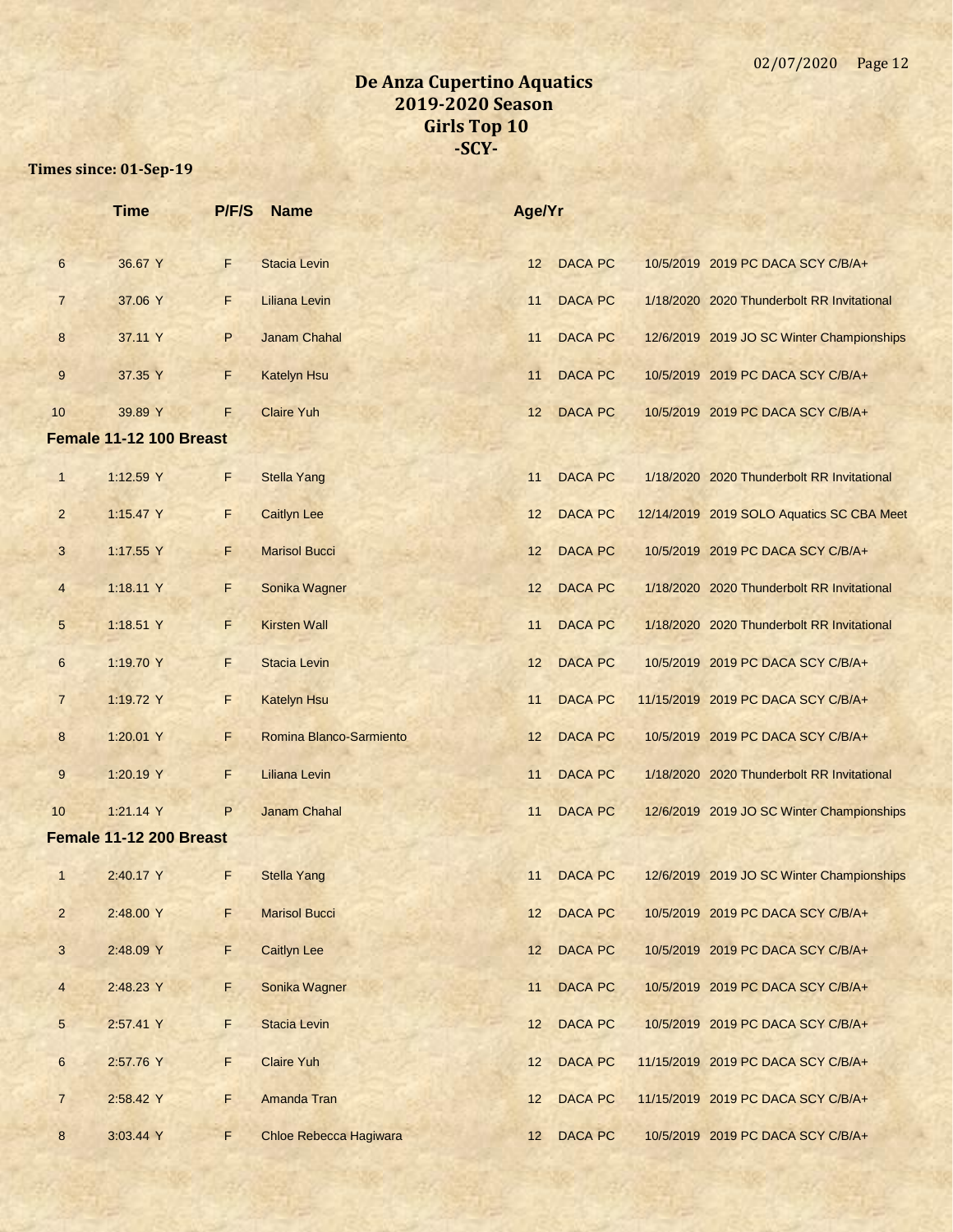|                  | <b>Time</b>                 | P/F/S       | <b>Name</b>             | Age/Yr |                |                                            |
|------------------|-----------------------------|-------------|-------------------------|--------|----------------|--------------------------------------------|
| 9                | 3:11.04 Y                   | F           | Lia Payne               | 12     | <b>DACA PC</b> | 11/15/2019 2019 PC DACA SCY C/B/A+         |
|                  | <b>Female 11-12 50 Fly</b>  |             |                         |        |                |                                            |
| $\mathbf{1}$     | 29.29 Y                     | F           | <b>Caitlyn Lee</b>      | 12     | <b>DACA PC</b> | 1/23/2020 2020 PC BSC SCY ZN1N             |
| $\overline{2}$   | 29.80 Y                     | P           | <b>Katelyn Hsu</b>      | 11     | <b>DACA PC</b> | 12/6/2019 2019 JO SC Winter Championships  |
| 3                | 29.88 Y                     | F           | <b>Stella Yang</b>      | 11     | <b>DACA PC</b> | 12/6/2019 2019 JO SC Winter Championships  |
| $\overline{4}$   | 29.94 Y                     | F.          | <b>Corinna Carstens</b> | 12     | <b>DACA PC</b> | 10/5/2019 2019 PC DACA SCY C/B/A+          |
| $5\overline{)}$  | 30.03 Y                     | F           | Katelyn Li              | 12     | <b>DACA PC</b> | 1/23/2020 2020 PC BSC SCY ZN1N             |
| $6\phantom{1}$   | 30.89 Y                     | F           | Sonika Wagner           | 12     | <b>DACA PC</b> | 1/23/2020 2020 PC BSC SCY ZN1N             |
| $\overline{7}$   | 32.02 Y                     | F.          | <b>Liliana Levin</b>    | 11     | <b>DACA PC</b> | 1/23/2020 2020 PC BSC SCY ZN1N             |
| 8                | 32.24 Y                     | F           | Romina Blanco-Sarmiento | 12     | <b>DACA PC</b> | 10/5/2019 2019 PC DACA SCY C/B/A+          |
| 9                | 32.27 Y                     | F           | <b>Thalea Charton</b>   | 11     | <b>DACA PC</b> | 10/5/2019 2019 PC DACA SCY C/B/A+          |
| 10               | 32.60 Y                     | F           | <b>Marisol Bucci</b>    | 12     | <b>DACA PC</b> | 10/5/2019 2019 PC DACA SCY C/B/A+          |
|                  | <b>Female 11-12 100 Fly</b> |             |                         |        |                |                                            |
| $\mathbf{1}$     | 1:05.59 Y                   | F           | <b>Caitlyn Lee</b>      | 12     | <b>DACA PC</b> | 11/15/2019 2019 PC DACA SCY C/B/A+         |
| $\overline{2}$   | 1:08.01 Y                   | F.          | <b>Katelyn Hsu</b>      | 11     | <b>DACA PC</b> | 1/20/2020 2020 Thunderbolt RR Champ Finals |
| 3                | 1:08.35 Y                   | F           | <b>Stella Yang</b>      | 11     | <b>DACA PC</b> | 1/18/2020 2020 Thunderbolt RR Invitational |
| $\overline{4}$   | 1:09.47 Y                   | F.          | Sonika Wagner           | 12     | <b>DACA PC</b> | 1/20/2020 2020 Thunderbolt RR Champ Finals |
| $5\phantom{.0}$  | 1:09.59 Y                   | F.          | <b>Corinna Carstens</b> | 12     | <b>DACA PC</b> | 1/18/2020 2020 Thunderbolt RR Invitational |
| $\boldsymbol{6}$ | 1:10.22 Y                   | F.          | <b>Stacia Levin</b>     | 12     | <b>DACA PC</b> | 10/5/2019 2019 PC DACA SCY C/B/A+          |
| $7\phantom{.}$   | 1:12.01 Y                   | F           | <b>Thalea Charton</b>   | 11     | <b>DACA PC</b> | 11/15/2019 2019 PC DACA SCY C/B/A+         |
| $\bf 8$          | 1:12.96 Y                   | F           | Katelyn Li              | 12     | <b>DACA PC</b> | 1/18/2020 2020 Thunderbolt RR Invitational |
| 9                | 1:15.41 Y                   | F           | Emma Lau                | 12     | <b>DACA PC</b> | 11/15/2019 2019 PC DACA SCY C/B/A+         |
| 10               | 1:16.71 Y                   | F           | <b>Liliana Levin</b>    | 11     | <b>DACA PC</b> | 1/18/2020 2020 Thunderbolt RR Invitational |
|                  | <b>Female 11-12 200 Fly</b> |             |                         |        |                |                                            |
| $\mathbf{1}$     | 2:39.94 Y                   | $\mathsf F$ | Sonika Wagner           | 12     | <b>DACA PC</b> | 10/26/2019 2019 SUNN Fall Classic          |
| $\overline{2}$   | 2:41.73 Y                   | F           | <b>Stella Yang</b>      | 11     | <b>DACA PC</b> | 11/15/2019 2019 PC DACA SCY C/B/A+         |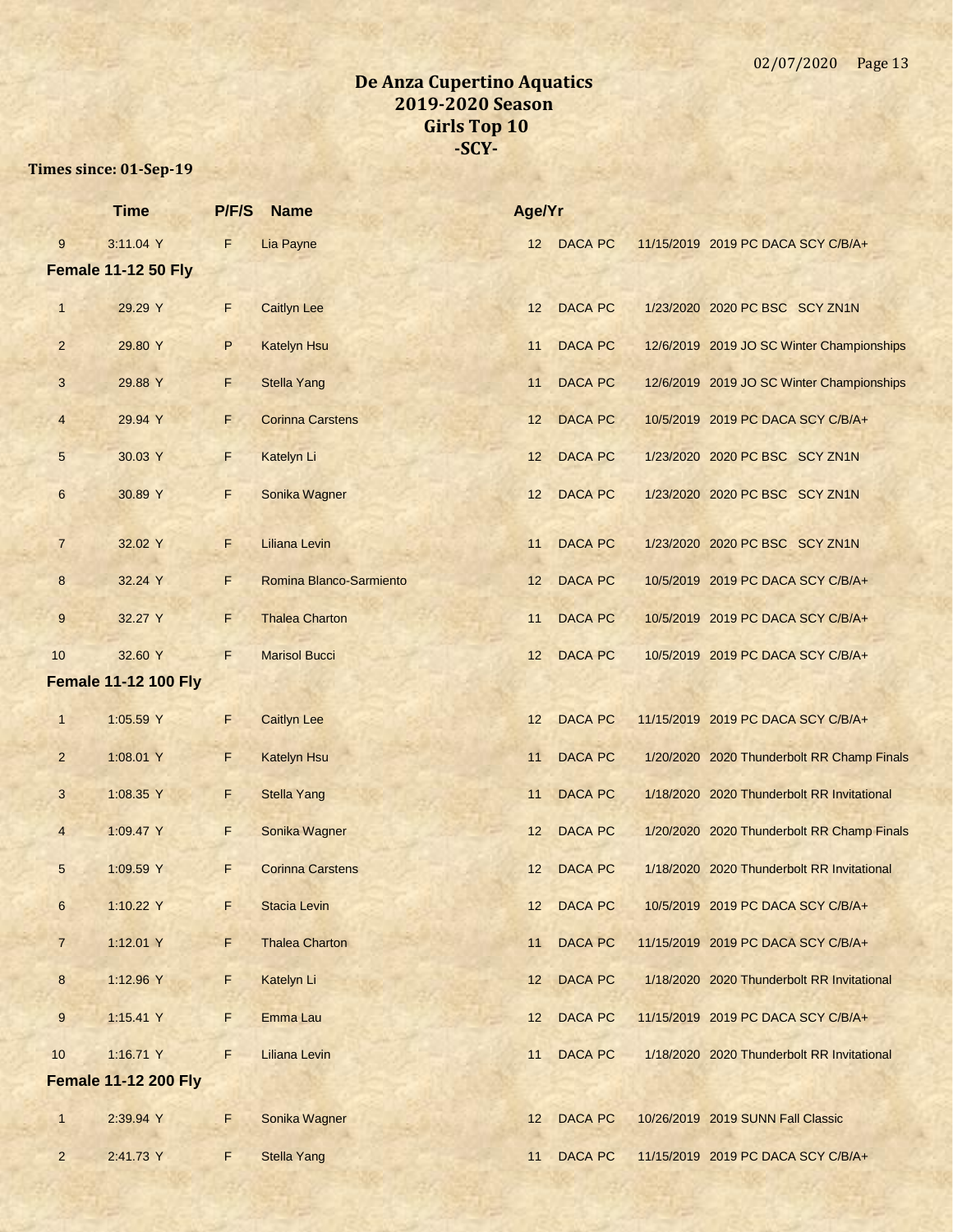|                  | <b>Time</b>                | P/F/S | <b>Name</b>             | Age/Yr |                |                                            |
|------------------|----------------------------|-------|-------------------------|--------|----------------|--------------------------------------------|
| $\mathbf{3}$     | 2:42.76 Y                  | F.    | <b>Katelyn Hsu</b>      | 11     | <b>DACA PC</b> | 11/15/2019 2019 PC DACA SCY C/B/A+         |
| $\overline{4}$   | 2:47.92 Y                  | F     | <b>Thalea Charton</b>   | 11     | <b>DACA PC</b> | 12/14/2019 2019 SOLO Aquatics SC CBA Meet  |
|                  | <b>Female 11-12 100 IM</b> |       |                         |        |                |                                            |
| $\mathbf{1}$     | 1:05.69 Y                  | F     | <b>Caitlyn Lee</b>      | 12     | <b>DACA PC</b> | 10/26/2019 2019 SUNN Fall Classic          |
| $\overline{2}$   | 1:07.60 Y                  | F     | <b>Stella Yang</b>      | 11     | <b>DACA PC</b> | 12/6/2019 2019 JO SC Winter Championships  |
| 3                | 1:10.42 Y                  | F     | Sonika Wagner           | 12     | <b>DACA PC</b> | 1/23/2020 2020 PC BSC SCY ZN1N             |
| $\overline{4}$   | 1:10.64 Y                  | F.    | <b>Liliana Levin</b>    | 11     | <b>DACA PC</b> | 1/23/2020 2020 PC BSC SCY ZN1N             |
| $\sqrt{5}$       | 1:11.26 Y                  | P     | <b>Katelyn Hsu</b>      | 11     | <b>DACA PC</b> | 12/6/2019 2019 JO SC Winter Championships  |
| $6\phantom{1}6$  | 1:11.45 Y                  | F     | <b>Corinna Carstens</b> | 12     | <b>DACA PC</b> | 12/14/2019 2019 SOLO Aquatics SC CBA Meet  |
| $\overline{7}$   | 1:11.99 Y                  | F     | <b>Marisol Bucci</b>    | 12     | <b>DACA PC</b> | 10/26/2019 2019 SUNN Fall Classic          |
| $\boldsymbol{8}$ | 1:12.39 Y                  | F     | <b>Stacia Levin</b>     | 12     | <b>DACA PC</b> | 10/5/2019 2019 PC DACA SCY C/B/A+          |
| $\boldsymbol{9}$ | 1:13.21 Y                  | F     | Katelyn Li              | 12     | <b>DACA PC</b> | 1/23/2020 2020 PC BSC SCY ZN1N             |
| 10               | 1:13.52 Y                  | F     | Janam Chahal            | 11     | <b>DACA PC</b> | 12/14/2019 2019 SOLO Aquatics SC CBA Meet  |
|                  | <b>Female 11-12 200 IM</b> |       |                         |        |                |                                            |
| $\overline{1}$   | 2:22.52 Y                  | F     | <b>Caitlyn Lee</b>      | 12     | <b>DACA PC</b> | 11/15/2019 2019 PC DACA SCY C/B/A+         |
| $\overline{2}$   | 2:29.19 Y                  | F.    | Sonika Wagner           | 12     | <b>DACA PC</b> | 1/20/2020 2020 Thunderbolt RR Champ Finals |
| 3                | 2:30.39 Y                  | P     | <b>Stella Yang</b>      | 11     | <b>DACA PC</b> | 12/6/2019 2019 JO SC Winter Championships  |
| $\overline{4}$   | 2:31.53 Y                  | F.    | <b>Katelyn Hsu</b>      | 11     | <b>DACA PC</b> | 11/15/2019 2019 PC DACA SCY C/B/A+         |
| $\sqrt{5}$       | 2:34.25 Y                  | F     | <b>Corinna Carstens</b> | 12     | <b>DACA PC</b> | 1/18/2020 2020 Thunderbolt RR Invitational |
| $\,$ 6 $\,$      | 2:37.59 Y                  | F     | Liliana Levin           | 11     | <b>DACA PC</b> | 11/15/2019 2019 PC DACA SCY C/B/A+         |
| $\overline{7}$   | 2:45.70 Y                  | F.    | Katelyn Li              | 11     | <b>DACA PC</b> | 10/5/2019 2019 PC DACA SCY C/B/A+          |
| $8\phantom{.}$   | 2:47.36 Y                  | F.    | Lan-Anh Pham            | 11     | <b>DACA PC</b> | 1/18/2020 2020 Thunderbolt RR Invitational |
| $\boldsymbol{9}$ | 2:54.44 Y                  | F     | Shravya Eyunni          | 12     | <b>DACA PC</b> | 11/15/2019 2019 PC DACA SCY C/B/A+         |
|                  | <b>Female 11-12 400 IM</b> |       |                         |        |                |                                            |
| $\mathbf{1}$     | 5:08.79 Y                  | F     | <b>Caitlyn Lee</b>      | 12     | <b>DACA PC</b> | 11/15/2019 2019 PC DACA SCY C/B/A+         |
| $\overline{2}$   | 5:19.82 Y                  | F     | Katelyn Hsu             | 11     | <b>DACA PC</b> | 12/6/2019 2019 JO SC Winter Championships  |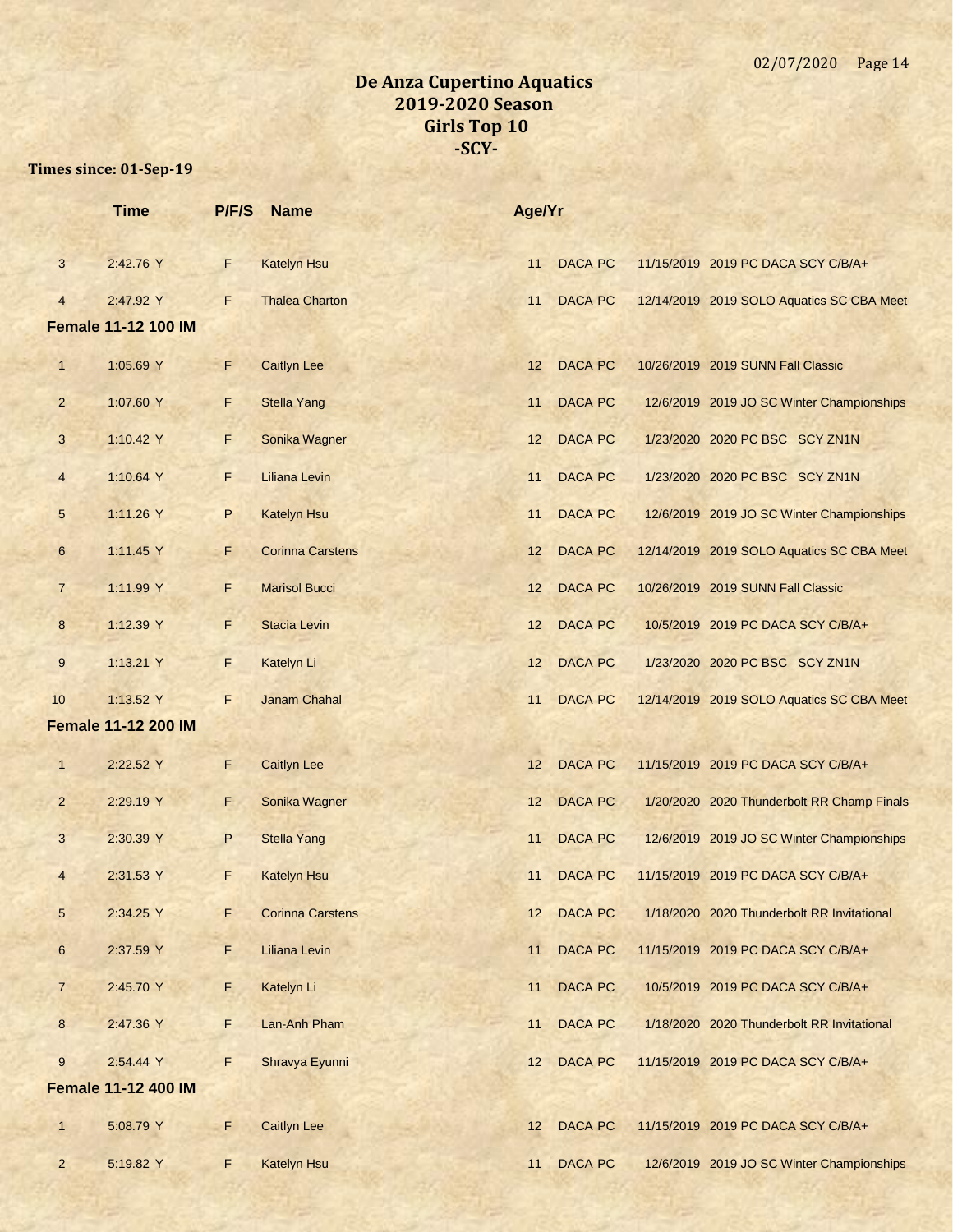|                | <b>Time</b> | P/F/S | <b>Name</b>             | Age/Yr |         |                                           |
|----------------|-------------|-------|-------------------------|--------|---------|-------------------------------------------|
| $\mathbf{3}$   | 5:20.94 Y   | F     | <b>Stella Yang</b>      | 11     | DACA PC | 12/6/2019 2019 JO SC Winter Championships |
| $\overline{4}$ | 5:22.51 Y   | F.    | Romina Blanco-Sarmiento | 12     | DACA PC | 10/5/2019 2019 PC DACA SCY C/B/A+         |
| 5              | 5:27.34 Y   | F     | Sonika Wagner           | 12     | DACA PC | 11/15/2019 2019 PC DACA SCY C/B/A+        |
| 6              | 5:28.75 Y   | F.    | <b>Marisol Bucci</b>    | 12     | DACA PC | 10/5/2019 2019 PC DACA SCY C/B/A+         |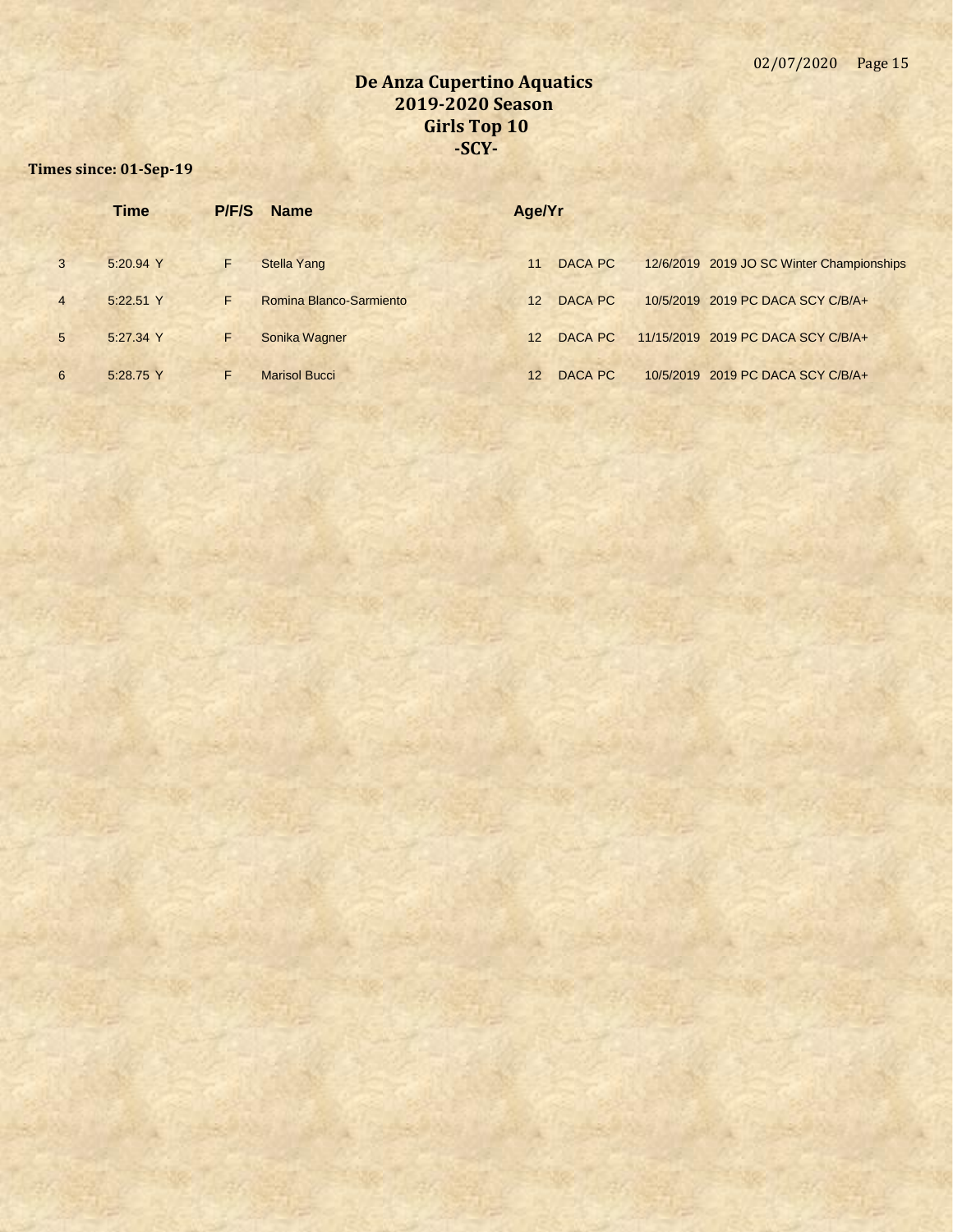|                | <b>Time</b>                  | P/F/S       | <b>Name</b>            | Age/Yr |                |                                             |
|----------------|------------------------------|-------------|------------------------|--------|----------------|---------------------------------------------|
|                | Female 13-14 50 Free         |             |                        |        |                |                                             |
| $\mathbf{1}$   | 25.37 Y                      | $\mathsf F$ | <b>Karly Frangieh</b>  | 13     | <b>DACA PC</b> | 1/18/2020 2020 Thunderbolt RR Invitational  |
| $\overline{2}$ | 25.51 Y                      | P           | Jenna LaCroix          | 14     | <b>DACA PC</b> | 12/7/2019 2019 PC WCAB SCY SRII T&F         |
| 3              | 26.19 Y                      | F           | Minh-Anh Pham          | 14     | <b>DACA PC</b> | 10/5/2019 2019 PC DACA SCY C/B/A+           |
| $\overline{4}$ | 26.29 Y                      | P           | <b>Lindsay Barnes</b>  | 14     | <b>DACA PC</b> | 12/7/2019 2019 PC WCAB SCY SRII T&F         |
| 5              | 26.44 Y                      | F           | <b>Larena Tannert</b>  | 14     | <b>DACA PC</b> | 10/26/2019 2019 SUNN Fall Classic           |
| 6              | 26.47 Y                      | F           | <b>Kathy Xu</b>        | 14     | <b>DACA PC</b> | 1/25/2020 Santa Clara Senior Open           |
| $\overline{7}$ | 26.81 Y                      | P           | Sascha Wang            | 14     | <b>DACA PC</b> | 11/9/2019 Pacific Swimming SCY Senior 2 T&F |
| 8              | 26.96 Y                      | F.          | <b>Allison Wu</b>      | 13     | <b>DACA PC</b> | 1/23/2020 2020 PC BSC SCY ZN1N              |
| 9              | 27.05 Y                      | F           | <b>Lily Van Putten</b> | 14     | <b>DACA PC</b> | 11/15/2019 2019 PC DACA SCY C/B/A+          |
| 10             | 27.26 Y                      | F           | <b>Amaris Charton</b>  | 13     | <b>DACA PC</b> | 10/26/2019 2019 SUNN Fall Classic           |
|                | <b>Female 13-14 100 Free</b> |             |                        |        |                |                                             |
| $\mathbf{1}$   | 54.41 Y                      | F           | <b>Karly Frangieh</b>  | 13     | <b>DACA PC</b> | 1/20/2020 2020 Thunderbolt RR Champ Finals  |
| $\overline{2}$ | 55.02 Y                      | F           | Jenna LaCroix          | 14     | <b>DACA PC</b> | 1/25/2020 Santa Clara Senior Open           |
| 3              | 56.46 Y                      | F           | <b>Kathy Xu</b>        | 14     | <b>DACA PC</b> | 1/25/2020 Santa Clara Senior Open           |
| $\overline{4}$ | 56.70 Y                      | P           | <b>Lindsay Barnes</b>  | 14     | <b>DACA PC</b> | 12/7/2019 2019 PC WCAB SCY SRII T&F         |
| 5              | 56.76 Y                      | F.          | Minh-Anh Pham          | 14     | <b>DACA PC</b> | 10/5/2019 2019 PC DACA SCY C/B/A+           |
| 6              | 57.33 Y                      | F           | <b>Lily Van Putten</b> | 14     | <b>DACA PC</b> | 11/15/2019 2019 PC DACA SCY C/B/A+          |
| $\overline{7}$ | 57.80 Y                      | P           | Sascha Wang            | 14     | <b>DACA PC</b> | 11/9/2019 Pacific Swimming SCY Senior 2 T&F |
| 8              | 57.99 Y                      | F           | <b>Allison Wu</b>      | 13     | <b>DACA PC</b> | 1/23/2020 2020 PC BSC SCY ZN1N              |
| 9              | 59.43 Y                      | F.          | <b>Larena Tannert</b>  | 14     | <b>DACA PC</b> | 12/14/2019 2019 SOLO Aquatics SC CBA Meet   |
| 10             | 59.81 Y                      | F           | <b>Ava Roohipour</b>   | 13     | <b>DACA PC</b> | 12/14/2019 2019 SOLO Aquatics SC CBA Meet   |
|                | <b>Female 13-14 200 Free</b> |             |                        |        |                |                                             |
| $\mathbf{1}$   | 1:57.50 Y                    | F           | <b>Karly Frangieh</b>  | 13     | <b>DACA PC</b> | 1/20/2020 2020 Thunderbolt RR Champ Finals  |
| $\overline{2}$ | 1:57.93 Y                    | F           | Jenna LaCroix          | 14     | <b>DACA PC</b> | 1/25/2020 Santa Clara Senior Open           |
| 3              | 2:00.28 Y                    | F           | <b>Kathy Xu</b>        | 14     | DACA PC        | 1/25/2020 Santa Clara Senior Open           |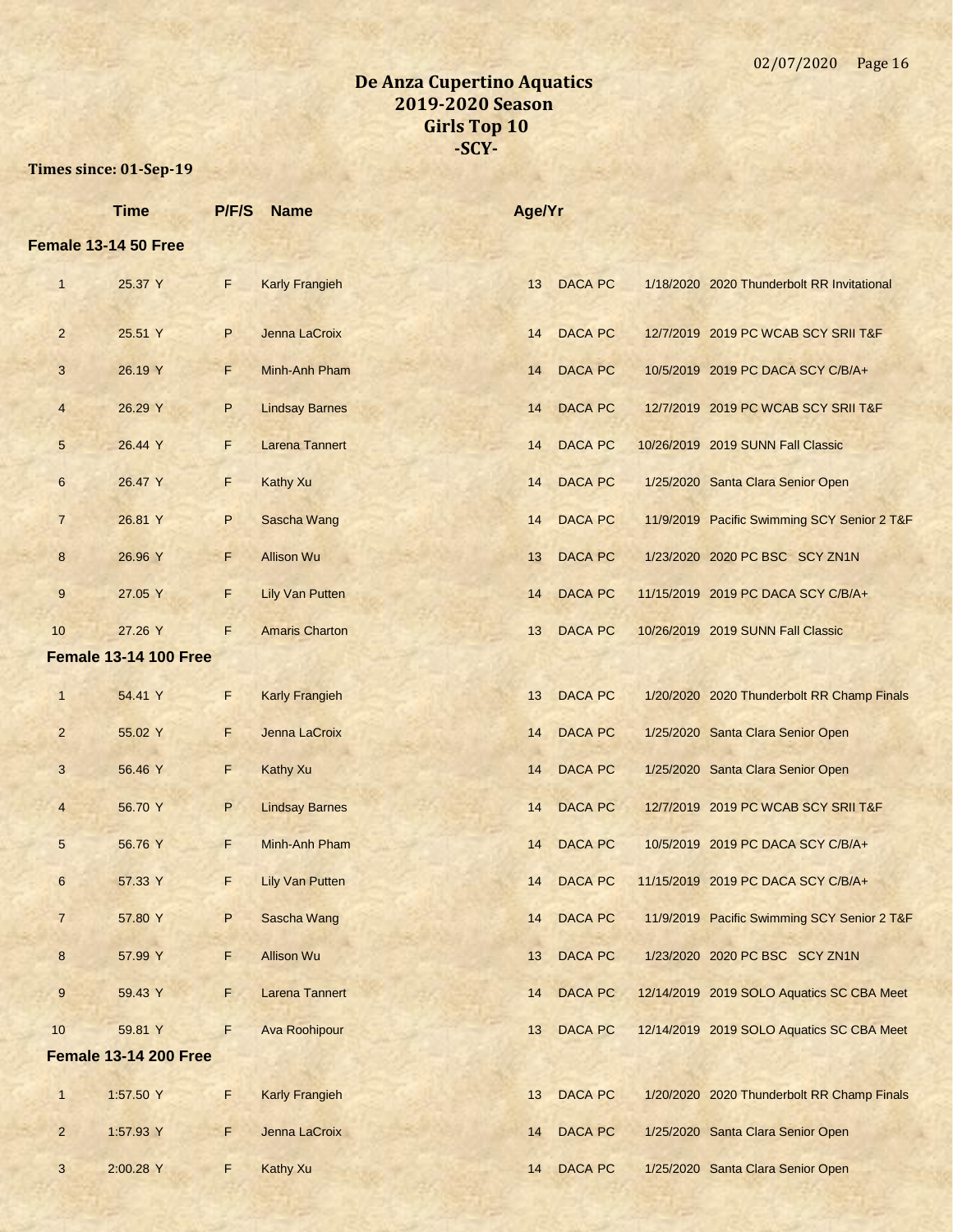|                | <b>Time</b>                   | P/F/S | <b>Name</b>                     | Age/Yr |                |                                            |
|----------------|-------------------------------|-------|---------------------------------|--------|----------------|--------------------------------------------|
| $\overline{4}$ | 2:05.35 Y                     | F     | <b>Lily Van Putten</b>          | 14     | <b>DACA PC</b> | 1/25/2020 Santa Clara Senior Open          |
| 5              | 2:06.12 Y                     | P     | <b>Allison Wu</b>               | 13     | <b>DACA PC</b> | 12/6/2019 2019 JO SC Winter Championships  |
| 6              | 2:06.41 Y                     | F     | <b>Lindsay Barnes</b>           | 14     | <b>DACA PC</b> | 1/25/2020 Santa Clara Senior Open          |
| $\overline{7}$ | 2:06.89 Y                     | F.    | <b>Amaris Charton</b>           | 13     | <b>DACA PC</b> | 10/26/2019 2019 SUNN Fall Classic          |
| 8              | 2:09.33 Y                     | F.    | <b>Frida Natalia Avalos Paz</b> | 13     | <b>DACA PC</b> | 10/5/2019 2019 PC DACA SCY C/B/A+          |
| 9              | 2:10.76 Y                     | P     | Lena Kimura                     | 14     | <b>DACA PC</b> | 12/7/2019 2019 PC WCAB SCY SRII T&F        |
| 10             | 2:11.75 Y                     | F     | Romina Blanco-Sarmiento         | 13     | <b>DACA PC</b> | 11/15/2019 2019 PC DACA SCY C/B/A+         |
|                | <b>Female 13-14 500 Free</b>  |       |                                 |        |                |                                            |
| $\mathbf{1}$   | 5:16.06 Y                     | F.    | Jenna LaCroix                   | 14     | <b>DACA PC</b> | 1/25/2020 Santa Clara Senior Open          |
| $\overline{2}$ | 5:28.68 Y                     | F     | <b>Karly Frangieh</b>           | 13     | <b>DACA PC</b> | 10/26/2019 2019 SUNN Fall Classic          |
| 3              | 5:40.59 Y                     | P     | <b>Lily Van Putten</b>          | 14     | <b>DACA PC</b> | 12/7/2019 2019 PC WCAB SCY SRII T&F        |
| $\overline{4}$ | 5:41.68 Y                     | F     | Minh-Anh Pham                   | 14     | <b>DACA PC</b> | 10/5/2019 2019 PC DACA SCY C/B/A+          |
| 5              | 5:41.92 Y                     | F.    | <b>Amaris Charton</b>           | 13     | <b>DACA PC</b> | 11/15/2019 2019 PC DACA SCY C/B/A+         |
| 6              | 5:47.29 Y                     | F     | <b>Allison Wu</b>               | 13     | <b>DACA PC</b> | 10/5/2019 2019 PC DACA SCY C/B/A+          |
| $\overline{7}$ | 5:50.42 Y                     | F     | <b>Ava Roohipour</b>            | 13     | <b>DACA PC</b> | 12/14/2019 2019 SOLO Aquatics SC CBA Meet  |
| 8              | 5:50.55 Y                     | F     | Romina Blanco-Sarmiento         | 13     | <b>DACA PC</b> | 11/15/2019 2019 PC DACA SCY C/B/A+         |
| 9              | 5:54.10 Y                     | F.    | Mira Wagner                     | 14     | <b>DACA PC</b> | 10/5/2019 2019 PC DACA SCY C/B/A+          |
| 10             | 5:57.74 Y                     | F     | <b>Frida Natalia Avalos Paz</b> | 13     | <b>DACA PC</b> | 12/14/2019 2019 SOLO Aquatics SC CBA Meet  |
|                | <b>Female 13-14 1000 Free</b> |       |                                 |        |                |                                            |
| $\mathbf{1}$   | 11:59.41 Y                    | F.    | Ava Roohipour                   | 13     | <b>DACA PC</b> | 1/20/2020 2020 Thunderbolt RR Champ Finals |
| $\overline{2}$ | 12:08.57 Y                    | F     | Romina Blanco-Sarmiento         | 13     | DACA PC        | 1/20/2020 2020 Thunderbolt RR Champ Finals |
| 3              | 13:40.52 Y                    | F     | <b>Malia Kazem</b>              | 13     | <b>DACA PC</b> | 1/20/2020 2020 Thunderbolt RR Champ Finals |
|                | <b>Female 13-14 100 Back</b>  |       |                                 |        |                |                                            |
| $\mathbf{1}$   | 1:00.65 Y                     | F     | <b>Lindsay Barnes</b>           | 14     | <b>DACA PC</b> | 12/7/2019 2019 PC WCAB SCY SRII T&F        |
| $\overline{a}$ | 1:02.87 Y                     | F.    | <b>Kathy Xu</b>                 | 14     | <b>DACA PC</b> | 1/25/2020 Santa Clara Senior Open          |
| 3              | 1:03.55 Y                     | P     | Jenna LaCroix                   | 14     | <b>DACA PC</b> | 12/7/2019 2019 PC WCAB SCY SRII T&F        |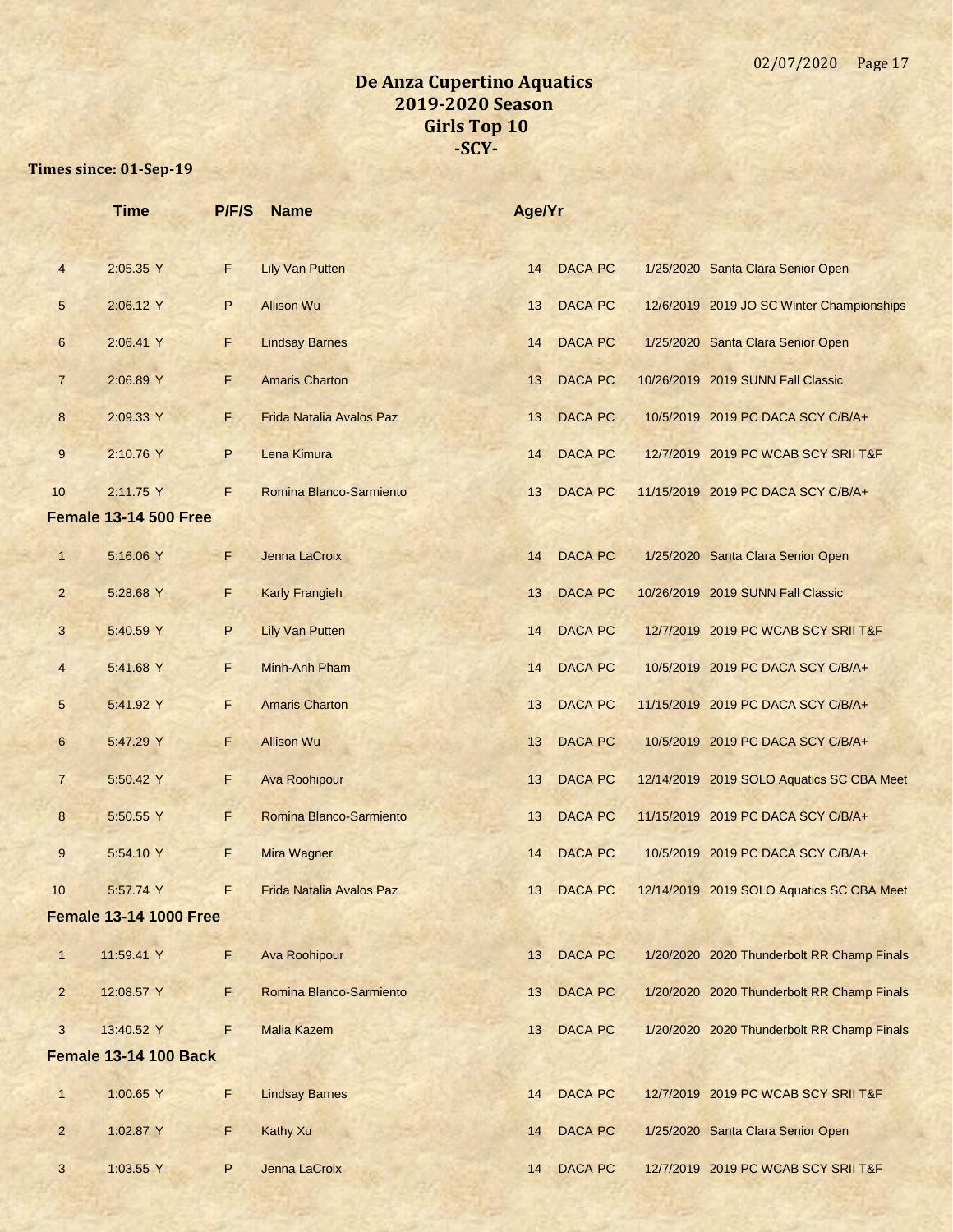|                | <b>Time</b>                  | P/F/S        | <b>Name</b>              | Age/Yr          |                |                                             |
|----------------|------------------------------|--------------|--------------------------|-----------------|----------------|---------------------------------------------|
|                |                              |              |                          |                 |                |                                             |
| $\overline{4}$ | 1:04.52 Y                    | F.           | <b>Karly Frangieh</b>    | 13              | <b>DACA PC</b> | 1/18/2020 2020 Thunderbolt RR Invitational  |
| 5              | 1:04.76 Y                    | P            | <b>Emilie Lespinasse</b> | 14              | <b>DACA PC</b> | 11/9/2019 Pacific Swimming SCY Senior 2 T&F |
| 6              | 1:05.17 Y                    | F.           | <b>Allison Wu</b>        | 13              | <b>DACA PC</b> | 12/14/2019 2019 SOLO Aquatics SC CBA Meet   |
| $\overline{7}$ | 1:05.87 Y                    | P            | <b>Lily Van Putten</b>   | 14              | <b>DACA PC</b> | 12/7/2019 2019 PC WCAB SCY SRII T&F         |
| 8              | 1:06.12 Y                    | F.           | <b>Amaris Charton</b>    | 13              | <b>DACA PC</b> | 1/18/2020 2020 Thunderbolt RR Invitational  |
| 9              | 1:07.62 Y                    | F.           | Meghna Raghunathan       | 14              | <b>DACA PC</b> | 12/14/2019 2019 SOLO Aquatics SC CBA Meet   |
| 10             | 1:07.74 Y                    | P            | <b>Sascha Wang</b>       | 14              | <b>DACA PC</b> | 11/9/2019 Pacific Swimming SCY Senior 2 T&F |
|                | <b>Female 13-14 200 Back</b> |              |                          |                 |                |                                             |
| $\mathbf{1}$   | 2:10.29 Y                    | F            | <b>Lindsay Barnes</b>    | 14              | <b>DACA PC</b> | 12/7/2019 2019 PC WCAB SCY SRII T&F         |
| $\overline{2}$ | 2:12.50 Y                    | E.           | <b>Kathy Xu</b>          | 14              | <b>DACA PC</b> | 1/25/2020 Santa Clara Senior Open           |
| 3              | 2:16.87 Y                    | F.           | <b>Lily Van Putten</b>   | 14              | <b>DACA PC</b> | 1/25/2020 Santa Clara Senior Open           |
| $\overline{4}$ | 2:20.35 Y                    | F.           | <b>Amaris Charton</b>    | 13              | <b>DACA PC</b> | 1/18/2020 2020 Thunderbolt RR Invitational  |
| 5              | 2:20.74 Y                    | F.           | Minh-Anh Pham            | 14              | <b>DACA PC</b> | 10/5/2019 2019 PC DACA SCY C/B/A+           |
| 6              | 2:21.73 Y                    | F            | <b>Allison Wu</b>        | 13              | <b>DACA PC</b> | 11/15/2019 2019 PC DACA SCY C/B/A+          |
| $\overline{7}$ | 2:25.75 Y                    | P            | <b>Emilie Lespinasse</b> | 14              | <b>DACA PC</b> | 11/9/2019 Pacific Swimming SCY Senior 2 T&F |
| 8              | 2:26.07 Y                    | F            | <b>Karly Frangieh</b>    | 13              | <b>DACA PC</b> | 11/15/2019 2019 PC DACA SCY C/B/A+          |
| 9              | 2:26.39 Y                    | P            | Sascha Wang              | 14              | <b>DACA PC</b> | 11/9/2019 Pacific Swimming SCY Senior 2 T&F |
|                | 2:31.13 Y                    | F            | <b>Stacia Levin</b>      | 13 <sup>°</sup> | <b>DACA PC</b> | 1/18/2020 2020 Thunderbolt RR Invitational  |
|                | Female 13-14 100 Breast      |              |                          |                 |                |                                             |
| $\mathbf{1}$   | 1:10.48 Y                    | $\sf P$      | <b>Amaris Charton</b>    | 13              | <b>DACA PC</b> | 12/6/2019 2019 JO SC Winter Championships   |
| $\overline{a}$ | 1:12.11 Y                    | $\sf P$      | <b>Allison Wu</b>        | 13              | DACA PC        | 12/6/2019 2019 JO SC Winter Championships   |
| 3              | 1:12.62 Y                    | $\sf P$      | <b>Emilie Lespinasse</b> | 14              | DACA PC        | 12/7/2019 2019 PC WCAB SCY SRII T&F         |
| $\overline{4}$ | 1:12.75 Y                    | F.           | <b>Kathy Xu</b>          | 14              | DACA PC        | 10/5/2019 2019 PC DACA SCY C/B/A+           |
| 5              | 1:12.89 Y                    | $\mathsf{P}$ | Lena Kimura              | 14              | DACA PC        | 12/7/2019 2019 PC WCAB SCY SRII T&F         |
| 6              | 1:12.96 Y                    | P            | Sascha Wang              | 14              | DACA PC        | 11/9/2019 Pacific Swimming SCY Senior 2 T&F |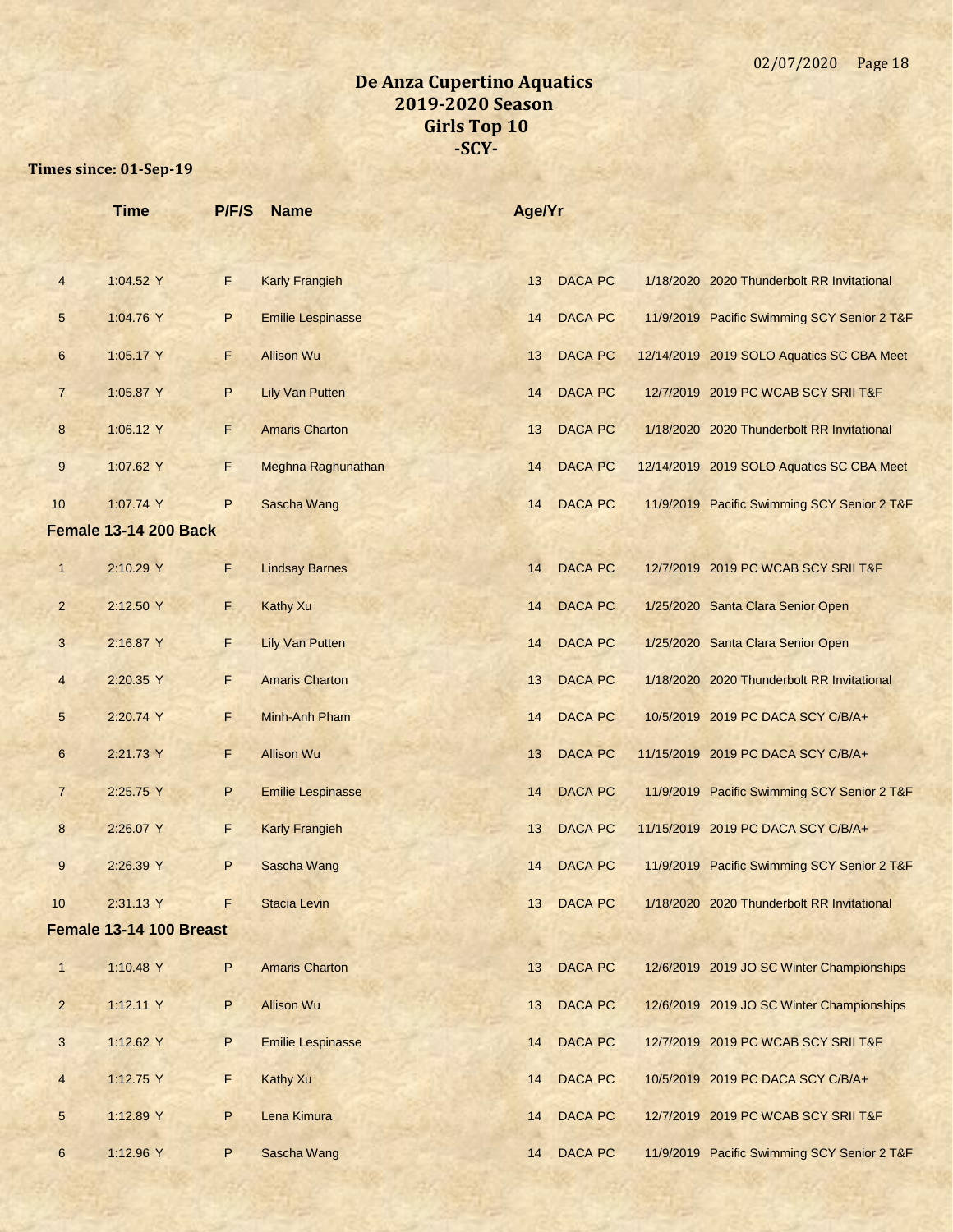|                 | <b>Time</b>                 | P/F/S | <b>Name</b>                     | Age/Yr |                |                                             |
|-----------------|-----------------------------|-------|---------------------------------|--------|----------------|---------------------------------------------|
| $\overline{7}$  | 1:13.51 Y                   | F     | <b>Karly Frangieh</b>           | 13     | <b>DACA PC</b> | 1/18/2020 2020 Thunderbolt RR Invitational  |
| 8               | 1:14.20 Y                   | F     | Meghna Raghunathan              | 14     | <b>DACA PC</b> | 1/23/2020 2020 PC BSC SCY ZN1N              |
| 9               | 1:14.57 Y                   | P     | Mira Wagner                     | 14     | <b>DACA PC</b> | 12/7/2019 2019 PC WCAB SCY SRII T&F         |
| 10              | 1:15.49 Y                   | F     | <b>Marisol Bucci</b>            | 13     | <b>DACA PC</b> | 11/15/2019 2019 PC DACA SCY C/B/A+          |
|                 | Female 13-14 200 Breast     |       |                                 |        |                |                                             |
| $\mathbf{1}$    | 2:30.37 Y                   | F.    | <b>Amaris Charton</b>           | 13     | <b>DACA PC</b> | 1/18/2020 2020 Thunderbolt RR Invitational  |
| $\overline{2}$  | 2:31.46 Y                   | P     | <b>Kathy Xu</b>                 | 14     | <b>DACA PC</b> | 12/7/2019 2019 PC WCAB SCY SRII T&F         |
| 3               | 2:32.66 Y                   | F     | <b>Emilie Lespinasse</b>        | 14     | <b>DACA PC</b> | 12/7/2019 2019 PC WCAB SCY SRII T&F         |
| $\overline{4}$  | 2:33.63 Y                   | F     | Lena Kimura                     | 14     | <b>DACA PC</b> | 12/7/2019 2019 PC WCAB SCY SRII T&F         |
| 5               | 2:35.08 Y                   | F     | <b>Allison Wu</b>               | 13     | <b>DACA PC</b> | 1/18/2020 2020 Thunderbolt RR Invitational  |
| $6\phantom{1}$  | 2:39.55 Y                   | P     | Mira Wagner                     | 14     | <b>DACA PC</b> | 12/7/2019 2019 PC WCAB SCY SRII T&F         |
| $\overline{7}$  | 2:41.09 Y                   | F     | Meghna Raghunathan              | 14     | <b>DACA PC</b> | 12/14/2019 2019 SOLO Aquatics SC CBA Meet   |
| 8               | 2:45.76 Y                   | F.    | <b>Karly Frangieh</b>           | 13     | <b>DACA PC</b> | 10/26/2019 2019 SUNN Fall Classic           |
| $9\,$           | 2:45.99 Y                   | F     | <b>Frida Natalia Avalos Paz</b> | 13     | <b>DACA PC</b> | 12/14/2019 2019 SOLO Aquatics SC CBA Meet   |
| 10              | 2:46.25 Y                   | F     | <b>Marisol Bucci</b>            | 13     | <b>DACA PC</b> | 11/15/2019 2019 PC DACA SCY C/B/A+          |
|                 | <b>Female 13-14 100 Fly</b> |       |                                 |        |                |                                             |
| 1               | 1:01.93 Y                   | P     | <b>Lily Van Putten</b>          | 14     | <b>DACA PC</b> | 12/7/2019 2019 PC WCAB SCY SRII T&F         |
| $\overline{2}$  | 1:02.01 Y                   | F     | Sascha Wang                     | 14     | <b>DACA PC</b> | 10/5/2019 2019 PC DACA SCY C/B/A+           |
| 3               | 1:02.15 Y                   | F     | <b>Karly Frangieh</b>           | 13     | <b>DACA PC</b> | 1/18/2020 2020 Thunderbolt RR Invitational  |
| $\overline{4}$  | 1:02.65 Y                   | P     | <b>Kathy Xu</b>                 | 14     | <b>DACA PC</b> | 11/9/2019 Pacific Swimming SCY Senior 2 T&F |
| $5\phantom{.0}$ | 1:02.98 Y                   | F.    | <b>Larena Tannert</b>           | 14     | <b>DACA PC</b> | 10/26/2019 2019 SUNN Fall Classic           |
| $6\phantom{.}$  | 1:03.23 Y                   | P     | <b>Emilie Lespinasse</b>        | 14     | <b>DACA PC</b> | 12/7/2019 2019 PC WCAB SCY SRII T&F         |
| $\overline{7}$  | 1:04.02 Y                   | P     | <b>Lindsay Barnes</b>           | 14     | <b>DACA PC</b> | 12/7/2019 2019 PC WCAB SCY SRII T&F         |
| 8               | 1:04.99 Y                   | F     | Minh-Anh Pham                   | 14     | <b>DACA PC</b> | 10/5/2019 2019 PC DACA SCY C/B/A+           |
| 9               | 1:05.02 Y                   | F     | <b>Amaris Charton</b>           | 13     | <b>DACA PC</b> | 1/18/2020 2020 Thunderbolt RR Invitational  |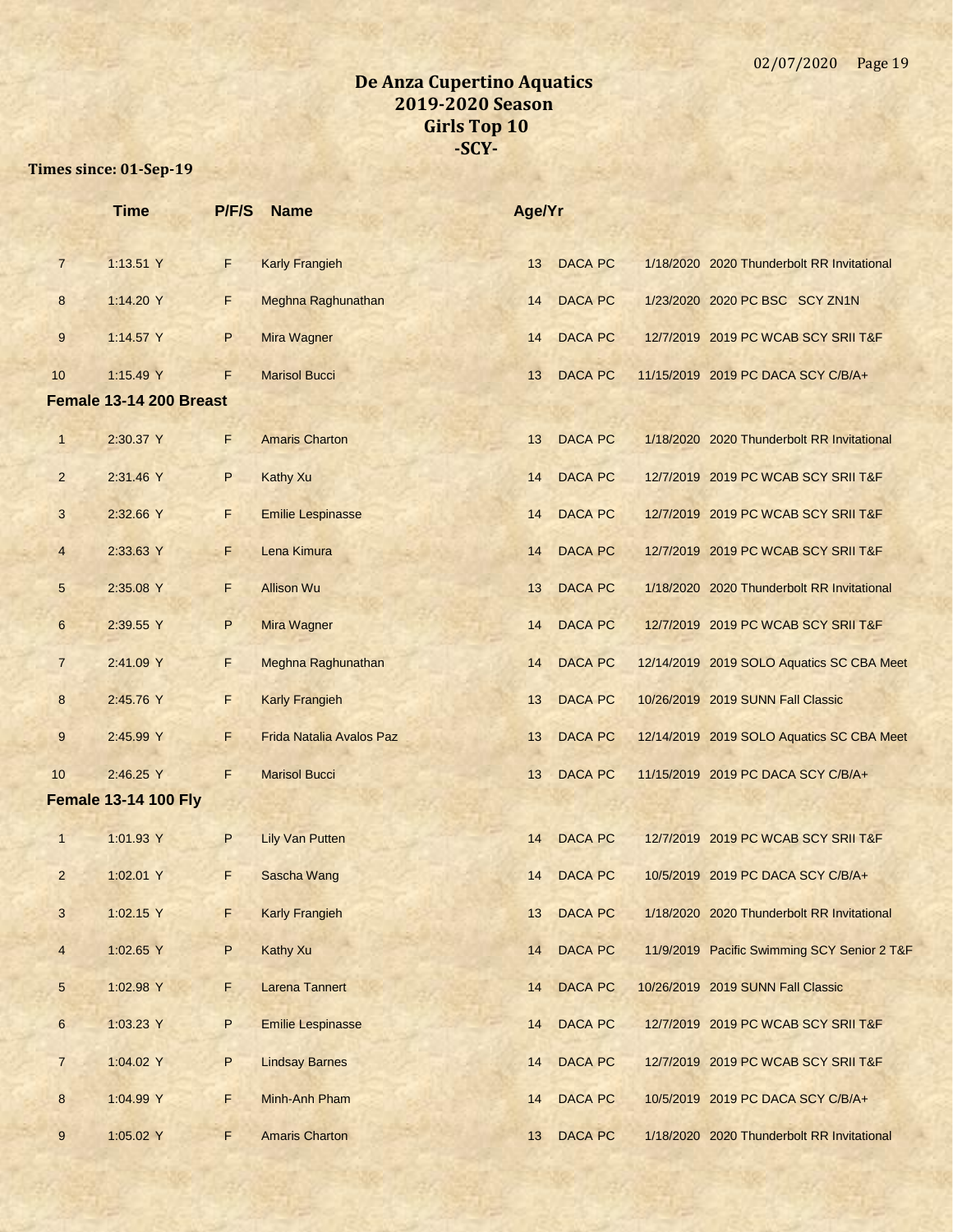|                | <b>Time</b>                 | P/F/S | <b>Name</b>                     | Age/Yr |                |                                             |
|----------------|-----------------------------|-------|---------------------------------|--------|----------------|---------------------------------------------|
| 10             | 1:06.76 Y                   | F     | Meghna Raghunathan              | 14     | <b>DACA PC</b> | 1/23/2020 2020 PC BSC SCY ZN1N              |
|                | <b>Female 13-14 200 Fly</b> |       |                                 |        |                |                                             |
| $\mathbf{1}$   | 2:24.81 Y                   | F     | <b>Amaris Charton</b>           | 13     | <b>DACA PC</b> | 11/15/2019 2019 PC DACA SCY C/B/A+          |
| $\overline{2}$ | 2:26.61 Y                   | F.    | <b>Lily Van Putten</b>          | 14     | <b>DACA PC</b> | 11/15/2019 2019 PC DACA SCY C/B/A+          |
| 3              | 2:31.29 Y                   | F     | Sascha Wang                     | 14     | <b>DACA PC</b> | 10/5/2019 2019 PC DACA SCY C/B/A+           |
| 4              | 2:36.48 Y                   | F     | <b>Frida Natalia Avalos Paz</b> | 14     | <b>DACA PC</b> | 1/18/2020 2020 Thunderbolt RR Invitational  |
| 5              | 2:43.34 Y                   | F.    | <b>Allison Wu</b>               | 13     | <b>DACA PC</b> | 1/18/2020 2020 Thunderbolt RR Invitational  |
| $6\phantom{.}$ | 2:46.62 Y                   | F     | <b>Marisol Bucci</b>            | 13     | <b>DACA PC</b> | 11/15/2019 2019 PC DACA SCY C/B/A+          |
| $\overline{7}$ | 2:53.58 Y                   | F     | <b>Larena Tannert</b>           | 14     | <b>DACA PC</b> | 10/5/2019 2019 PC DACA SCY C/B/A+           |
|                | <b>Female 13-14 200 IM</b>  |       |                                 |        |                |                                             |
| $\mathbf{1}$   | 2:14.98 Y                   | P     | <b>Kathy Xu</b>                 | 14     | <b>DACA PC</b> | 12/7/2019 2019 PC WCAB SCY SRII T&F         |
| $\overline{2}$ | 2:17.18 Y                   | F     | Jenna LaCroix                   | 14     | <b>DACA PC</b> | 1/25/2020 Santa Clara Senior Open           |
| 3              | 2:17.34 Y                   | F.    | <b>Amaris Charton</b>           | 13     | <b>DACA PC</b> | 12/6/2019 2019 JO SC Winter Championships   |
| 4              | 2:18.09 Y                   | F.    | <b>Karly Frangieh</b>           | 13     | <b>DACA PC</b> | 1/18/2020 2020 Thunderbolt RR Invitational  |
| 5              | 2:19.07 Y                   | F     | <b>Emilie Lespinasse</b>        | 14     | <b>DACA PC</b> | 12/7/2019 2019 PC WCAB SCY SRII T&F         |
| 6              | 2:19.79 Y                   | F     | <b>Lily Van Putten</b>          | 14     | <b>DACA PC</b> | 1/25/2020 Santa Clara Senior Open           |
| $\overline{7}$ | 2:21.88 Y                   | P     | <b>Lindsay Barnes</b>           | 14     | <b>DACA PC</b> | 12/7/2019 2019 PC WCAB SCY SRII T&F         |
| 8              | 2:22.72 Y                   | F     | Sascha Wang                     | 14     | <b>DACA PC</b> | 10/5/2019 2019 PC DACA SCY C/B/A+           |
| 9              | 2:23.06 Y                   | P     | <b>Allison Wu</b>               | 13     | <b>DACA PC</b> | 12/6/2019 2019 JO SC Winter Championships   |
| 10             | 2:23.47 Y                   | F     | Minh-Anh Pham                   | 14     | <b>DACA PC</b> | 10/5/2019 2019 PC DACA SCY C/B/A+           |
|                | <b>Female 13-14 400 IM</b>  |       |                                 |        |                |                                             |
| $\mathbf{1}$   | 4:47.41 Y                   | F     | <b>Kathy Xu</b>                 | 14     | <b>DACA PC</b> | 10/5/2019 2019 PC DACA SCY C/B/A+           |
| $\overline{2}$ | 4:48.90 Y                   | F.    | <b>Amaris Charton</b>           | 13     | <b>DACA PC</b> | 11/15/2019 2019 PC DACA SCY C/B/A+          |
| 3              | 4:58.46 Y                   | F     | Mira Wagner                     | 14     | <b>DACA PC</b> | 12/7/2019 2019 PC WCAB SCY SRII T&F         |
| $\overline{4}$ | 5:03.06 Y                   | P     | <b>Lindsay Barnes</b>           | 14     | <b>DACA PC</b> | 11/9/2019 Pacific Swimming SCY Senior 2 T&F |
| 5              | 5:05.23 Y                   | F     | <b>Allison Wu</b>               | 13     | <b>DACA PC</b> | 11/15/2019 2019 PC DACA SCY C/B/A+          |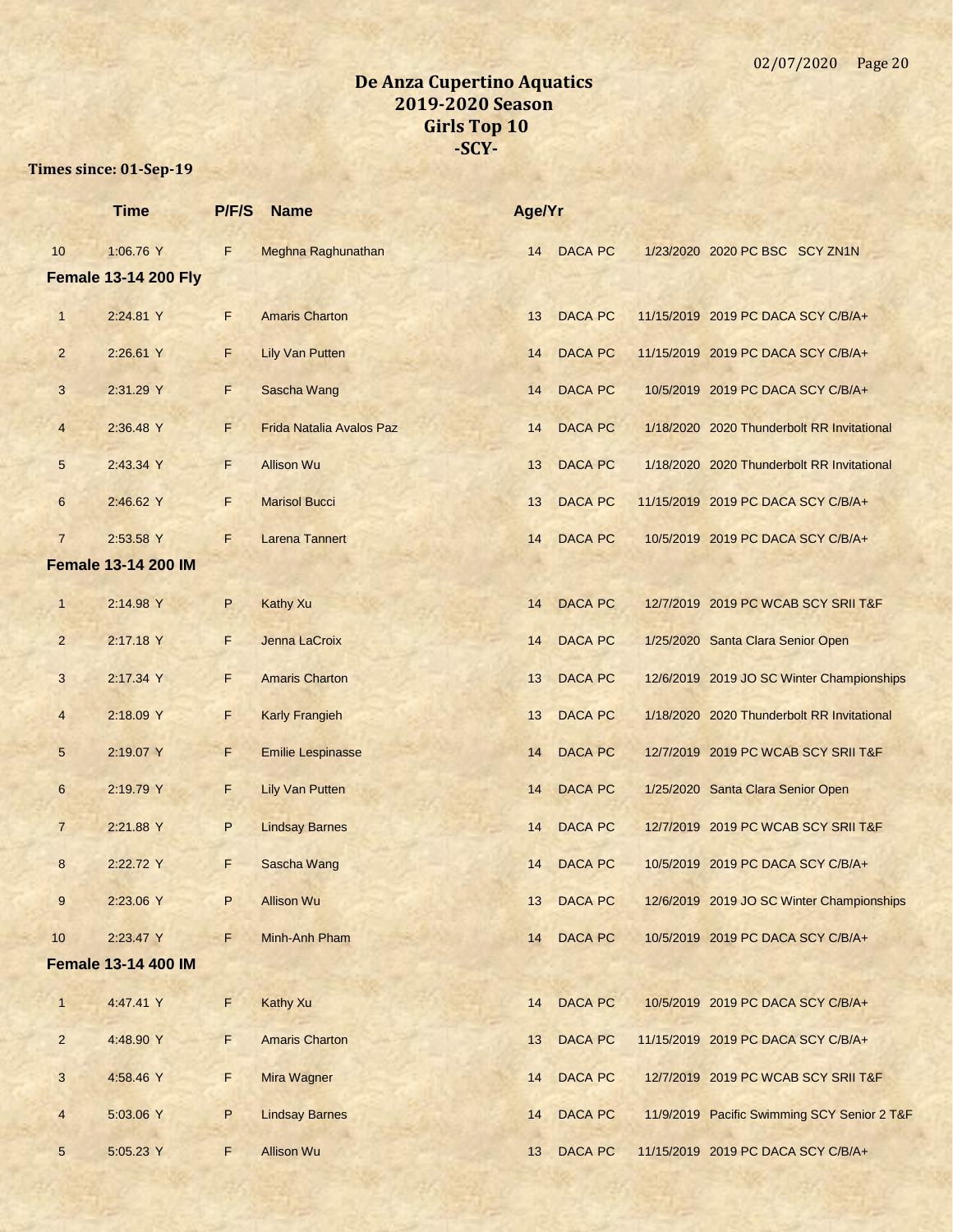|                | <b>Time</b> | P/F/S | <b>Name</b>          | Age/Yr |         |                                             |
|----------------|-------------|-------|----------------------|--------|---------|---------------------------------------------|
| 6              | 5:12.00 Y   | P     | Jenna LaCroix        | 14     | DACA PC | 11/9/2019 Pacific Swimming SCY Senior 2 T&F |
| $\overline{7}$ | 5:14.47 Y   |       | Stacia Levin         | 13     | DACA PC | 1/20/2020 2020 Thunderbolt RR Champ Finals  |
| 8              | $5:22.04$ Y | F     | <b>Marisol Bucci</b> | 13     | DACA PC | 11/15/2019 2019 PC DACA SCY C/B/A+          |
| 9              | 5:30.19 Y   | F     | Abby Lockman         | 13     | DACA PC | 1/20/2020 2020 Thunderbolt RR Champ Finals  |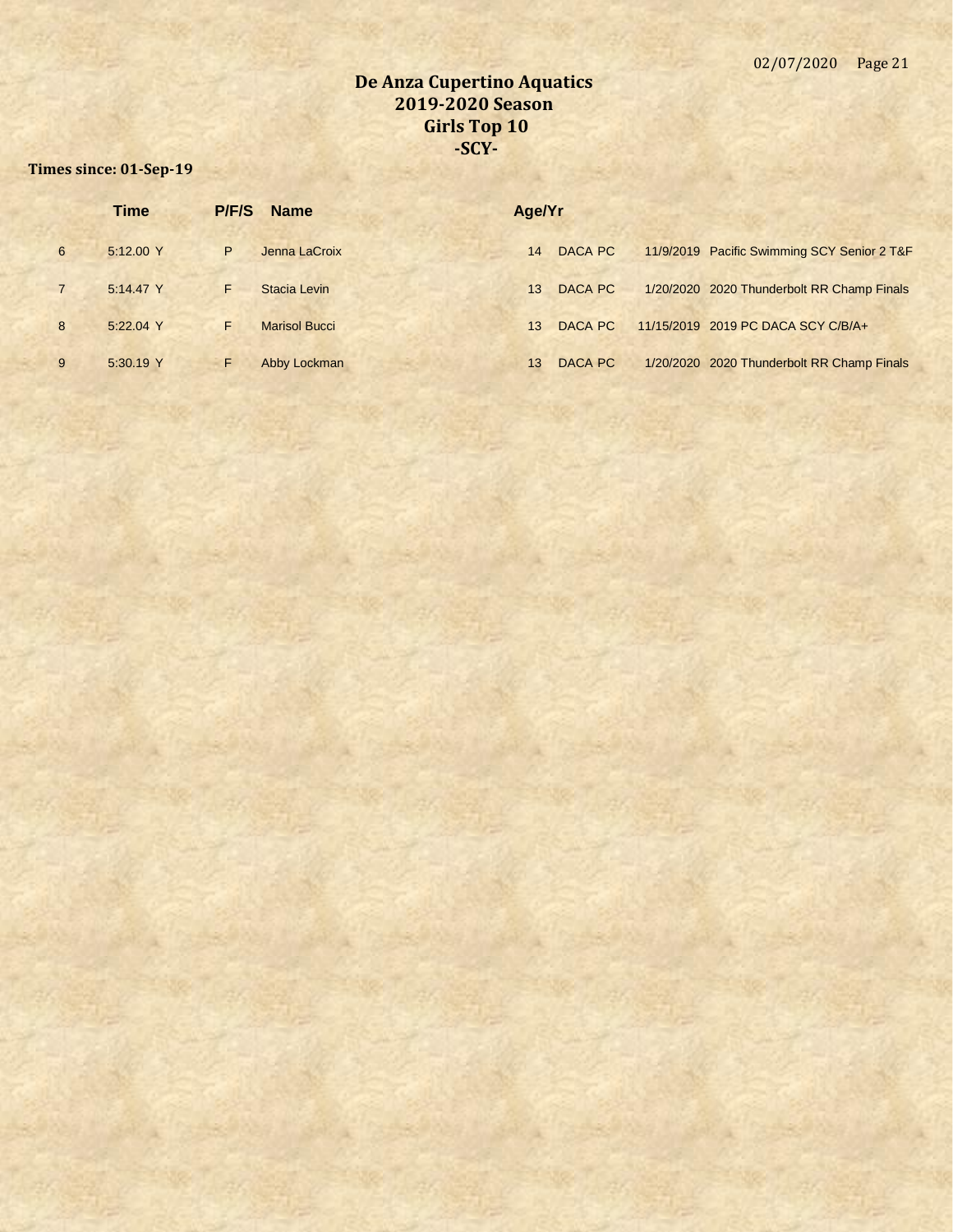|                | <b>Time</b>                  | P/F/S | <b>Name</b>               | Age/Yr |                |                                             |
|----------------|------------------------------|-------|---------------------------|--------|----------------|---------------------------------------------|
|                | Female 15-16 50 Free         |       |                           |        |                |                                             |
| $\mathbf{1}$   | 25.81 Y                      | P     | Neeyati Devanagondi       | 16     | <b>DACA PC</b> | 11/9/2019 Pacific Swimming SCY Senior 2 T&F |
| $\overline{2}$ | 25.91 Y                      | P     | Minh-Anh Pham             | 15     | <b>DACA PC</b> | 12/7/2019 2019 PC WCAB SCY SRII T&F         |
| 3              | 26.05 Y                      | F     | Ivy Li                    | 16     | <b>DACA PC</b> | 1/25/2020 Santa Clara Senior Open           |
| 4              | 26.30 Y                      | F     | <b>Allison LaCroix</b>    | 16     | <b>DACA PC</b> | 1/25/2020 Santa Clara Senior Open           |
| 5              | 26.80 Y                      | P     | Jacqueleine Liu           | 16     | <b>DACA PC</b> | 12/7/2019 2019 PC WCAB SCY SRII T&F         |
| 6              | 27.52 Y                      | F.    | Ayano Yamamoto            | 15     | <b>DACA PC</b> | 10/26/2019 2019 SUNN Fall Classic           |
| $\overline{7}$ | 27.58 Y                      | F     | <b>Sascha Wang</b>        | 15     | <b>DACA PC</b> | 1/25/2020 Santa Clara Senior Open           |
| 8              | 27.62 Y                      | F     | Maria Fernanda Avalos Paz | 15     | <b>DACA PC</b> | 12/14/2019 2019 SOLO Aquatics SC CBA Meet   |
| 9              | 27.67 Y                      | F     | <b>Isabel Lee</b>         | 16     | <b>DACA PC</b> | 1/25/2020 Santa Clara Senior Open           |
| 10             | 28.09 Y                      | F     | <b>Mackenzie Kauk</b>     | 16     | <b>DACA PC</b> | 10/26/2019 2019 SUNN Fall Classic           |
|                | <b>Female 15-16 100 Free</b> |       |                           |        |                |                                             |
| $\mathbf{1}$   | 55.12 Y                      | F.    | Neeyati Devanagondi       | 16     | <b>DACA PC</b> | 12/7/2019 2019 PC WCAB SCY SRII T&F         |
| $\overline{2}$ | 56.26 Y                      | P     | Minh-Anh Pham             | 15     | <b>DACA PC</b> | 12/7/2019 2019 PC WCAB SCY SRII T&F         |
| 3              | 56.27 Y                      | F     | <b>Allison LaCroix</b>    | 16     | <b>DACA PC</b> | 1/25/2020 Santa Clara Senior Open           |
| 4              | 58.01 Y                      | F.    | Sascha Wang               | 15     | <b>DACA PC</b> | 1/25/2020 Santa Clara Senior Open           |
| 5              | 58.41 Y                      | P     | Ivy Li                    | 16     | <b>DACA PC</b> | 12/7/2019 2019 PC WCAB SCY SRII T&F         |
| 6              | 58.70 Y                      | F.    | Jacqueleine Liu           | 16     | <b>DACA PC</b> | 10/5/2019 2019 PC DACA SCY C/B/A+           |
| 7              | 1:00.16 Y                    | F.    | Mackenzie Kauk            | 16     | <b>DACA PC</b> | 10/26/2019 2019 SUNN Fall Classic           |
| 8              | 1:00.17 Y                    | F     | Maria Fernanda Avalos Paz | 15     | <b>DACA PC</b> | 10/5/2019 2019 PC DACA SCY C/B/A+           |
| 9              | 1:00.59 Y                    | F     | <b>Isabel Lee</b>         | 16     | <b>DACA PC</b> | 1/25/2020 Santa Clara Senior Open           |
| 10             | 1:01.17 Y                    | F     | Ayano Yamamoto            | 15     | <b>DACA PC</b> | 10/26/2019 2019 SUNN Fall Classic           |
|                | <b>Female 15-16 200 Free</b> |       |                           |        |                |                                             |
|                |                              |       |                           |        |                |                                             |
| $\mathbf{1}$   | 2:01.21 Y                    | P     | Jacqueleine Liu           | 16     | <b>DACA PC</b> | 12/7/2019 2019 PC WCAB SCY SRII T&F         |
| $\overline{2}$ | 2:04.67 Y                    | F.    | Minh-Anh Pham             | 15     | <b>DACA PC</b> | 1/25/2020 Santa Clara Senior Open           |
| 3              | 2:06.52 Y                    | P     | Sascha Wang               | 15     | <b>DACA PC</b> | 12/7/2019 2019 PC WCAB SCY SRII T&F         |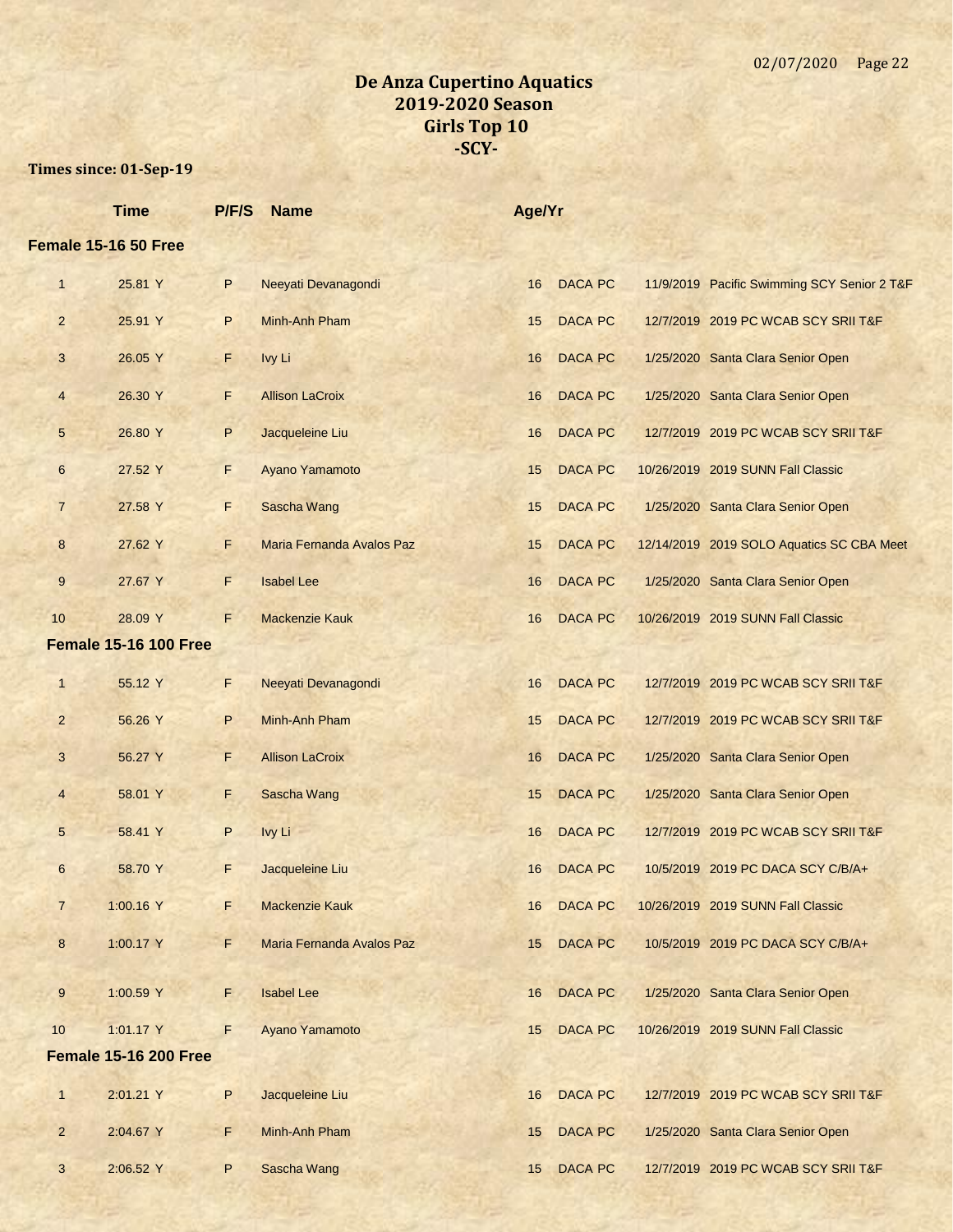|                  | <b>Time</b>                  | P/F/S | <b>Name</b>               | Age/Yr |                |                                             |
|------------------|------------------------------|-------|---------------------------|--------|----------------|---------------------------------------------|
|                  |                              |       |                           |        |                |                                             |
| $\overline{4}$   | 2:09.02 Y                    | F     | Maria Fernanda Avalos Paz | 15     | <b>DACA PC</b> | 12/14/2019 2019 SOLO Aquatics SC CBA Meet   |
| 5                | 2:11.29 Y                    | F     | <b>Isabel Lee</b>         | 16     | <b>DACA PC</b> | 1/25/2020 Santa Clara Senior Open           |
| 6                | 2:13.86 Y                    | F     | <b>Taylor Caplener</b>    | 15     | <b>DACA PC</b> | 10/5/2019 2019 PC DACA SCY C/B/A+           |
| $\overline{7}$   | 2:16.54 Y                    | F.    | <b>Mackenzie Kauk</b>     | 16     | <b>DACA PC</b> | 10/5/2019 2019 PC DACA SCY C/B/A+           |
| $\bf 8$          | 2:17.34 Y                    | F.    | Giwoo Kim                 | 16     | <b>DACA PC</b> | 11/15/2019 2019 PC DACA SCY C/B/A+          |
| 9                | 2:18.40 Y                    | F     | <b>Winter Bloom</b>       | 16     | <b>DACA PC</b> | 11/15/2019 2019 PC DACA SCY C/B/A+          |
|                  | <b>Female 15-16 500 Free</b> |       |                           |        |                |                                             |
| $\mathbf{1}$     | 5:33.21 Y                    | F     | <b>Isabel Lee</b>         | 15     | <b>DACA PC</b> | 10/5/2019 2019 PC DACA SCY C/B/A+           |
| $\overline{2}$   | 6:17.77 Y                    | F     | <b>Taylor Caplener</b>    | 15     | <b>DACA PC</b> | 10/26/2019 2019 SUNN Fall Classic           |
|                  | <b>Female 15-16 100 Back</b> |       |                           |        |                |                                             |
| $\mathbf{1}$     | 58.72 Y                      | F     | Neeyati Devanagondi       | 16     | <b>DACA PC</b> | 11/9/2019 Pacific Swimming SCY Senior 2 T&F |
| $\overline{2}$   | 1:02.78 Y                    | P     | Minh-Anh Pham             | 15     | <b>DACA PC</b> | 12/7/2019 2019 PC WCAB SCY SRII T&F         |
| 3                | 1:03.24 Y                    | P     | <b>Allison LaCroix</b>    | 16     | <b>DACA PC</b> | 11/9/2019 Pacific Swimming SCY Senior 2 T&F |
| $\overline{4}$   | 1:06.93 Y                    | F     | Maria Fernanda Avalos Paz | 15     | <b>DACA PC</b> | 10/26/2019 2019 SUNN Fall Classic           |
| 5                | 1:06.95 Y                    | F     | Sascha Wang               | 15     | <b>DACA PC</b> | 1/25/2020 Santa Clara Senior Open           |
| $6\phantom{.}6$  | 1:07.91 Y                    | F.    | <b>Mackenzie Kauk</b>     | 16     | <b>DACA PC</b> | 10/26/2019 2019 SUNN Fall Classic           |
| $\overline{7}$   | 1:08.74 Y                    | P     | <b>Taylor Caplener</b>    | 15     | UN PC          | 11/9/2019 Pacific Swimming SCY Senior 2 T&F |
| $\boldsymbol{8}$ | 1:10.93 Y                    | P     | Ivy Li                    | 16     | <b>DACA PC</b> | 11/9/2019 Pacific Swimming SCY Senior 2 T&F |
| 9                | 1:11.07 Y                    | F     | Ayano Yamamoto            | 15     | DACA PC        | 10/26/2019 2019 SUNN Fall Classic           |
|                  | <b>Female 15-16 200 Back</b> |       |                           |        |                |                                             |
| $\mathbf{1}$     | 2:08.35 Y                    | P     | Neeyati Devanagondi       | 16     | <b>DACA PC</b> | 12/7/2019 2019 PC WCAB SCY SRII T&F         |
| $\overline{c}$   | 2:13.78 Y                    | P     | Minh-Anh Pham             | 15     | <b>DACA PC</b> | 12/7/2019 2019 PC WCAB SCY SRII T&F         |
| 3                | 2:13.79 Y                    | P     | <b>Allison LaCroix</b>    | 16     | DACA PC        | 11/9/2019 Pacific Swimming SCY Senior 2 T&F |
|                  | Female 15-16 100 Breast      |       |                           |        |                |                                             |
| $\mathbf{1}$     | 1:06.71 Y                    | F.    | <b>Allison LaCroix</b>    | 16     | <b>DACA PC</b> | 11/9/2019 Pacific Swimming SCY Senior 2 T&F |
| $\overline{2}$   | 1:10.17 Y                    | F.    | Sascha Wang               | 15     | <b>DACA PC</b> | 1/25/2020 Santa Clara Senior Open           |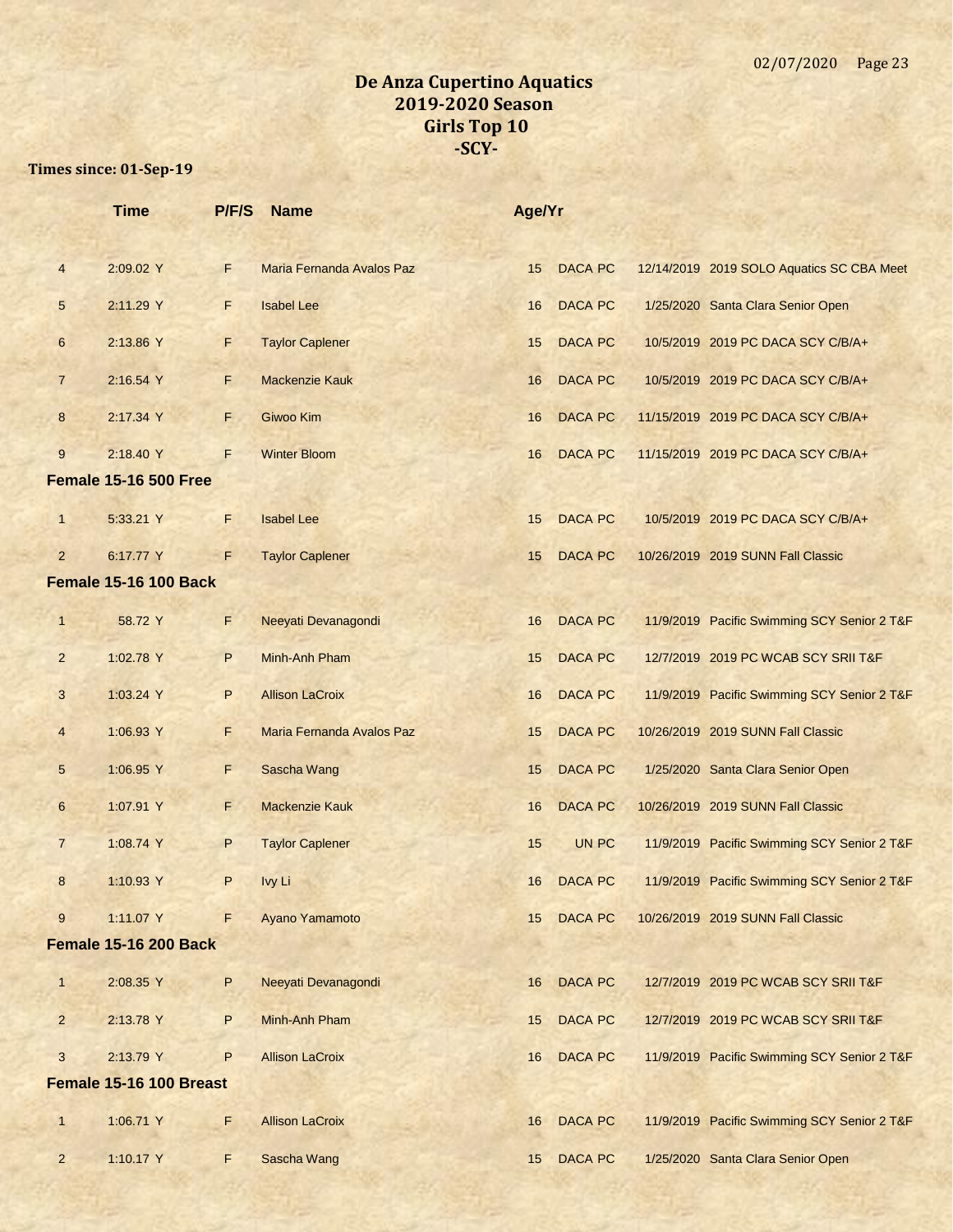|                | <b>Time</b>                 | P/F/S | <b>Name</b>               | Age/Yr |                |                                             |
|----------------|-----------------------------|-------|---------------------------|--------|----------------|---------------------------------------------|
| 3              | 1:10.62 Y                   | P     | Ivy Li                    | 16     | <b>DACA PC</b> | 12/7/2019 2019 PC WCAB SCY SRII T&F         |
| $\overline{4}$ | 1:10.66 Y                   | F     | Jacqueleine Liu           | 16     | <b>DACA PC</b> | 10/5/2019 2019 PC DACA SCY C/B/A+           |
| 5              | 1:15.72 Y                   | F     | <b>Lindsey Kuehn</b>      | 16     | <b>DACA PC</b> | 10/5/2019 2019 PC DACA SCY C/B/A+           |
| 6              | 1:16.55 Y                   | F.    | Maria Fernanda Avalos Paz | 15     | <b>DACA PC</b> | 10/5/2019 2019 PC DACA SCY C/B/A+           |
| $\overline{7}$ | 1:19.93 Y                   | P     | Minh-Anh Pham             | 15     | <b>DACA PC</b> | 11/9/2019 Pacific Swimming SCY Senior 2 T&F |
| 8              | 1:21.72 Y                   | P     | Olivia Candelaria         | 16     | <b>DACA PC</b> | 11/9/2019 Pacific Swimming SCY Senior 2 T&F |
| $9\,$          | 1:22.25 Y                   | F     | <b>Mackenzie Kauk</b>     | 16     | <b>DACA PC</b> | 12/14/2019 2019 SOLO Aquatics SC CBA Meet   |
| 10             | 1:25.60 Y                   | F.    | Ayano Yamamoto            | 15     | <b>DACA PC</b> | 10/5/2019 2019 PC DACA SCY C/B/A+           |
|                | Female 15-16 200 Breast     |       |                           |        |                |                                             |
| $\mathbf{1}$   | 2:24.29 Y                   | F     | <b>Allison LaCroix</b>    | 16     | <b>DACA PC</b> | 1/25/2020 Santa Clara Senior Open           |
| $\overline{2}$ | 2:27.85 Y                   | P     | Jacqueleine Liu           | 16     | <b>DACA PC</b> | 12/7/2019 2019 PC WCAB SCY SRII T&F         |
| 3              | 2:36.50 Y                   | F     | Ivy Li                    | 16     | <b>DACA PC</b> | 1/25/2020 Santa Clara Senior Open           |
| $\overline{4}$ | 2:41.81 Y                   | F.    | Maria Fernanda Avalos Paz | 15     | DACA PC        | 10/26/2019 2019 SUNN Fall Classic           |
| 5              | 2:55.52 Y                   | F.    | <b>Mackenzie Kauk</b>     | 16     | <b>DACA PC</b> | 11/15/2019 2019 PC DACA SCY C/B/A+          |
|                | <b>Female 15-16 100 Fly</b> |       |                           |        |                |                                             |
| $\mathbf{1}$   | 1:01.25 Y                   | P     | Minh-Anh Pham             | 15     | <b>DACA PC</b> | 12/7/2019 2019 PC WCAB SCY SRII T&F         |
| $\overline{2}$ | 1:01.69 Y                   | P     | Sascha Wang               | 15     | <b>DACA PC</b> | 12/7/2019 2019 PC WCAB SCY SRII T&F         |
| 3              | 1:02.12 Y                   | P     | Neeyati Devanagondi       | 16     | <b>DACA PC</b> | 11/9/2019 Pacific Swimming SCY Senior 2 T&F |
| 4              | 1:02.41 Y                   | P     | Olivia Candelaria         | 16     | <b>DACA PC</b> | 12/7/2019 2019 PC WCAB SCY SRII T&F         |
| 5              | 1:05.21 Y                   | F     | <b>Taylor Caplener</b>    | 15     | <b>DACA PC</b> | 10/5/2019 2019 PC DACA SCY C/B/A+           |
| 6              | 1:06.60 Y                   | F.    | Maria Fernanda Avalos Paz | 15     | <b>DACA PC</b> | 1/23/2020 2020 PC BSC SCY ZN1N              |
| $\overline{7}$ | 1:10.46 Y                   | F.    | <b>Mackenzie Kauk</b>     | 16     | <b>DACA PC</b> | 11/15/2019 2019 PC DACA SCY C/B/A+          |
|                | <b>Female 15-16 200 Fly</b> |       |                           |        |                |                                             |
| $\mathbf{1}$   | 2:16.44 Y                   | P     | Olivia Candelaria         | 16     | <b>DACA PC</b> | 12/7/2019 2019 PC WCAB SCY SRII T&F         |
| $\overline{2}$ | 2:29.70 Y                   | P     | Minh-Anh Pham             | 15     | DACA PC        | 11/9/2019 Pacific Swimming SCY Senior 2 T&F |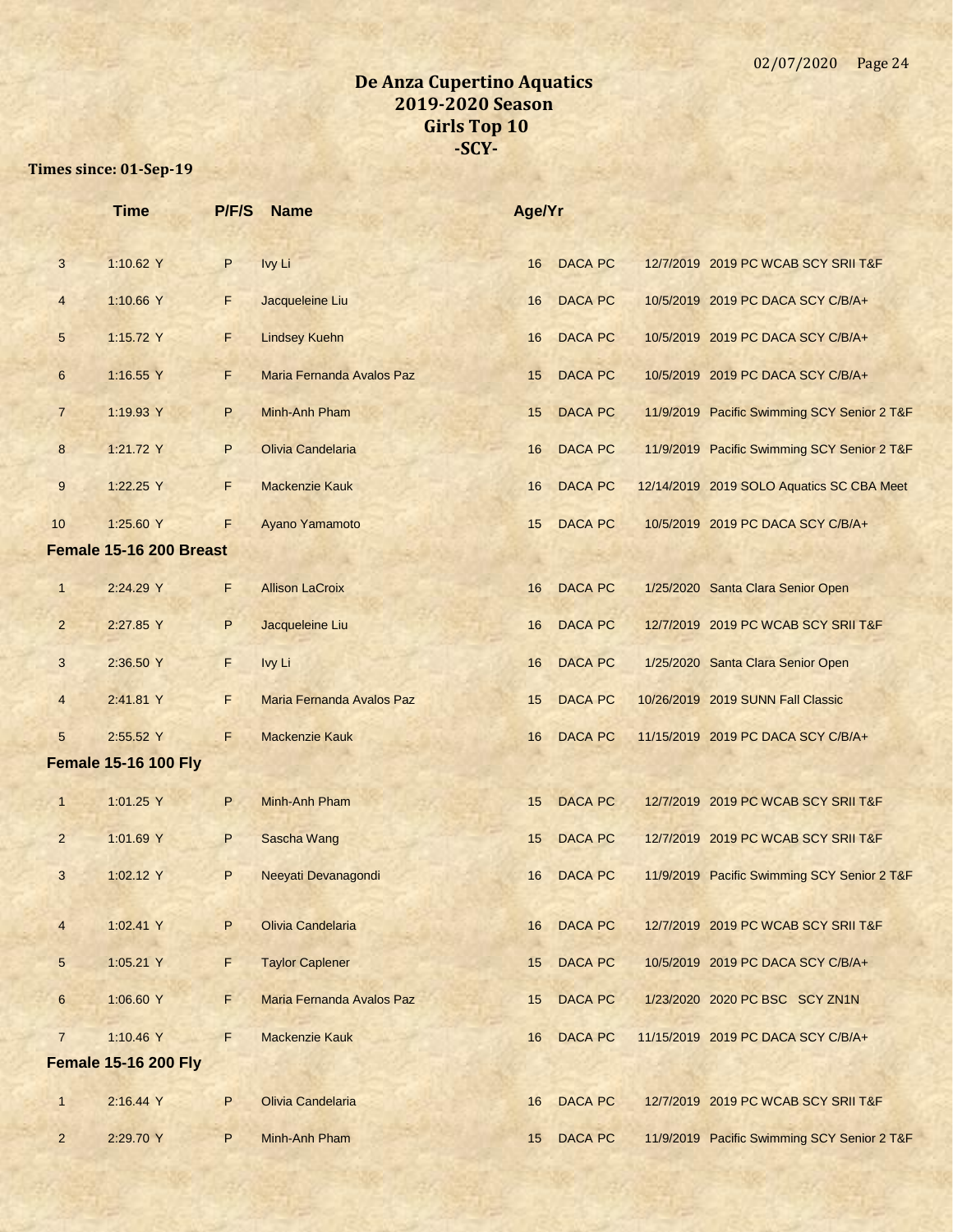|                 | <b>Time</b>                | P/F/S | <b>Name</b>               | Age/Yr |                |  |                                             |
|-----------------|----------------------------|-------|---------------------------|--------|----------------|--|---------------------------------------------|
| 3               | 2:33.89 Y                  | P     | <b>Taylor Caplener</b>    | 15     | UN PC          |  | 11/9/2019 Pacific Swimming SCY Senior 2 T&F |
|                 | <b>Female 15-16 200 IM</b> |       |                           |        |                |  |                                             |
| $\mathbf{1}$    | 2:10.10 Y                  | F     | <b>Allison LaCroix</b>    | 16     | <b>DACA PC</b> |  | 11/9/2019 Pacific Swimming SCY Senior 2 T&F |
| $\overline{2}$  | 2:18.28 Y                  | F     | Ivy Li                    | 16     | <b>DACA PC</b> |  | 12/7/2019 2019 PC WCAB SCY SRII T&F         |
| 3               | 2:19.02 Y                  | P     | Minh-Anh Pham             | 15     | <b>DACA PC</b> |  | 12/7/2019 2019 PC WCAB SCY SRII T&F         |
| $\overline{4}$  | 2:20.56 Y                  | F.    | Jacqueleine Liu           | 16     | <b>DACA PC</b> |  | 10/5/2019 2019 PC DACA SCY C/B/A+           |
| $5\overline{)}$ | 2:20.78 Y                  | F     | Sascha Wang               | 15     | <b>DACA PC</b> |  | 1/25/2020 Santa Clara Senior Open           |
| 6               | 2:24.53 Y                  | P     | Olivia Candelaria         | 16     | <b>DACA PC</b> |  | 12/7/2019 2019 PC WCAB SCY SRII T&F         |
| $\overline{7}$  | 2:24.62 Y                  | F.    | Maria Fernanda Avalos Paz | 15     | <b>DACA PC</b> |  | 10/5/2019 2019 PC DACA SCY C/B/A+           |
| 8               | 2:27.60 Y                  | F     | <b>Isabel Lee</b>         | 15     | <b>DACA PC</b> |  | 10/5/2019 2019 PC DACA SCY C/B/A+           |
| $9\,$           | 2:28.67 Y                  | F.    | <b>Mackenzie Kauk</b>     | 16     | <b>DACA PC</b> |  | 10/26/2019 2019 SUNN Fall Classic           |
| 10              | 2:32.21 Y                  | F.    | <b>Taylor Caplener</b>    | 15     | <b>DACA PC</b> |  | 10/5/2019 2019 PC DACA SCY C/B/A+           |
|                 | <b>Female 15-16 400 IM</b> |       |                           |        |                |  |                                             |
| $\mathbf{1}$    | 4:56.36 Y                  | P     | Olivia Candelaria         | 16     | <b>DACA PC</b> |  | 12/7/2019 2019 PC WCAB SCY SRII T&F         |
| $\overline{2}$  | 4:57.99 Y                  | F     | Minh-Anh Pham             | 15     | <b>DACA PC</b> |  | 1/25/2020 Santa Clara Senior Open           |
| 3               | 4:59.17 Y                  | P     | Ivy Li                    | 16     | <b>DACA PC</b> |  | 11/9/2019 Pacific Swimming SCY Senior 2 T&F |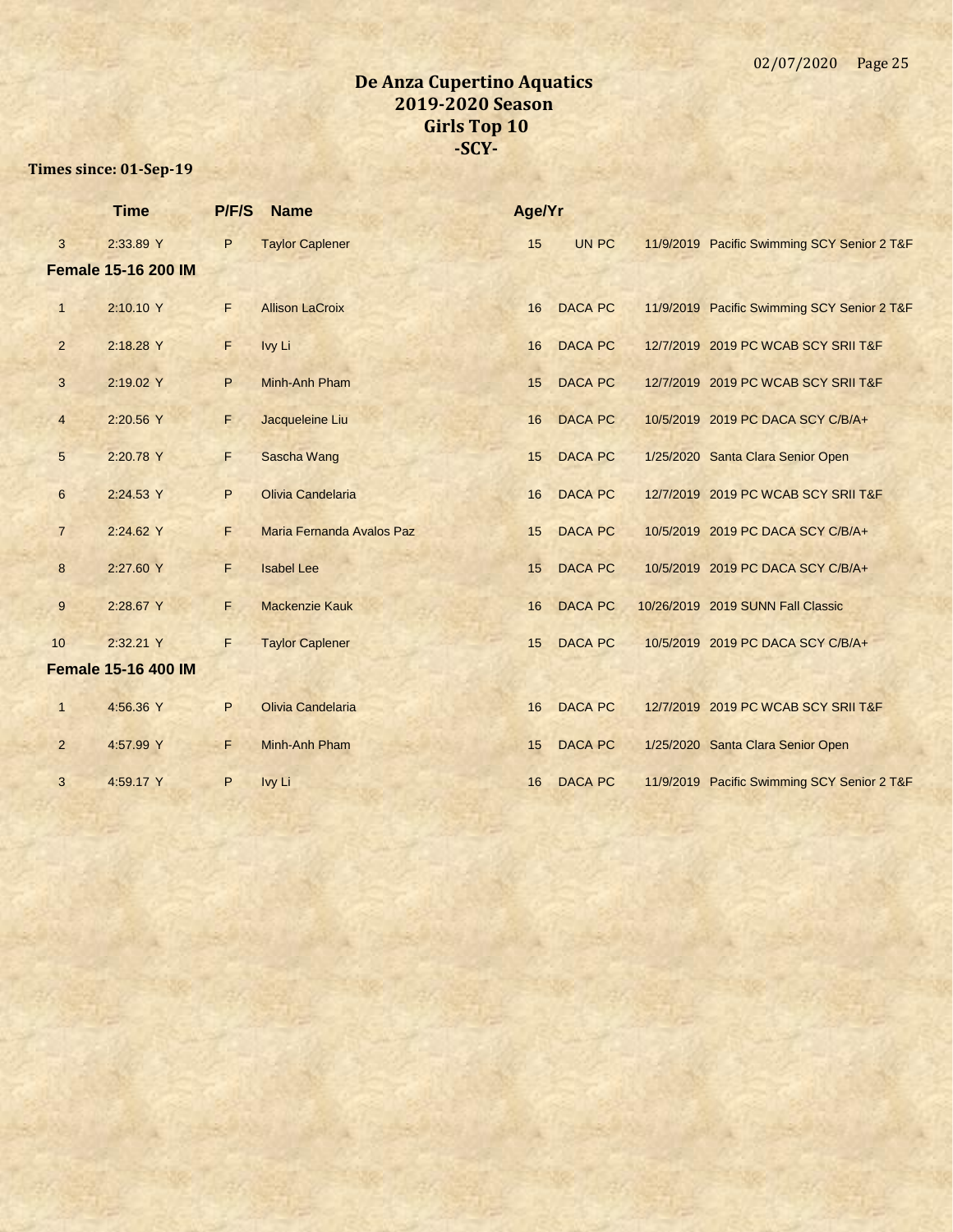|                | <b>Time</b>                  | P/F/S | <b>Name</b>           | Age/Yr |                |                                             |
|----------------|------------------------------|-------|-----------------------|--------|----------------|---------------------------------------------|
|                | Female 17-18 50 Free         |       |                       |        |                |                                             |
| $\mathbf{1}$   | 24.78 Y                      | F.    | <b>Kelly Ryoo</b>     | 17     | <b>DACA PC</b> | 12/7/2019 2019 PC WCAB SCY SRII T&F         |
| $\overline{2}$ | 26.20 Y                      | P     | <b>Patricia Saito</b> | 17     | <b>DACA PC</b> | 11/9/2019 Pacific Swimming SCY Senior 2 T&F |
| 3              | 26.37 Y                      | F.    | Cara Lee              | 17     | <b>DACA PC</b> | 1/25/2020 Santa Clara Senior Open           |
| 4              | 26.94 Y                      | F     | Jacqueleine Liu       | 17     | <b>DACA PC</b> | 1/25/2020 Santa Clara Senior Open           |
| 5              | 27.70 Y                      | F     | <b>Alice Cheng</b>    | 17     | <b>DACA PC</b> | 10/5/2019 2019 PC DACA SCY C/B/A+           |
| 6              | 28.14 Y                      | F.    | <b>Jinsu Yim</b>      | 17     | <b>DACA PC</b> | 10/5/2019 2019 PC DACA SCY C/B/A+           |
| $\overline{7}$ | 28.50 Y                      | F     | <b>Julia Fong</b>     | 17     | <b>DACA PC</b> | 10/5/2019 2019 PC DACA SCY C/B/A+           |
| 8              | 30.09 Y                      | F.    | <b>Iris Yuh</b>       | 17     | <b>DACA PC</b> | 10/5/2019 2019 PC DACA SCY C/B/A+           |
|                | <b>Female 17-18 100 Free</b> |       |                       |        |                |                                             |
| $\mathbf{1}$   | 52.91 Y                      | F.    | <b>Kelly Ryoo</b>     | 17     | <b>DACA PC</b> | 11/9/2019 Pacific Swimming SCY Senior 2 T&F |
| $\overline{2}$ | 55.57 Y                      | F.    | <b>Patricia Saito</b> | 17     | <b>DACA PC</b> | 10/5/2019 2019 PC DACA SCY C/B/A+           |
| 3              | 55.80 Y                      | F     | <b>Cara Lee</b>       | 17     | <b>DACA PC</b> | 1/25/2020 Santa Clara Senior Open           |
| 4              | 56.84 Y                      | F.    | Jacqueleine Liu       | 17     | <b>DACA PC</b> | 1/25/2020 Santa Clara Senior Open           |
| 5              | 59.60 Y                      | P     | <b>Jinsu Yim</b>      | 17     | <b>DACA PC</b> | 11/9/2019 Pacific Swimming SCY Senior 2 T&F |
| 6              | 1:01.14 Y                    | E     | <b>Alice Cheng</b>    | 17     | <b>DACA PC</b> | 10/5/2019 2019 PC DACA SCY C/B/A+           |
| $\overline{7}$ | 1:04.66 Y                    | F     | <b>Iris Yuh</b>       | 17     | <b>DACA PC</b> | 10/5/2019 2019 PC DACA SCY C/B/A+           |
|                | <b>Female 17-18 200 Free</b> |       |                       |        |                |                                             |
| $\mathbf{1}$   | 1:55.18 Y                    | F     | <b>Kelly Ryoo</b>     | 17     | <b>DACA PC</b> | 1/25/2020 Santa Clara Senior Open           |
| $\overline{2}$ | 1:57.58 Y                    | F     | <b>Patricia Saito</b> | 17     | <b>DACA PC</b> | 1/25/2020 Santa Clara Senior Open           |
| 3              | 2:02.51 Y                    | F.    | Cara Lee              | 17     | <b>DACA PC</b> | 1/25/2020 Santa Clara Senior Open           |
| $\overline{4}$ | 2:02.62 Y                    | F     | Jacqueleine Liu       | 17     | <b>DACA PC</b> | 1/25/2020 Santa Clara Senior Open           |
| 5              | 2:10.75 Y                    | P     | <b>Jinsu Yim</b>      | 17     | <b>DACA PC</b> | 12/7/2019 2019 PC WCAB SCY SRII T&F         |
| $6\phantom{1}$ | 2:14.59 Y                    | F     | <b>Julia Fong</b>     | 17     | <b>DACA PC</b> | 10/5/2019 2019 PC DACA SCY C/B/A+           |
|                | <b>Female 17-18 500 Free</b> |       |                       |        |                |                                             |
| $\mathbf{1}$   | 5:20.18 Y                    | F.    | <b>Patricia Saito</b> | 17     | <b>DACA PC</b> | 10/5/2019 2019 PC DACA SCY C/B/A+           |
|                |                              |       |                       |        |                |                                             |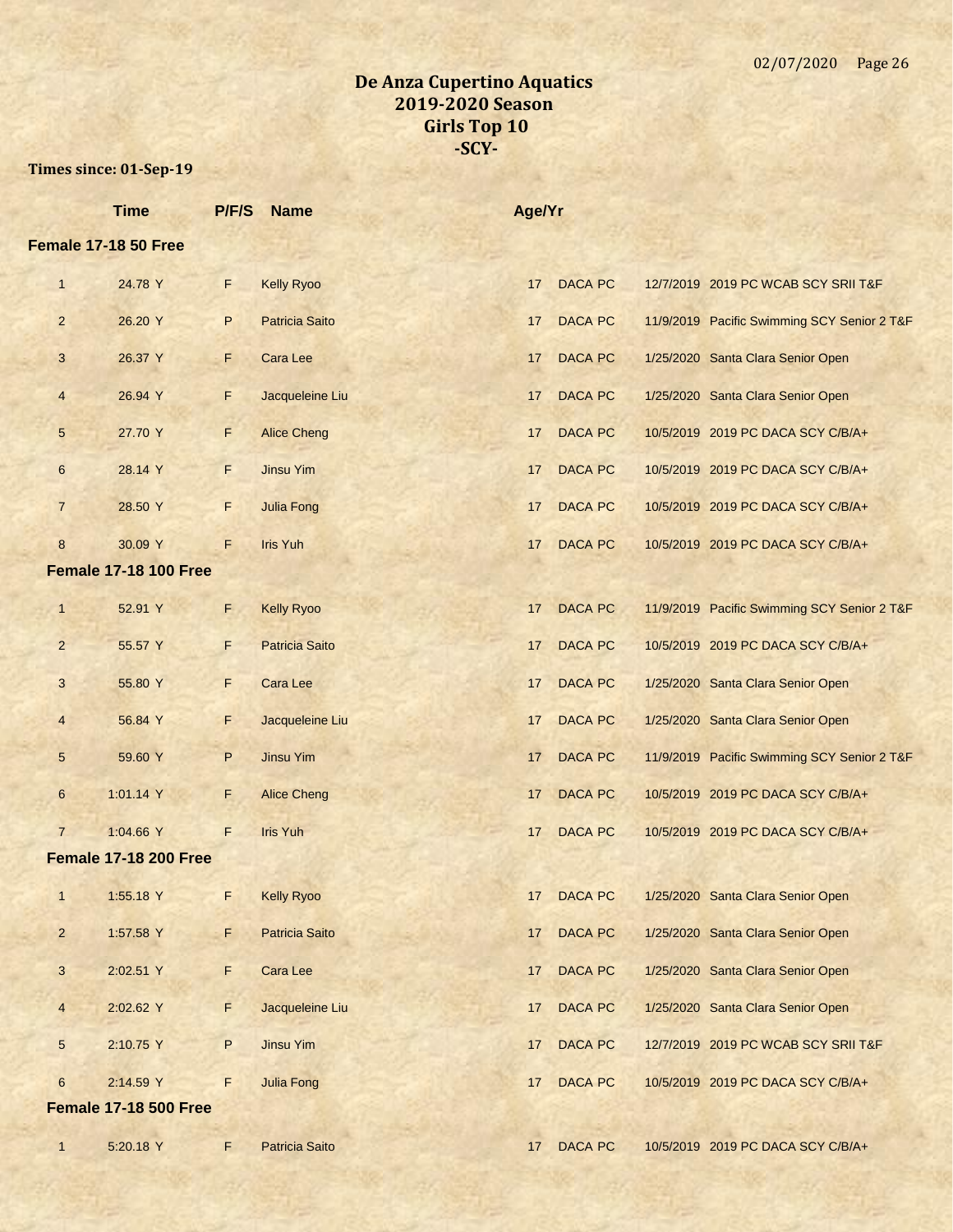|                               | <b>Time</b>                  | P/F/S       | <b>Name</b>           | Age/Yr |                |  |                                             |  |
|-------------------------------|------------------------------|-------------|-----------------------|--------|----------------|--|---------------------------------------------|--|
| $\overline{2}$                | 5:34.09 Y                    | P           | <b>Jinsu Yim</b>      | 17     | <b>DACA PC</b> |  | 11/9/2019 Pacific Swimming SCY Senior 2 T&F |  |
| <b>Female 17-18 1000 Free</b> |                              |             |                       |        |                |  |                                             |  |
| $\mathbf{1}$                  | 11:04.54 Y                   | F           | <b>Patricia Saito</b> | 17     | <b>DACA PC</b> |  | 11/9/2019 Pacific Swimming SCY Senior 2 T&F |  |
|                               | <b>Female 17-18 100 Back</b> |             |                       |        |                |  |                                             |  |
| $\mathbf{1}$                  | 1:06.72 Y                    | F           | <b>Cara Lee</b>       | 17     | <b>DACA PC</b> |  | 1/25/2020 Santa Clara Senior Open           |  |
| $\overline{2}$                | 1:10.32 Y                    | F           | <b>Jinsu Yim</b>      | 17     | <b>DACA PC</b> |  | 10/5/2019 2019 PC DACA SCY C/B/A+           |  |
| 3                             | 1:17.47 Y                    | F           | <b>Iris Yuh</b>       | 17     | <b>DACA PC</b> |  | 10/5/2019 2019 PC DACA SCY C/B/A+           |  |
|                               | Female 17-18 100 Breast      |             |                       |        |                |  |                                             |  |
| $\mathbf{1}$                  | 1:07.88 Y                    | F.          | Jacqueleine Liu       | 17     | <b>DACA PC</b> |  | 1/25/2020 Santa Clara Senior Open           |  |
| $\overline{2}$                | 1:08.35 Y                    | P           | <b>Kelly Ryoo</b>     | 17     | <b>DACA PC</b> |  | 12/7/2019 2019 PC WCAB SCY SRII T&F         |  |
| 3                             | 1:10.97 Y                    | F.          | <b>Patricia Saito</b> | 17     | <b>DACA PC</b> |  | 1/25/2020 Santa Clara Senior Open           |  |
| $\overline{4}$                | 1:17.87 Y                    | F.          | Cara Lee              | 17     | <b>DACA PC</b> |  | 10/5/2019 2019 PC DACA SCY C/B/A+           |  |
| 5                             | 1:19.04 Y                    | F           | <b>Alice Cheng</b>    | 17     | <b>DACA PC</b> |  | 10/5/2019 2019 PC DACA SCY C/B/A+           |  |
| $6\phantom{.}$                | 1:32.70 Y                    | F.          | <b>Iris Yuh</b>       | 17     | <b>DACA PC</b> |  | 1/25/2020 Santa Clara Senior Open           |  |
|                               | Female 17-18 200 Breast      |             |                       |        |                |  |                                             |  |
| $\mathbf{1}$                  | 2:28.71 Y                    | F           | Jacqueleine Liu       | 17     | DACA PC        |  | 1/25/2020 Santa Clara Senior Open           |  |
| $\overline{2}$                | 2:31.15 Y                    | F           | <b>Patricia Saito</b> | 17     | DACA PC        |  | 10/5/2019 2019 PC DACA SCY C/B/A+           |  |
|                               | <b>Female 17-18 100 Fly</b>  |             |                       |        |                |  |                                             |  |
| $\mathbf{1}$                  | 59.78 Y                      | F           | <b>Kelly Ryoo</b>     | 17     | <b>DACA PC</b> |  | 1/25/2020 Santa Clara Senior Open           |  |
| $\overline{2}$                | 1:00.84 Y                    | F           | <b>Cara Lee</b>       | 17     | <b>DACA PC</b> |  | 10/5/2019 2019 PC DACA SCY C/B/A+           |  |
| 3                             | 1:08.20 Y                    | F           | <b>Alice Cheng</b>    | 17     | DACA PC        |  | 10/5/2019 2019 PC DACA SCY C/B/A+           |  |
| $\overline{4}$                | 1:08.26 Y                    | F           | <b>Patricia Saito</b> | 17     | DACA PC        |  | 1/25/2020 Santa Clara Senior Open           |  |
| $\overline{5}$                | 1:08.83 Y                    | P           | <b>Jinsu Yim</b>      | 17     | <b>DACA PC</b> |  | 12/7/2019 2019 PC WCAB SCY SRII T&F         |  |
| $6\phantom{a}$                | 1:13.11 Y                    | $\mathsf F$ | <b>Iris Yuh</b>       | 17     | <b>DACA PC</b> |  | 10/5/2019 2019 PC DACA SCY C/B/A+           |  |
|                               | <b>Female 17-18 200 Fly</b>  |             |                       |        |                |  |                                             |  |
| $\mathbf{1}$                  | 2:06.71 Y                    | F           | <b>Kelly Ryoo</b>     | 17     | DACA PC        |  | 11/9/2019 Pacific Swimming SCY Senior 2 T&F |  |
|                               | <b>Female 17-18 200 IM</b>   |             |                       |        |                |  |                                             |  |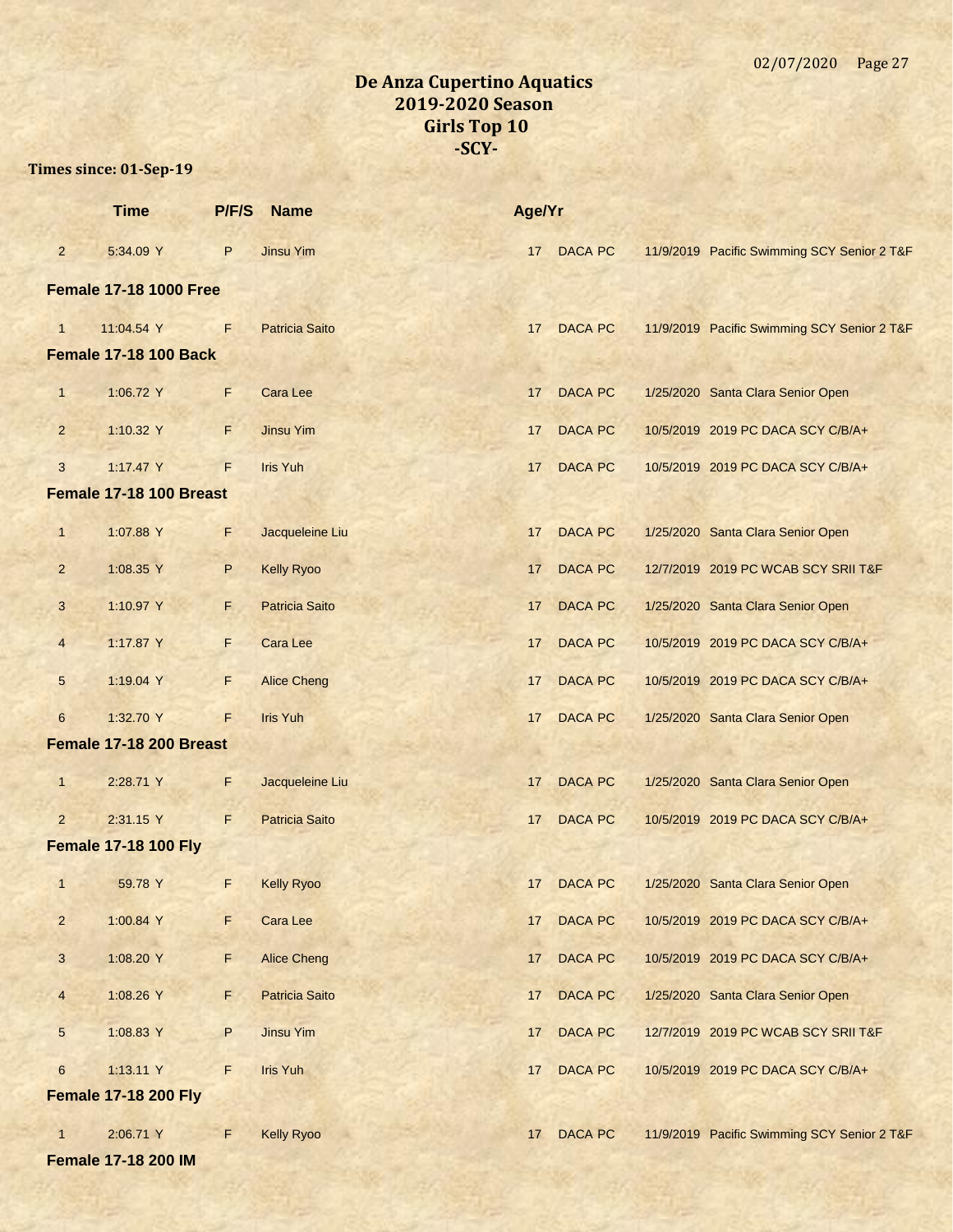|                | <b>Time</b>                | P/F/S | <b>Name</b>           | Age/Yr |                |                                             |
|----------------|----------------------------|-------|-----------------------|--------|----------------|---------------------------------------------|
| 1              | 2:09.94 Y                  | F     | <b>Kelly Ryoo</b>     | 17     | <b>DACA PC</b> | 11/9/2019 Pacific Swimming SCY Senior 2 T&F |
| $\overline{2}$ | 2:15.38 Y                  | F.    | Jacqueleine Liu       | 17     | <b>DACA PC</b> | 1/25/2020 Santa Clara Senior Open           |
| 3              | 2:16.97 Y                  | F.    | <b>Patricia Saito</b> | 17     | <b>DACA PC</b> | 1/25/2020 Santa Clara Senior Open           |
| $\overline{4}$ | 2:23.34 Y                  | F.    | Cara Lee              | 17     | <b>DACA PC</b> | 1/25/2020 Santa Clara Senior Open           |
| 5              | 2:26.54 Y                  | F.    | Jinsu Yim             | 17     | <b>DACA PC</b> | 1/25/2020 Santa Clara Senior Open           |
| 6              | 2:30.87 Y                  | F.    | <b>Alice Cheng</b>    | 17     | <b>DACA PC</b> | 10/5/2019 2019 PC DACA SCY C/B/A+           |
| $\overline{7}$ | 2:43.16 Y                  | P.    | <b>Iris Yuh</b>       | 17     | <b>DACA PC</b> | 11/9/2019 Pacific Swimming SCY Senior 2 T&F |
|                | <b>Female 17-18 400 IM</b> |       |                       |        |                |                                             |
| $\mathbf{1}$   | 5:10.08 Y                  | P     | Jinsu Yim             | 17     | <b>DACA PC</b> | 12/7/2019 2019 PC WCAB SCY SRII T&F         |